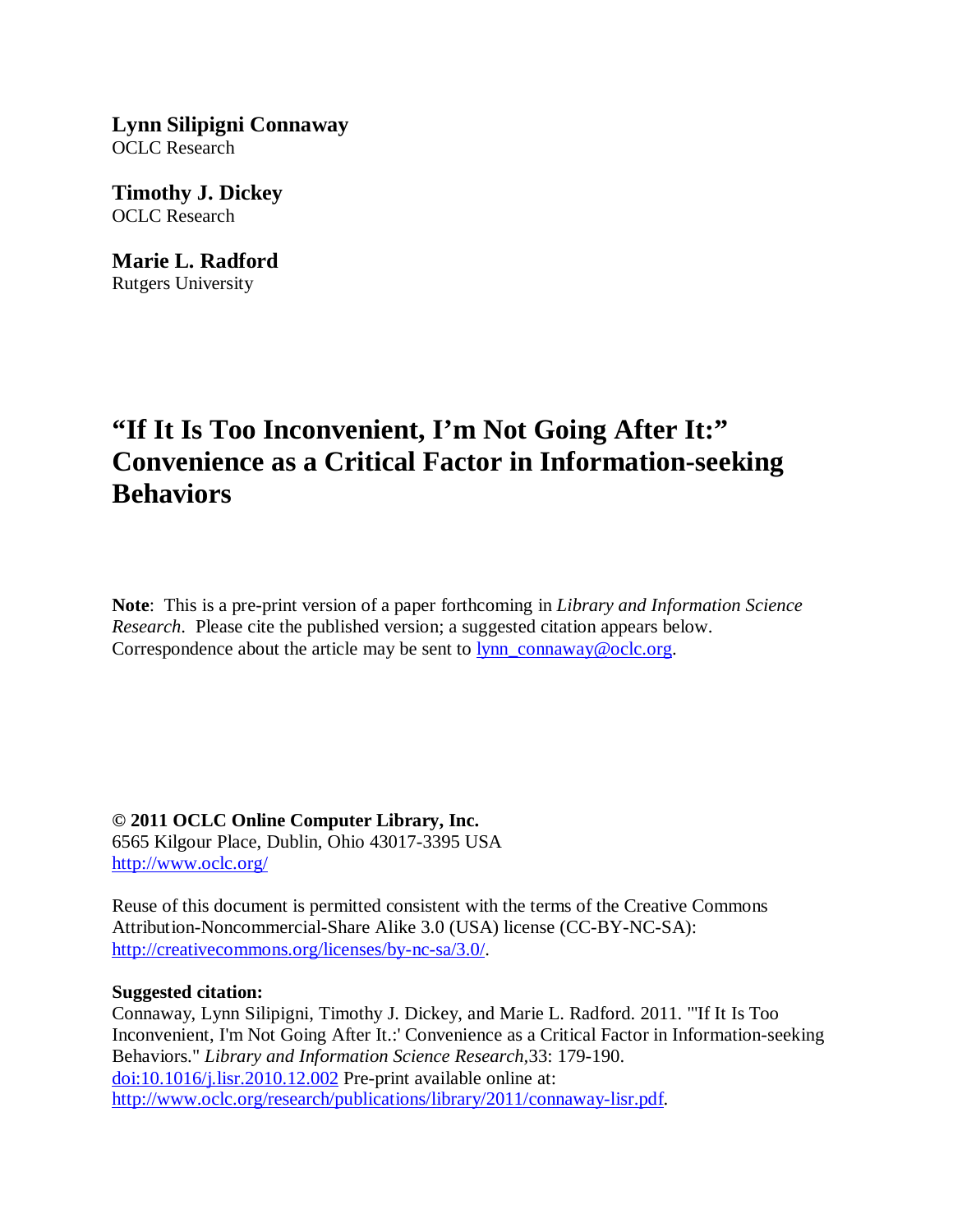# **"If It Is Too Inconvenient, I'm Not Going After It:" Convenience as a Critical Factor in Information-seeking Behaviors**

**Lynn Silipigni Connaway** OCLC Research

**Timothy J. Dickey** OCLC Research

**Marie L. Radford** Rutgers University

#### **Abstract**

In today's fast-paced world, anecdotal evidence suggests that information tends to inundate people, and users of information systems want to find information quickly and conveniently. Empirical evidence for convenience as a critical factor is explored in the data from two multi-year, user studies projects funded by the Institute of Museum and Library Services. The theoretical framework for this understanding is founded in the concepts of *bounded rationality* and *rational choice theory*, with Savolainen's (2006) concept of *time as a context in information seeking*, as well as *gratification theory*, informing the emphasis on the seekers' time horizons. Convenience is a situational criterion in people's choices and actions during all stages of the information-seeking process. The concept of convenience can include their choice of an information source, their satisfaction with the source and its ease of use, and their time horizon in information seeking. The centrality of convenience is especially prevalent among the younger subjects ("millennials") in both studies, but also holds across all demographic categories—age, gender, academic role, or user or non-user of virtual reference services. These two studies further indicate that convenience is a factor for making choices in a variety of situations, including both academic information seeking and everyday-life information seeking, although it plays different roles in different situations.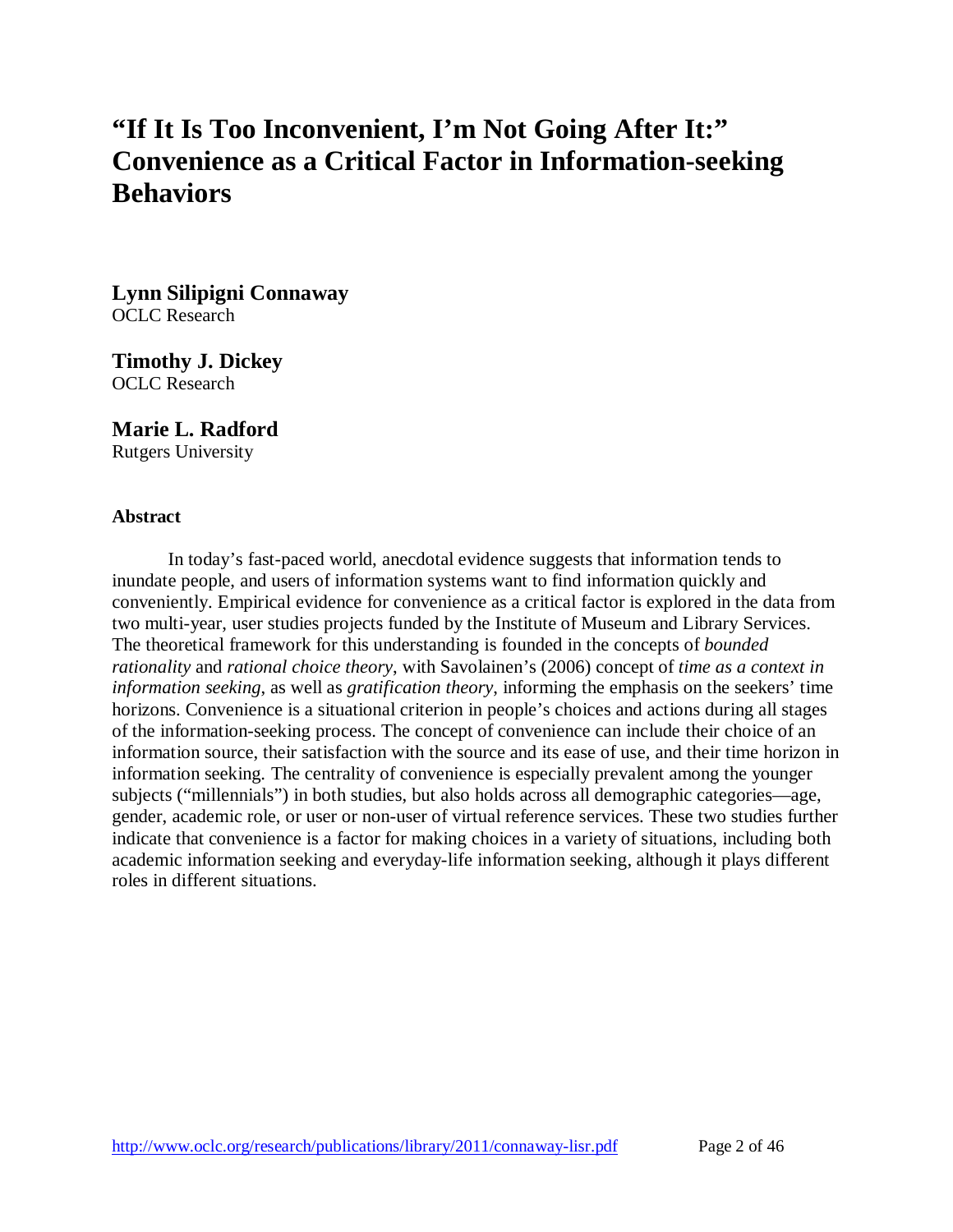#### **1. Introduction**

It can be argued that in the not-too-distant past, resources were scarce, and libraries were one of the only sources of trustworthy information. Users were obliged to conform to library practices and standards in order to successfully meet their information needs. Now, users' time and attention are scarce, while resources are abundant with the development of the Internet and Web-based services (blogs, chat, social media sites, etc.) and easily accessed, digitized content. This article provides an overview of findings from two multi-year grant-funded projects. These projects address the questions: "Why do people choose one information source instead of another?" and "What factors contribute to their selection of information sources?" Specifically, the emergence of the concept of *convenience* as a critical factor in information-seeking choices among a variety of different types of people, across a period of several years, and in a variety of contexts, is explored. Findings from several studies help to answer the question: How do aspects of convenience—including information source, ease of access and use, and time constraints impact information seekers' choices and strategies in today's information climate?

The ways people decide to get information often are dependent upon the context of the information need. Context can be an academic or work setting, such as a class, office, factory, or personal setting, such as a home or coffee shop. The literature suggests that individuals will consult different sources and will use different forms of communication to meet their information needs, based upon the circumstance and their individual situation. Context and situation are sometimes used interchangeably in the information science (IS) literature (Cool,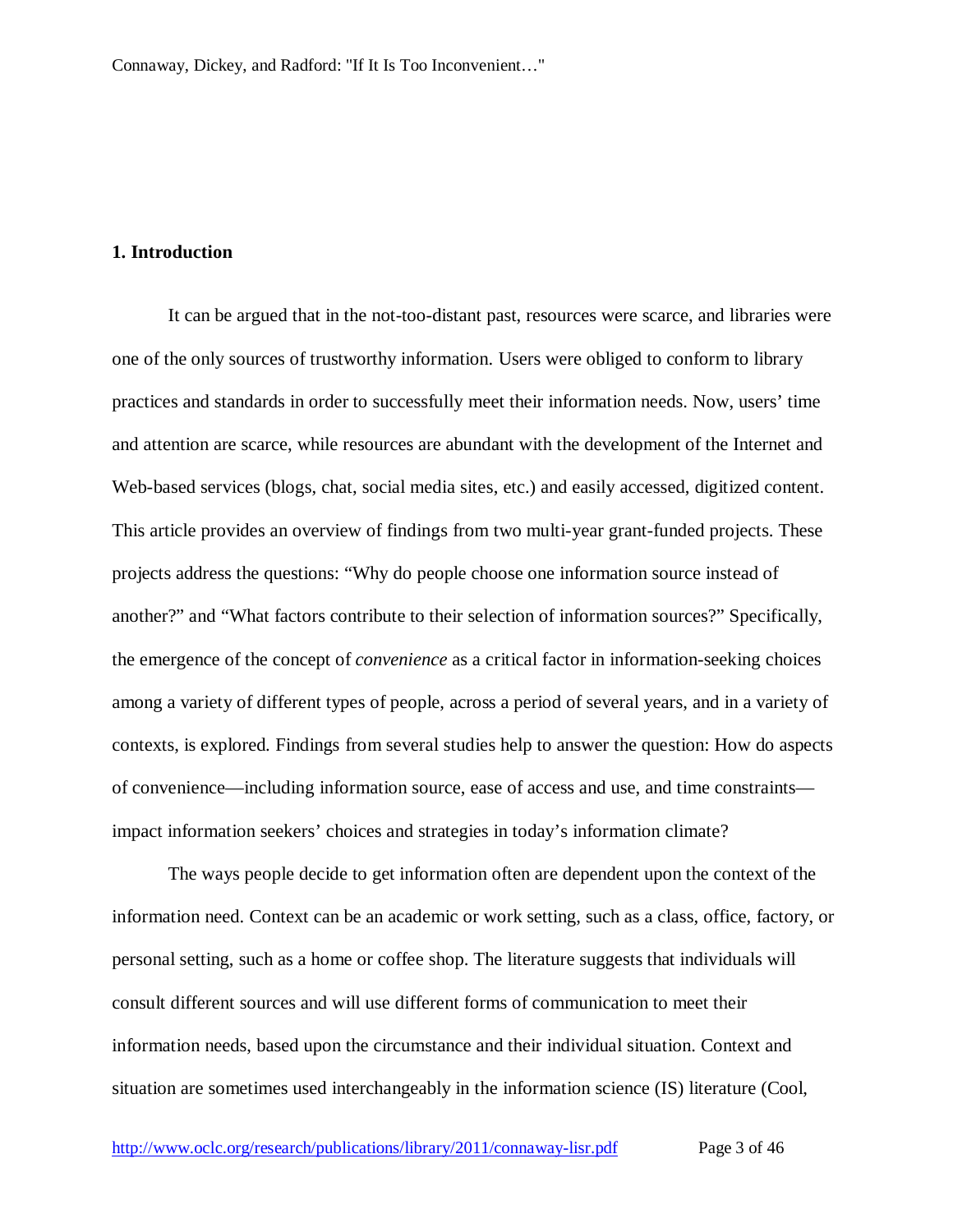2001). Savolainen (2006) suggested that time is a significant context in information seeking. Prabha, Connaway, Olszewski, and Jenkins (2007) reported that time can affect the thoroughness of information seeking, the sources accessed, and the mode of inquiry context, including situation.

Librarians are finding that they must compete with other, often more convenient, familiar, and easy-to-use information sources. The user once built workflows around the library systems and services, but now, increasingly, the library must build its services around user workflows. In the current information environment, there is anecdotal evidence that people will sacrifice content for the convenience of accessing information sources. There has been little documented evidence to support this assumption, however.

This paper investigates convenience as a major theme in different information-seeking behaviors by analyzing data from two multi-year IMLS-funded projects: *Sense-making the information confluence: The whys and hows of college and university user satisficing of information needs* (Connaway, Prabha, & Dickey, 2006; Dervin & Reinhard, 2006; Prabha, Connaway, & Dickey, 2006); and *Seeking synchronicity: Evaluating virtual reference services from user, non-user, and librarian perspectives* (Radford & Connaway, 2008). In the sensemaking study, data from non-users of virtual reference services revealed factors—prominently including convenience—in the information-seeking behaviors of the subjects; the seeking synchronicity study compared data on the information behaviors of the millennial generation and the "Baby Boomers." Both studies especially highlighted the millennials' preference for Google and human sources for quick searches for information. A more focused examination of the data from the two projects for evidence of convenience-related findings informs the present investigation.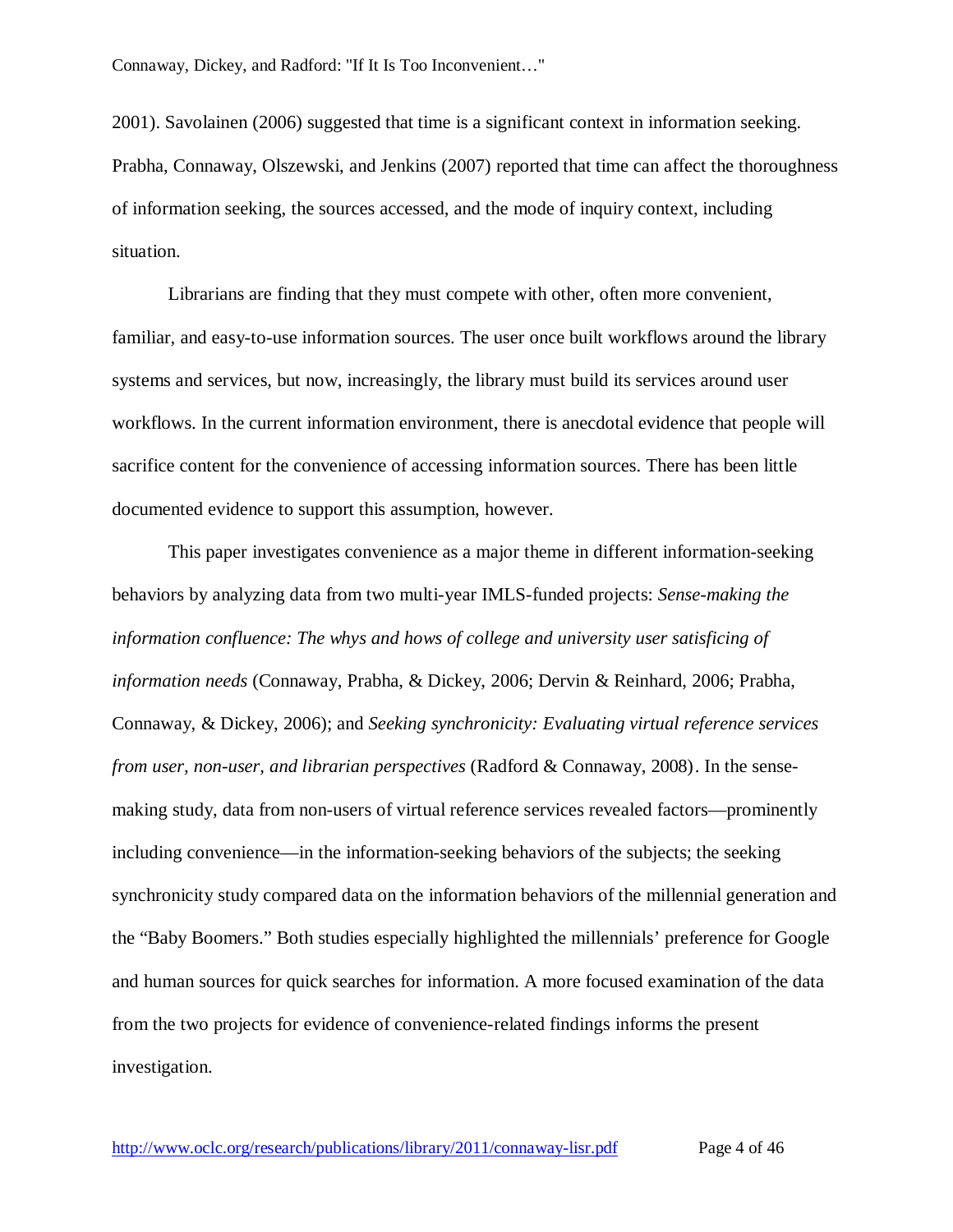#### **2. Literature review**

*The American Heritage Dictionary of the English Language* (2000) defines convenience as "something that increases comfort or saves work." In terms of seeking information, aspects of convenience include familiarity with a resource, perceived ease of use, and physical proximity, although information-seeking studies to date have tended only to address convenience in passing. Bawden and Vilar (2006), for example, reviewed the literature on the ease of use of the Web and the difficulty of library systems, concluding that "Users believe that web search is fast and easy, providing immediate access to information and giving them what they want" (p. 349). In their IMLS-sponsored report on the use of libraries, museums, and the Internet, Griffiths and King (2008) stated that, for adult users, "The Internet is not always chosen because it is considered the best source (74% of occurrences), but is nearly always chosen because it is convenient or easy to use (93%) and to a lesser degree is chosen because it does not cost much in time or money (69%)" (p. 38). Convenience/ease of use was one of four main criteria adults used to choose information sources; others included the quality of the resource, the cost, and its trustworthiness (Griffiths & King, 2008). The Idaho Commission for Libraries engaged a research group to carry out state-wide focus groups with "digital natives" (Prensky, 2001). The Idaho Commission of Libraries report (2007) stated that both older and younger digital natives (12 to 25 years of age) agreed that the "Internet is a convenient way to access information at or through libraries." Sites associated with libraries were well-viewed by digital natives, and the library was seen as having the role of providing information through other media such as the Internet, although the Internet did not replace libraries (The Idaho Commission of Libraries, 2007 p. 47).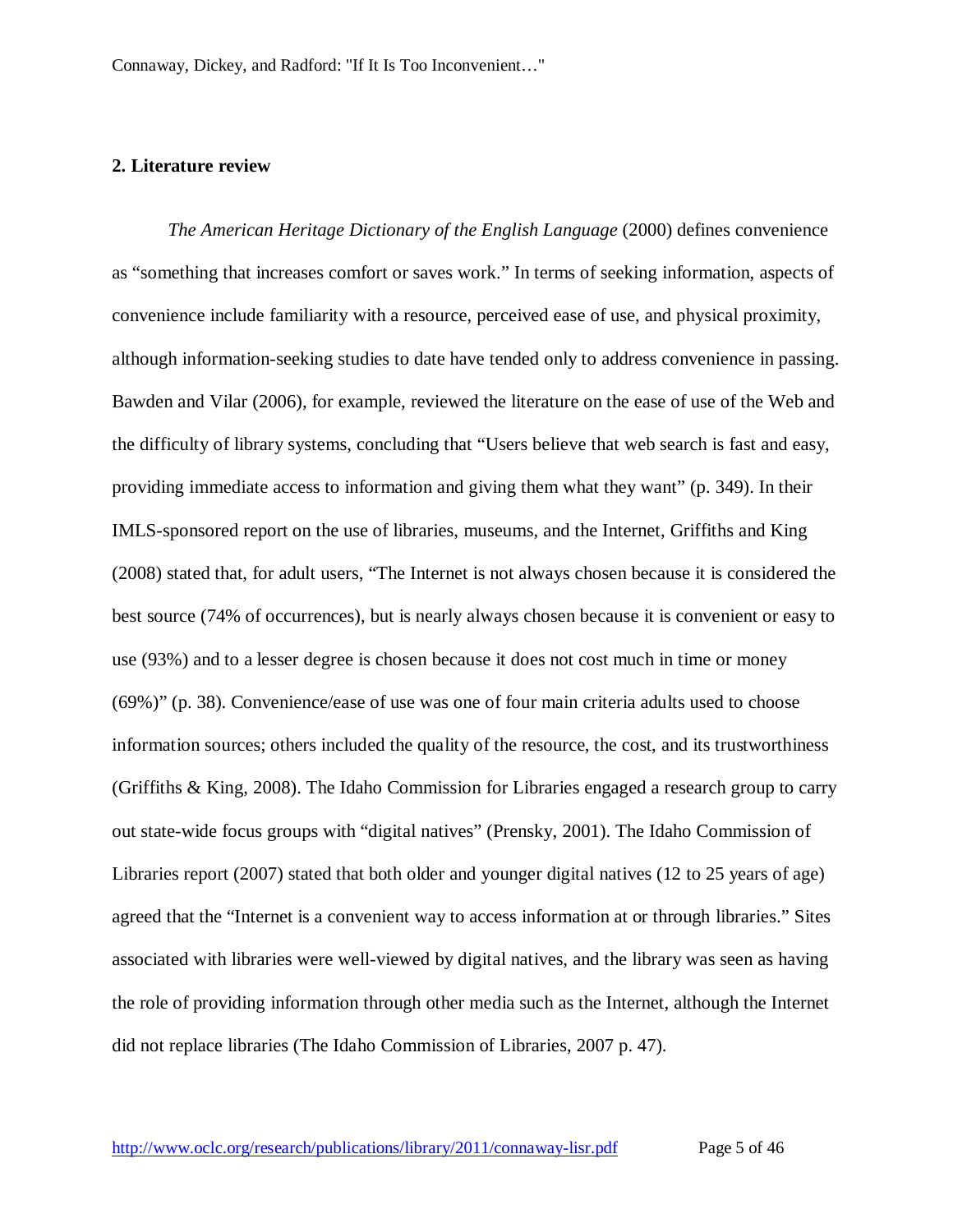Lombardo and Condic (2001) investigated perceptions of and knowledge of online journal article databases by undergraduates. They found that users were not lazy when they relied on full-text articles; they were finding ways around the inconvenience of physically accessing print articles. Similarly, Agosto (2002) saw young people's choices to take the simplest approach to information gathering in terms of bounded rationality. Gross and Latham (2009), in reviewing undergraduate perceptions of information literacy, found that their subjects tended to define information literacy as product (getting information and easy outcomes) rather than as a process of learning. Pullinger (1999) reported on research that attempted to understand why users might have opted to use online resources instead of the physical library; results indicated that the users found libraries frustrating, and they tried to avoid going there. Problems cited in this study included limited hours, distance to the library, and the time that it took for library research (Pullinger, 1999). Fast and Campbell (2004) compared searching on libraries' online public access catalog (OPAC) and Web searching. Undergraduates and graduate students in their sample preferred using the Web, for reasons including time and effort required. Students found Web-searching fast and easy; there was an appealing simplicity (Fast & Campbell, 2004). Head and Eisenberg (2010) conducted focus group interviews and online surveys to identify "how and why students (enrolled at six different U.S. colleges) use Wikipedia during the course– related research process." The authors concluded that "Wikipedia meets the needs of college students because it offers a mixture of coverage, currency, convenience, and comprehensibility in a world where credibility is less of a given or an expectation from today's students." Antell and Engel (2006) surveyed university faculty and found that their physical age as well as "scholarly age" (i.e., time since last diploma) could affect use of physical library space. A more recent study of academic researchers reinforced the current "convenience, speed, and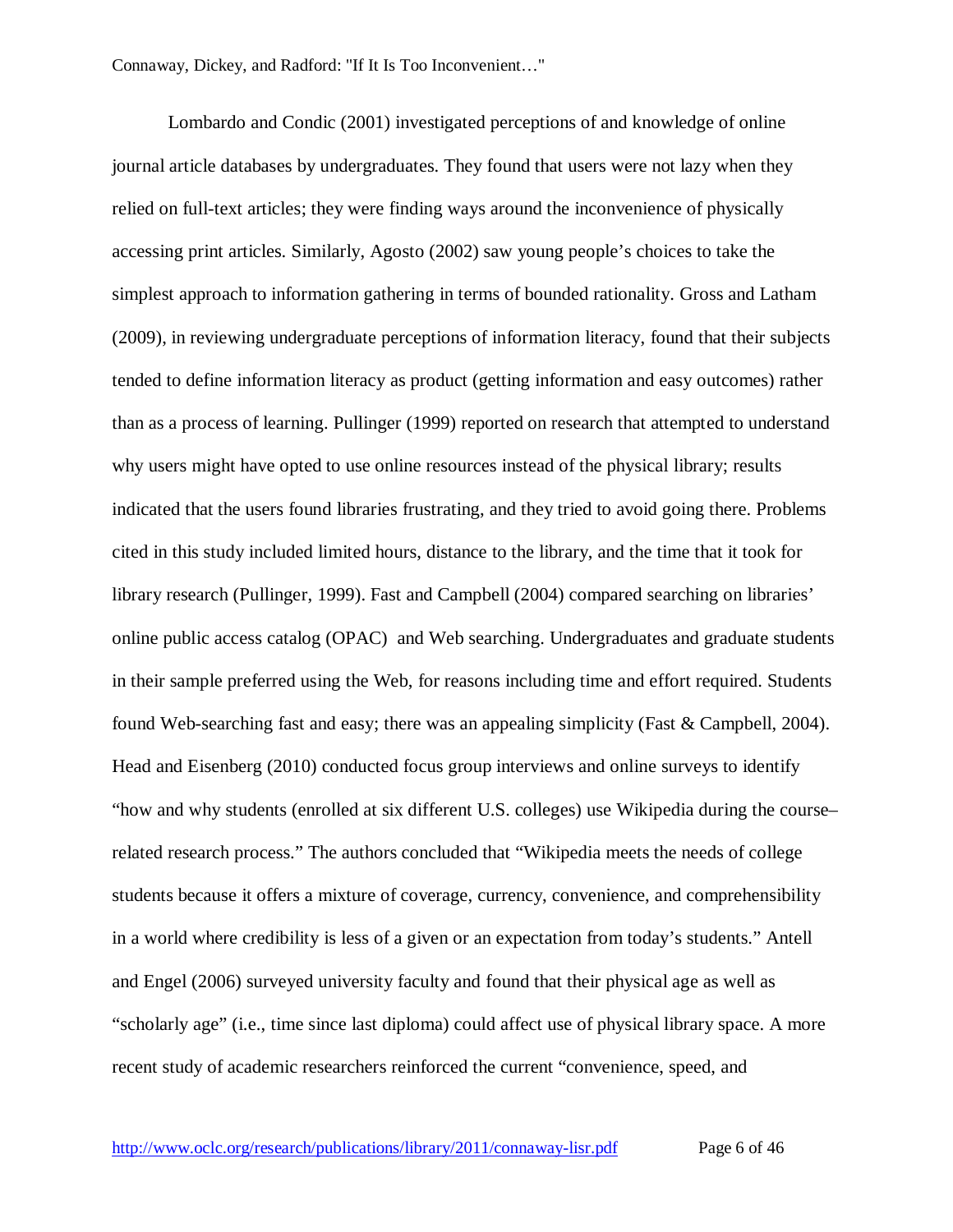interactivity of searching" within electronic environments (Niu, et al., 2010, p. 877). One of their minor themes focused on the convenience of the physical library. Younger scholarly users in this study identified somewhat more with physical libraries than expected.

#### **3. Theoretical framework for convenience**

Convenience is a situational criterion in people's choices and actions during the information-seeking process. The concept can include their choice of an information source, their satisfaction with the source and its ease of use, and their time horizon in information seeking. The theoretical framework for this understanding is founded in the tenets of *rational choice theory*, supported by Savolainen's (2006) concept of *time as a context in information seeking*, and *gratification theory*, informing the emphasis on the seekers' time horizons.

Much of rational choice theory developed in economics (Green, 2002); it posits that even the most complex social behavior may be viewed in terms of discrete and elementary individual actions. Individuals are seen as acting in their own self-interest in these individual actions—not necessarily acting towards achieving similar goals as other individuals, but according to their own "preferences, values or utilities" (Friedman & Hechter, 1998, p. 202); the assumed selfinterest dictates that each individual choice among actions is rationally directed towards their own values.

Rational choice theory—and an extension of the theory known as "satisficing"—have been applied to a number of disciplines in the social sciences, and recently appeared in information science (Agosto, 2002; Prabha, et al., 2007; Connaway, 2007). Prabha and her colleagues explored how rational choices during information seeking led to satisficing behavior, which they defined as, "a judgment that the information is good enough to satisfy a need even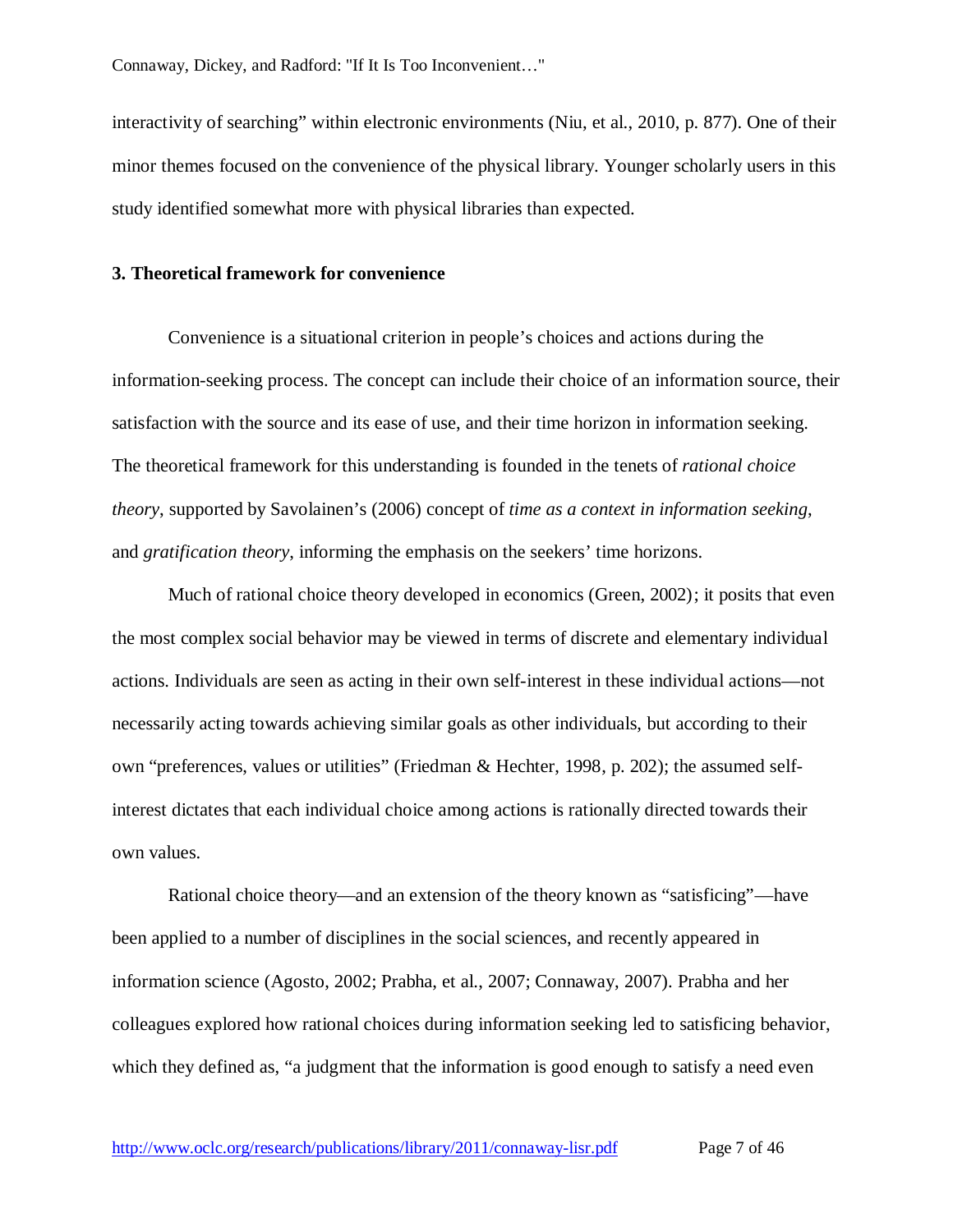though the full cost-benefit analysis was not performed" (p. 76). Satisficing refines rational choice theory in that it acknowledges that in reality, people make individual choices without considering all possible rational options (Simon, 1955). The concept of "strategic satisficing" was introduced by Warwick, Rimmer, Blandford, Gow, and Buchanan (2009) who noted that their subjects "used the expertise that they had, by now, gained in information seeking to create time-saving strategies to complete the coursework with minimum effort" (p. 2409). Students were observed to choose both sources and strategies within a well-known comfort zone in information seeking. Convenience in these studies may act as a criterion in choosing information sources or strategies, and in judging their ease of use.

Similarly, gratification theory developed elsewhere in the social sciences, specifically in research about the social world of the economically disadvantaged. Chatman (1991) applied it to information-seeking behavior in this population. Specifically, she used the "prevailing finding . . . that poor people seek immediate gratification because of behavioral characteristics not found in other classes. That is, because they are more inclined toward quick arousal, pleasure, or excitement, and they engage in activities that result in instantaneous pay-offs" (p. 442). The issue of her subjects' narrow time horizon was a major contextual factor in their approach to information seeking (see also Dervin, 1977; Dervin & Nilan, 1986). In information seeking, gratification theory finds that, at least for poorer subjects, information sources must be easily accessible, and respond to an immediate concern in a timely fashion. This introduction of time as a contextual factor in information seeking is the principal contribution of gratification theory to this framework for understanding convenience in information seeking.

Savolainen's (1995) work in the area of everyday-life information seeking (ELIS) also emphasized the importance of time as a contextual factor. If "time is a scarce resource for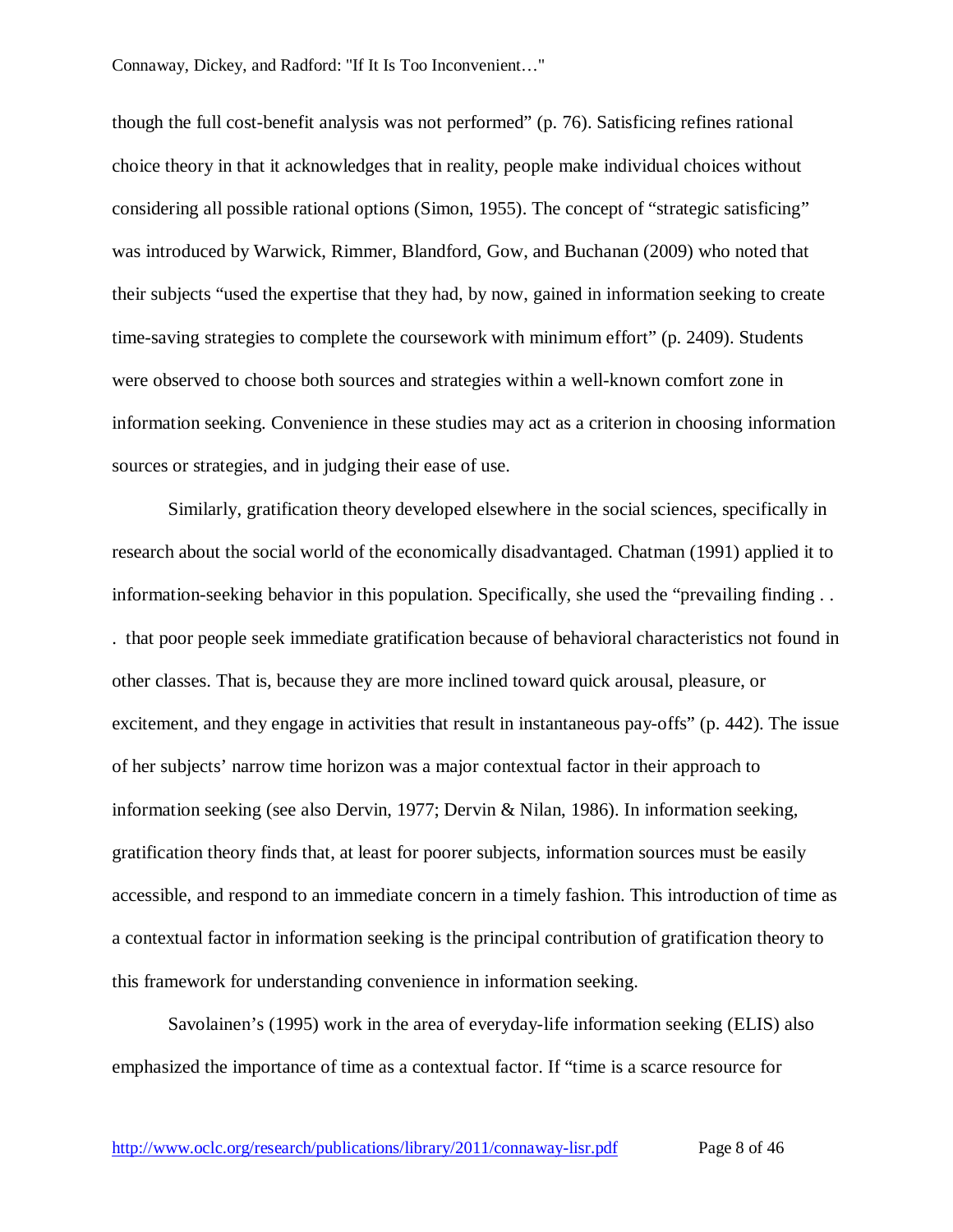information seekers . . . the time available for information seeking usually permits people to access and use only a limited set of information sources" (Savolainen, 2006, p. 116). Broadly speaking, then, in ELIS, Savolainen found that time factors acted as a situational constraint on information seekers, which should cause them to prefer sources that are easy to use and convenient to access. He concluded this study by calling for more "conceptual studies clarifying the nature of temporal or more broadly, spatiotemporal factors as contextual qualifiers of information seeking" (p. 124). "Limited time horizons in everyday life tend to restrict information seeking" (p. 114), but the library and information science field lacks empirical studies of the phenomenon.

Savolainen later (2008) reported on time and access-related factors in an empirical study of ELIS. Here he specifically connected the subjects' time constraints with the convenience and speed of information sources: Both "availability and accessibility of information" and situational factors such as "lack of time" affected subjects' choice of information sources (Savolainen, 2008, pp. 90-91). "Ease and speed of use" and "quick to contact/access/convenient" were identified as major factors in similar studies (Julien & Michels, 2004; Fisher, Naumer, Durrance, Stromski, & Christiansen, 2006).

Thus, aspects of convenience including choice of source ease of access and use, and time factors can be central contextual limiters in information seeking. This centrality was borne out by the data from the two projects analyzed here, and has not changed over time: the sense-making data were collected beginning in 2003, and are supported by data from the seeking synchronicity project gathered in 2007 to 2008. The importance of convenience as a situational factor was relatively constant across demographic boundaries, as well—between these two studies, a wide variety of information behaviors were observed and reported. Though both gratification theory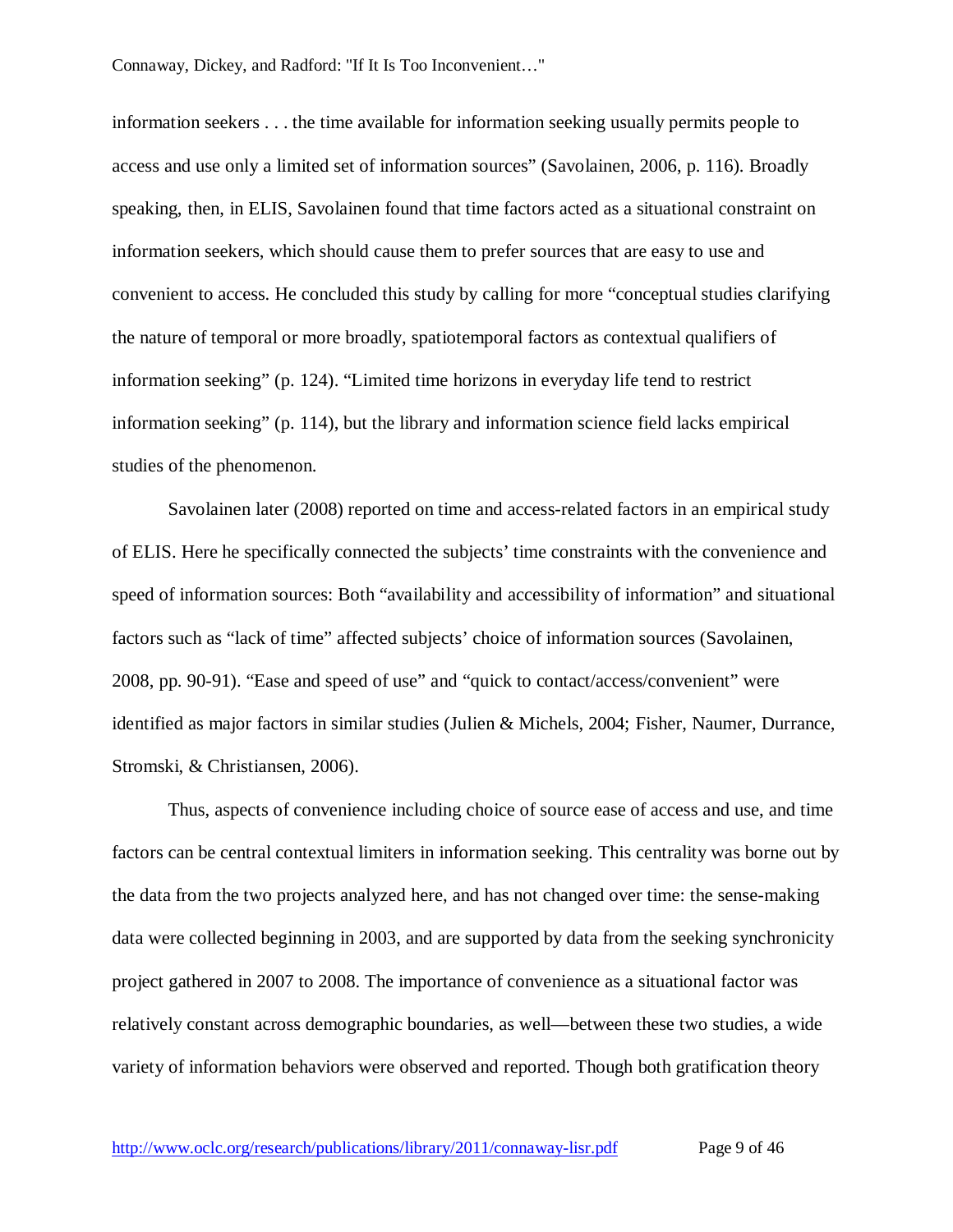and ELIS have demonstrated limited application of time factors to information seeking (economic limitations for the former and everyday-life context for the latter), the two projects addressed here support a wider application of time as a contextual criterion.

#### **4. Data collection**

In the sense-making study, (Connaway et al., 2006; Dervin, & Reinhard, 2006; Prabha et al., 2006) investigators studied the information-seeking behaviors of faculty, undergraduates, and graduate students from a sample of 44 colleges and universities from a Midwestern region in the U.S. over a period of three years. In Phase II of the research (Phase I had been exploratory), 307 randomly-sampled subjects responded to an online survey and telephone interview follow-up. The subjects provided data regarding five situations of their information seeking  $(n = 1522)$ informants-in-situation). The data were collected from March to May of 2004. In Phase III, 78 subjects completed sense-making focus group interviews, and a subset of 15 focus group participants were randomly selected to follow up with individual semi-structured interviews in Phase IV. These phases of data collection took place in the first half of 2005. The research intended to illuminate the information-seeking "hows" (moment-to-moment activities and practices) and "whys" (rational choices and criteria for them), with emphasis on the richest possible context for each individual choice. Although the sense-making study only included academic respondents, they were also asked questions pertaining to their information-seeking behaviors in personal situations.

Prior analysis of these data included extensive coding of the survey responses according to sense-making concepts (Dervin & Reinhard, 2006), analysis of the focus group and interview data in terms of satisficing of information needs (Simon 1955, 1979; Prabha et al., 2007), and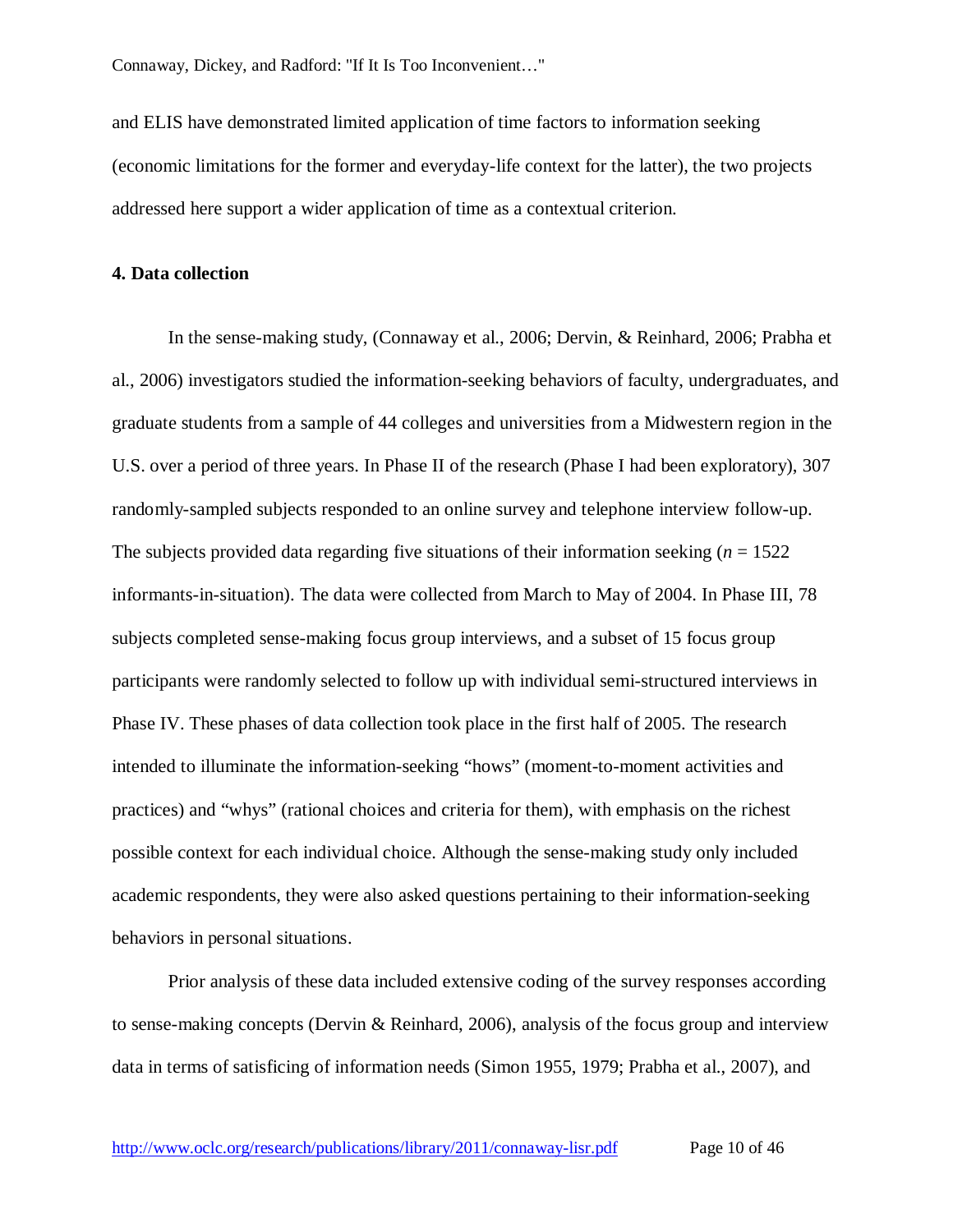parsing the focus group and interview data by generation (millennials and Baby Boomers; see Connaway, Radford, Dickey, Williams, & Confer, 2008). For the present study, all data were reexamined for respondents' use of terms such as "convenience," "convenient," "fast/easy/ quick," or for indications that a specific rational choice saved them time in the process. These categories emerged from the above theoretical framework.

The seeking synchronicity project studied the needs, behaviors, and impressions of users, non-users, and librarian providers of virtual reference services (VRS) (Radford & Connaway, 2008). The respondents for this study included both academics and the general public. Both user and non-user data is included in this discussion. Phase I of the project (early 2006) incorporated eight exploratory focus group interviews; Phase II examined a random sample of actual VRS transcripts. In the third phase (June 2007 to March 2008), members of each population (see Table 1 below) responded to online surveys, which included both quantitative data (comparisons such as, "Which mode of reference service is most efficient?" and Likert scale questions) and qualitative data (open-ended discussions about positive and negative experiences with reference services). In Phase IV (September 2007 to March 2008), telephone interviews were conducted with VRS users and non-users, and results were transcribed and analyzed for themes emerging from the data. Convenience was first explored as a factor in these data by Connaway, Radford, and Dickey (2008) and Connaway et al. (2008).

For the present analysis, a wide variety of quantitative and qualitative questions that evinced data on convenience, ease of access and use, and time as a context in individual decisions, were considered. These categories of data also emerged from the theoretical framework. Since the specific form of data varied from phase to phase in each project, the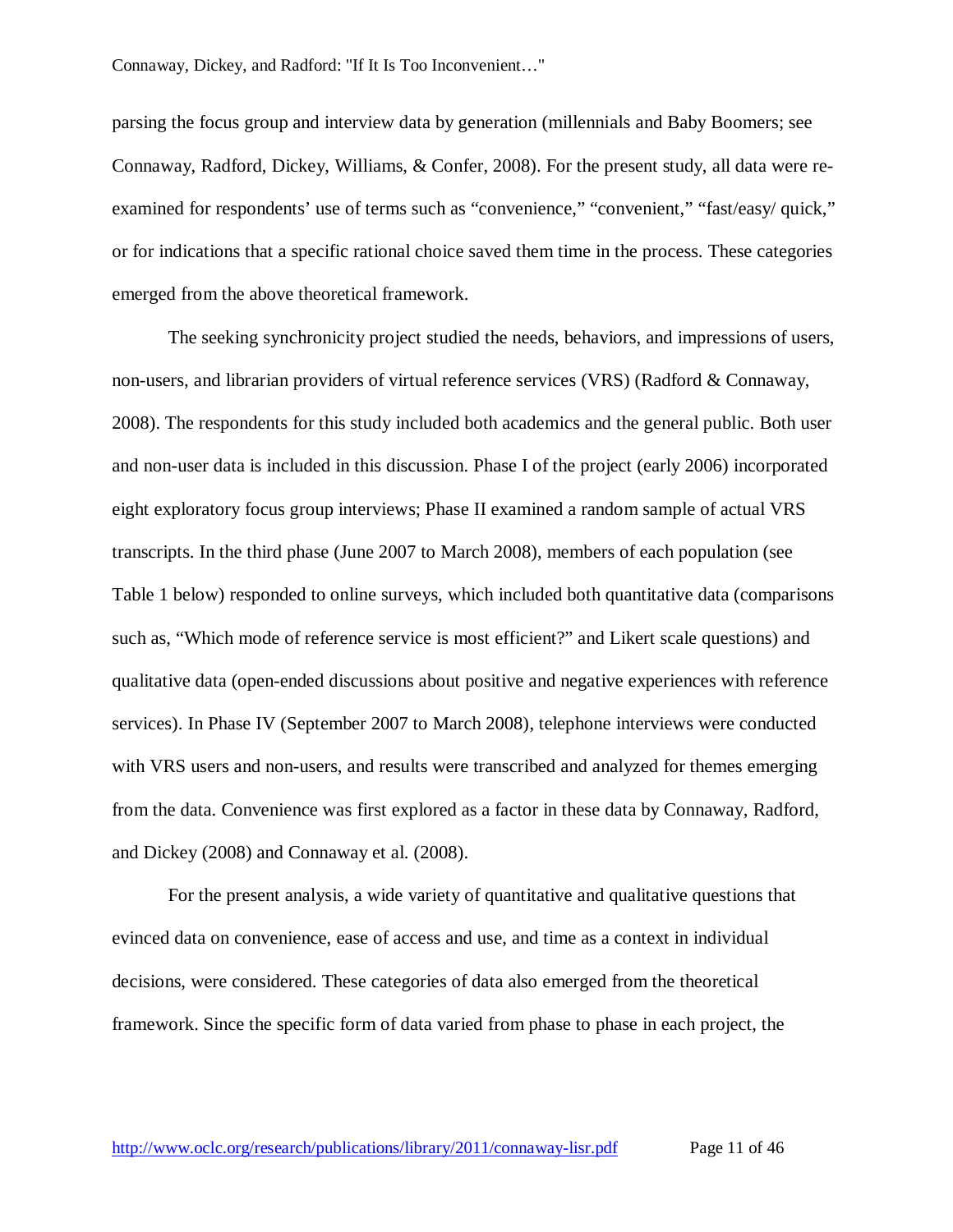complete investigation of these findings regarding convenience are presented in the order they were collected, then discussed thematically.

#### **5. Findings**

#### *5.1 Sense-making Phase II – Online surveys*

Convenience, including issues of resource choice, ease of access/use, and time factors, permeated the data in each phase of both research projects about how different individuals made choices in their information seeking. In the second phase of the sense-making project, the final IMLS report stated that, "Situation . . . was by far the best predictor across all information seeking and uses measures" (Dervin & Reinhard, 2006, p. ES-3); situation in this case included questions addressing convenience, such as access to information late at night, or in a desperate need for quick answers. "Under some conditions, the idea of options of any kind is alien to users. They grab whatever is quickest and easiest. Under other conditions, they reach for more but have an acute awareness of the exigencies of life-facing" (p. ES-4). Even the analysis based on sensemaking terminology notes that 74.5% of situations in these data were focused in the "present horizon" of time (p. ES-30).

The rather narrow terminology selected for assigning convenience codes ("convenience," "convenient," "easy," "quick," "fast," and various words for saving time) to the qualitative survey responses nevertheless resulted in a large number of results in which convenience was an issue in the respondents' own words. Out of a total 307 (*n* = 307) respondents, 171 used one or more of these phrases, for a total of 285 ( $n = 285$ ) occurrences (see Table 2). All three study populations, faculty, graduate students, and undergraduates, used convenience-phrases, though the use was most heavily concentrated in the graduate student population. Convenience seemed to be more of an issue with these academic library users in research-related situations (the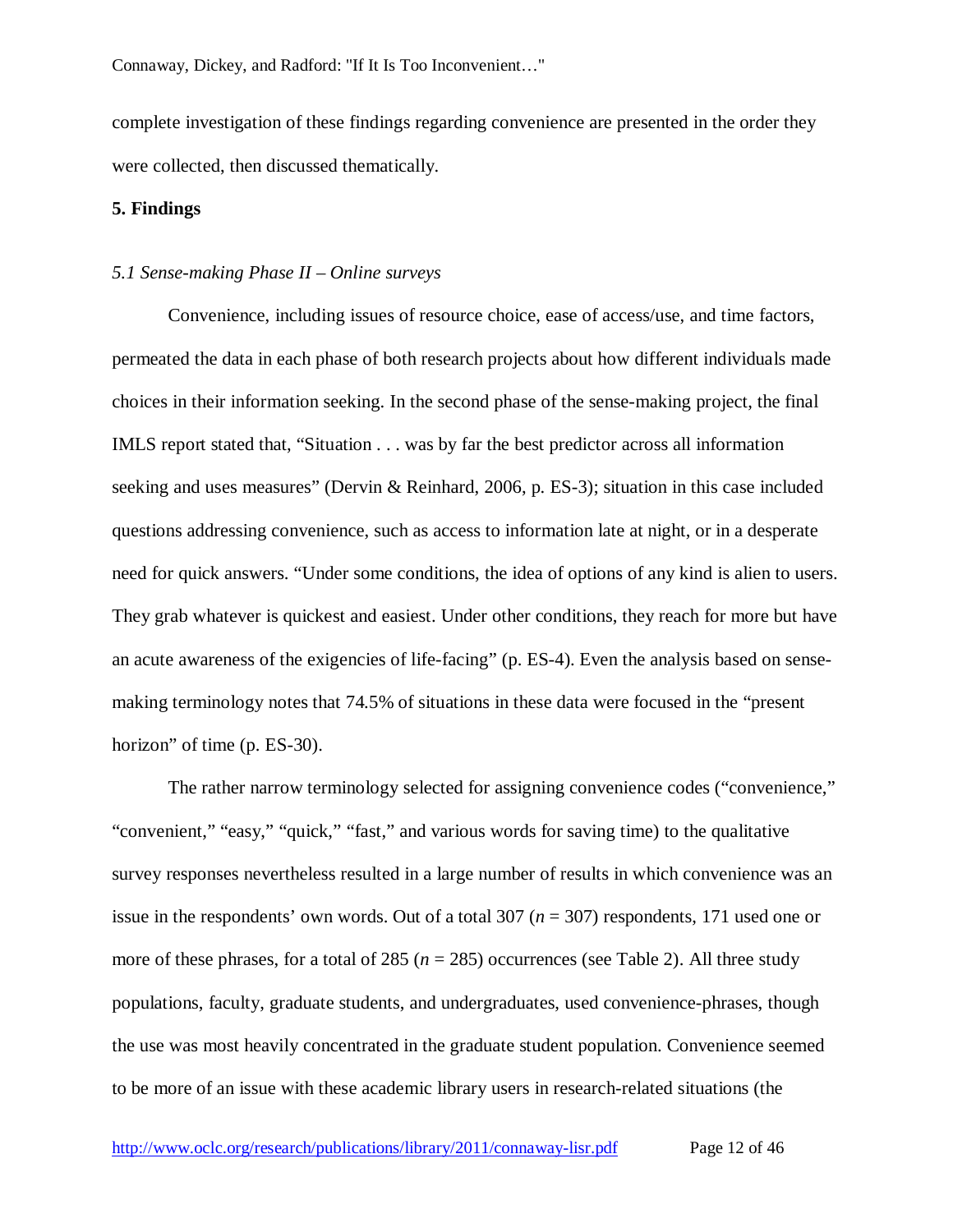second, fourth, and fifth questions on the survey; see Appendix 1) than in more personal situations. This runs contrary to the expectations of time constraints in ELIS. See Table 3 for a breakdown of the analysis of convenience-phrases by situation.

When the survey questions or telephone follow-up delved into the information sources that respondents used in each situation, convenience most often appeared as a factor when they were making choices to use Internet search engines, electronic databases, or the college/university libraries. Far more often, when they answered that a particular source helped their information search, they mentioned its convenience. Furthermore, some of the times that they claimed that a source hindered their information search, lack of convenience or time-saving was noted as part of the problem. These findings held across the three populations under study, though faculty were moderately more positive in their assessment of databases' convenience than the two types of student, who both favored search engines. In each case, convenience affected individual choices in a specific situation. See Table 4 for an analysis of online survey data for convenient information sources, and Table 5 for online survey data for convenient information sources by population.

#### *5.2 Sense-making Phase III – Focus group interviews*

Eight focus group interviews (two groups of graduate students and three each of undergraduates and faculty) were organized around four specific kinds of information-seeking situations. Since the participants had free rein in their responses otherwise, the data are less quantifiable (see Appendix 2 for the complete focus group interview questions). Regardless of academic rank, however, convenience still emerged as a major contributing factor in individual choices of which information strategies or resources to use. This response was especially true for the first question in the focus group interviews: "Think of a time when you had a situation where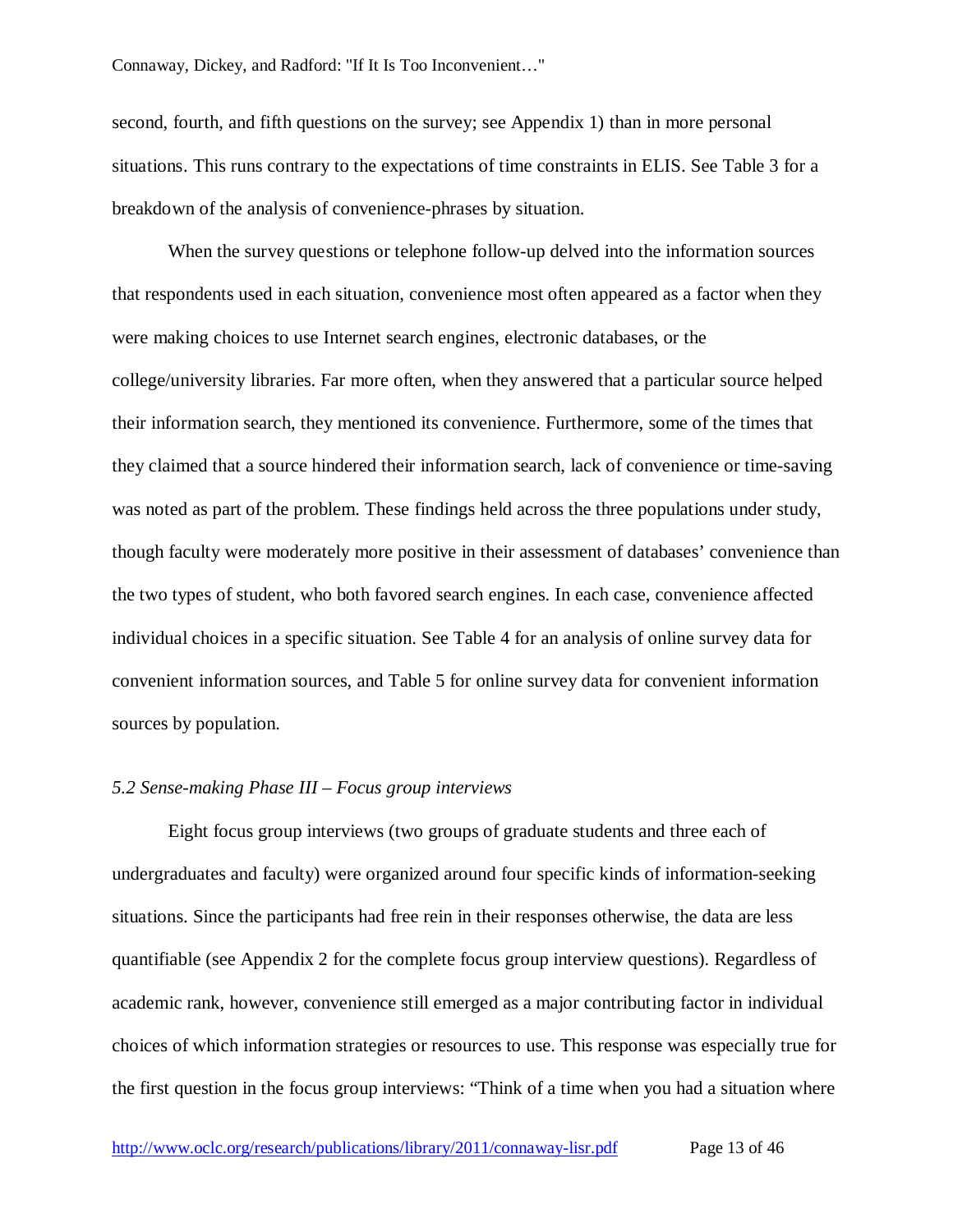you needed answers or solutions and you did a quick search and made do with it. You knew there were other sources but you decided not to use them. Please include sources such as friends, family, professors, colleagues, etc."

Participants in the nine focus group interviews centered their discussion of this question on different kinds of information sources, but made their decisions for a quick search based on the convenience of the source; clearly the question carried implicit temporal constraints. Undergraduates tended to discuss only web-based sources in this instance, with a heavy reliance on Google in particular. Graduate students also cited Google as being quick and easy; one commented, "Google, I don't have to know, I go to one spot" (FG-6).At the same time, if they were unable to locate an Internet source for their quick search, they used the library as a convenient repository of information ("Even with the library, it's start with the imminent. I use the online resources. If I can avoid a physical trip to the library . . . I'll avoid it" FG-6). Faculty most often cited the convenience of their personal home or office library as the most often-used place to find quick information, though many of them also spoke about Google or colleagues: "If I just have a quick thing, and I just want an answer, I will call a colleague that has some expertise. . . . Instead of looking up all the different papers of all the different methods . . . call them up. It's much faster" (FG-5).

Later in each focus group interview, the participants were asked, "Have there been times when you did not use a library (university/college, public, etc.) and used other source(s) instead?" In the case of this second question, the three academic groups did display somewhat different kinds of information behaviors, but convenience, including temporal contexts in both ELIS and academic situations, again factored into their responses. In this instance, undergraduates offered specific criticisms of the library catalog as difficult to use, though they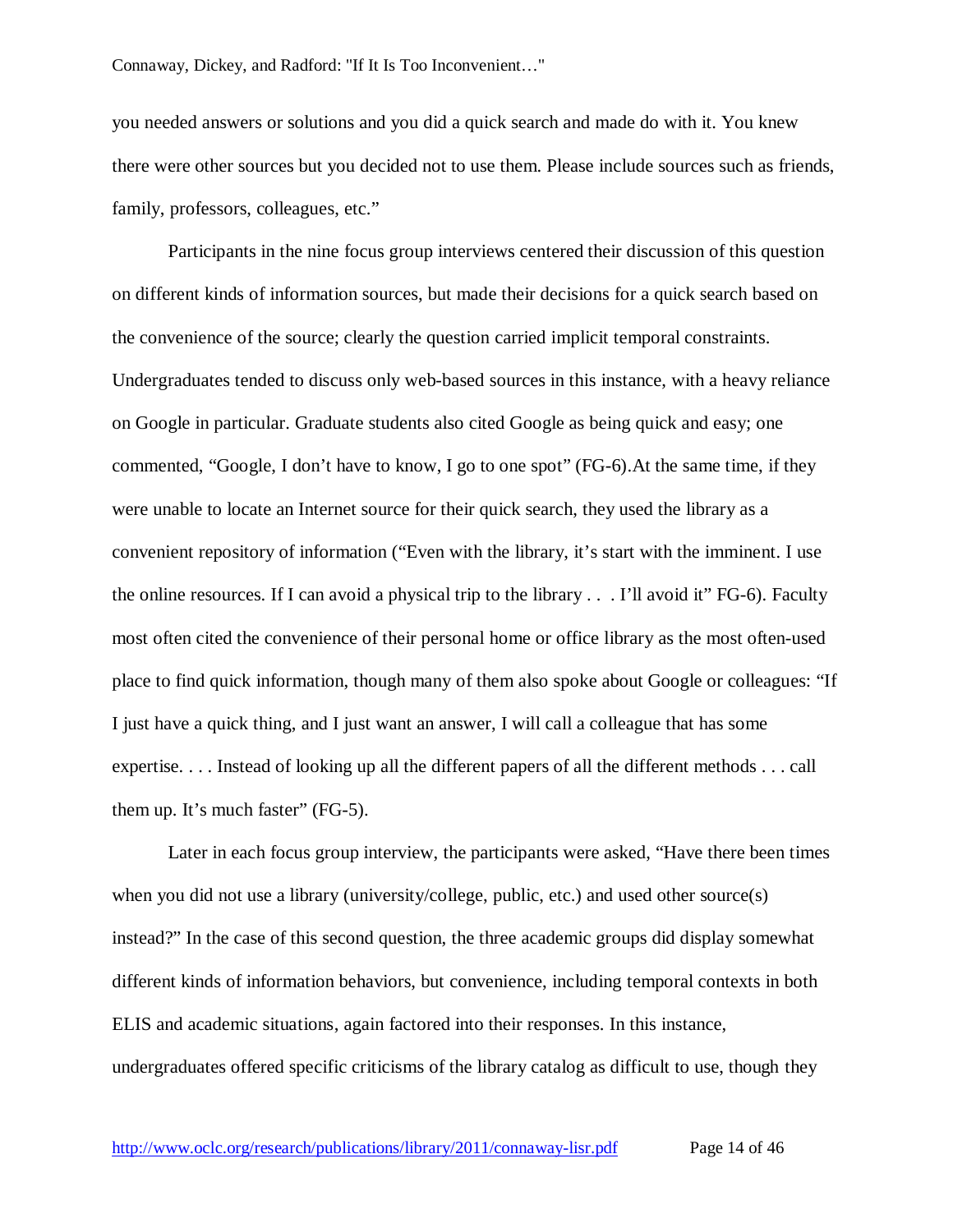claimed they would use online reserves from the library, but after the library closes, which is a clear convenience choice. They and graduate students both commented with some frequency on how easy the Internet is to use, especially in comparison to library systems: "I don't go into the [library] system unless I have to because there's like 15 logins, you have to get into the research databases. Then it takes you out of that to [the local consortium] . . . " (FG-6). Graduate students in one focus group interview provided further data regarding their perceptions of the convenience of online books ("And plus they don't get overdue!" FG-8). Faculty again mentioned Web searches as easy to use, though these searches often led them to the library for authoritative and credible information, an evaluation they made in spite of convenience factors.

The third question posed to each focus group participant was, "Think of an academic situation where you needed answers or solutions and you did a thorough search (you did not take the first answer that you found). Describe the situation." In response to this more thorough research question, undergraduates continued to cite Google and Amazon as frequent, easy-to-use, and convenient. Use of library systems was mediated by considerations of convenience, as exemplified by the comment, "I use [the local union catalog], but I don't really need to come into a library, as long as I have a computer at home," which described a choice of information source based upon ease of access. One undergraduate cited the difficulty of the library OPAC, claiming the best process was to discover works on Amazon and paste them more conveniently into the OPAC to find the location of the item, or into their work. Undergraduates' views were probed to determine when they considered they had enough information; quite often temporal considerations directly impacted their answers (". . . time is a big factor for me, at least like if depending on how much time I have to do the project or how long I wait to start it depends on how thorough it will be and how much time I'll spend on it," FG-2; "I've always thought that the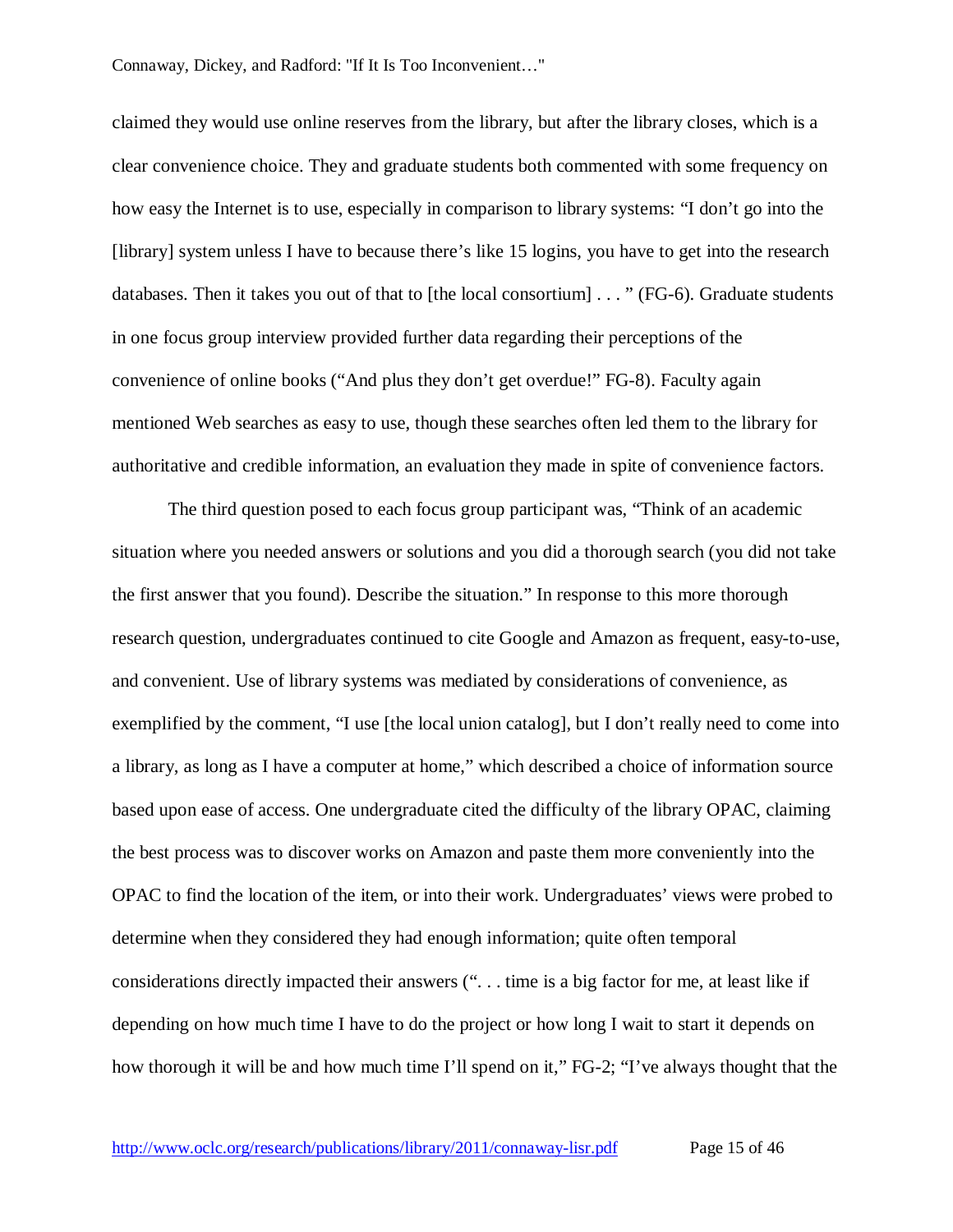library was a good source if you have a few months to spend on a paper" FG-7). Once again, graduate students indicated that some of their choices were influenced by considerations of convenience. Specifically, they credited e-books and interlibrary loans as time-saving services. Faculty, whose professional lives are bound up with saturation research on topics, had little to offer to the discussion of convenience for this question.

Finally, the participants were asked to imagine an ideal information system, created with a magic wand. Several comments from each population spoke to the convenience to which they would aspire. Ideas from undergraduates included the ability to use keyword searching in all books (which Google Books is working toward), a universal library catalog for all libraries, reference staff that conveniently rove about the library (". . . where they have people who walk around and are there available to help you not always just confined behind a desk where you have to go up and they're like, well if you take a left after that bookcase then a right" FG-2), federated search in databases, which spoke to both time saving and ease of use, and better hyperlinks. Graduate students desired better book and journal delivery systems, presumably for the convenience of receiving materials in their office ("But other times, it says you have to actually go get the article, and I do a lot of research under a lot of supervisors and stuff. So it's such a drag" FG-6). Faculty mentioned selective alerts for new information in their field, termed *Selective Dissemination of Information* (SDI) in information science. Although the respondents did not use the technical term, they described the service (". . . a constant perusing of what's available and if something is new that gets a hit, it's automatically directed to us whether we ask for it or not" FG-1), as well as virtual reference services available from their computer ("Something that I really liked about our website, was the ask a librarian icon" FG-9).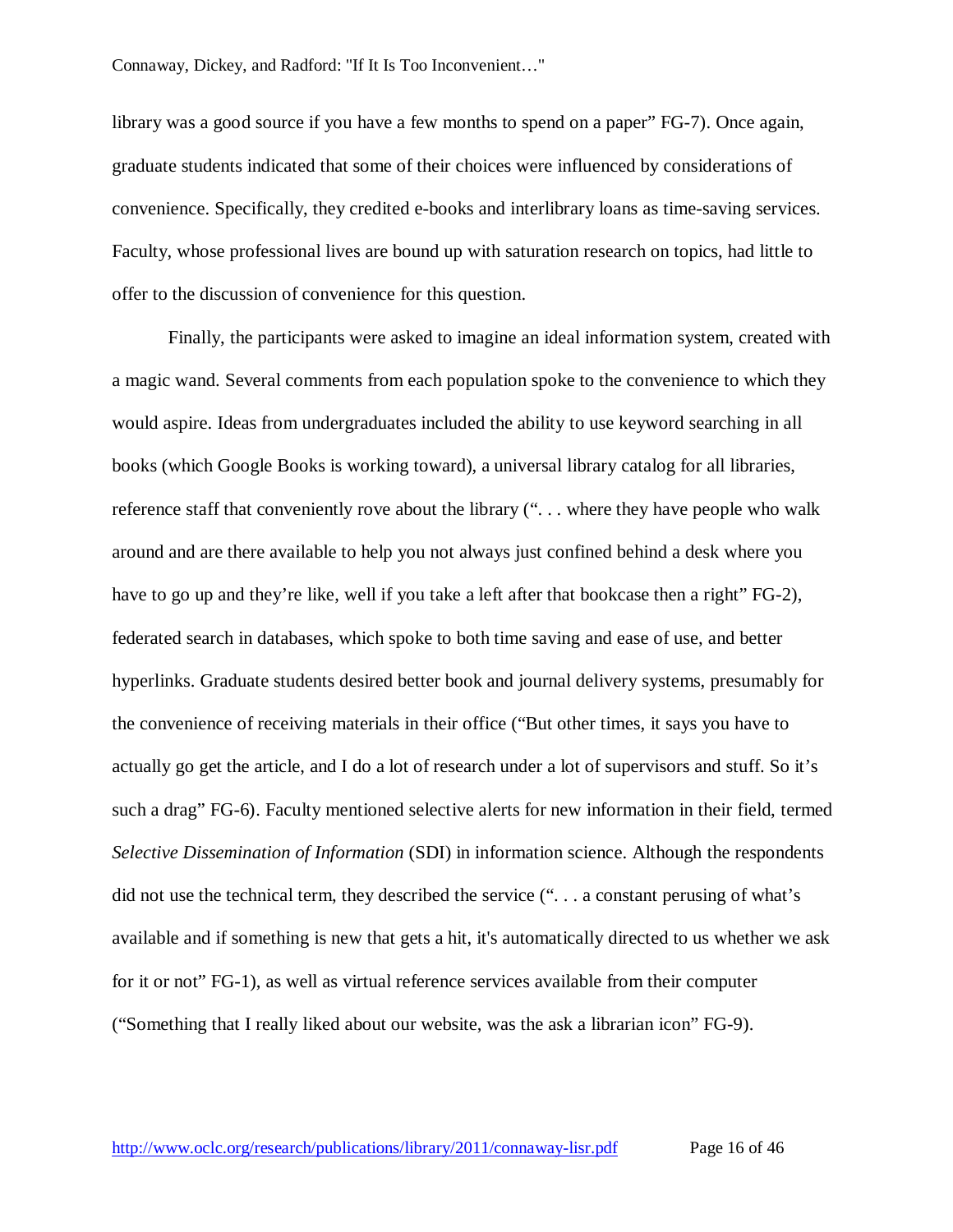#### *5.3. Sense-making Phase IV – Semi-structured interviews*

The final phase of data collection in this project involved semi-structured interviews with a small subset of previous study participants: five undergraduates, four graduate students, and six faculty members. The interviews took place in natural environments such as an office, home, or dormitory. Since four of the five questions (see Appendix 3) involved relatively intense academic work, convenience was not a major factor explicit in many participants' discussion of their information-seeking processes (see Table 6; note that evidence of satisficing had emerged from earlier grounded analysis of these data, Prabha et al., 2007). In the case of the fifth situation, "Now, please take me on a tour of your favorite website where you get answers to questions that interest you. . . . Help me understand what makes this site helpful when others are not. Show me, if you can, examples of non-helpful sites," convenience became much more germane to the respondents  $(n = 13)$ .

Once again in these data, the respondents valued convenience both of access ("Mostly I use the Internet for things like this because it's convenient. Since I work at the computer all the time, it's right there so, you know, when I have a few extra minutes I'll just type in a search and find information and print it out if I need to," subject #2) and of time ("I would do everything if not electronically, then somehow vacuum it to someone so they get it immediately," subject #9). Interestingly, one respondent even brought the concept of the convenience of books into this website-specific question: "I like to have the piles of books all around me so I can just grab from each place and start writing my paper or whatever I'm doing" (subject #2).

#### *5.4 Seeking synchronicity Phase III – Online surveys*

Three years after the data were collected for the sense-making project, analysis of the seeking synchronicity research revealed a remarkably similar highlighting of convenience factors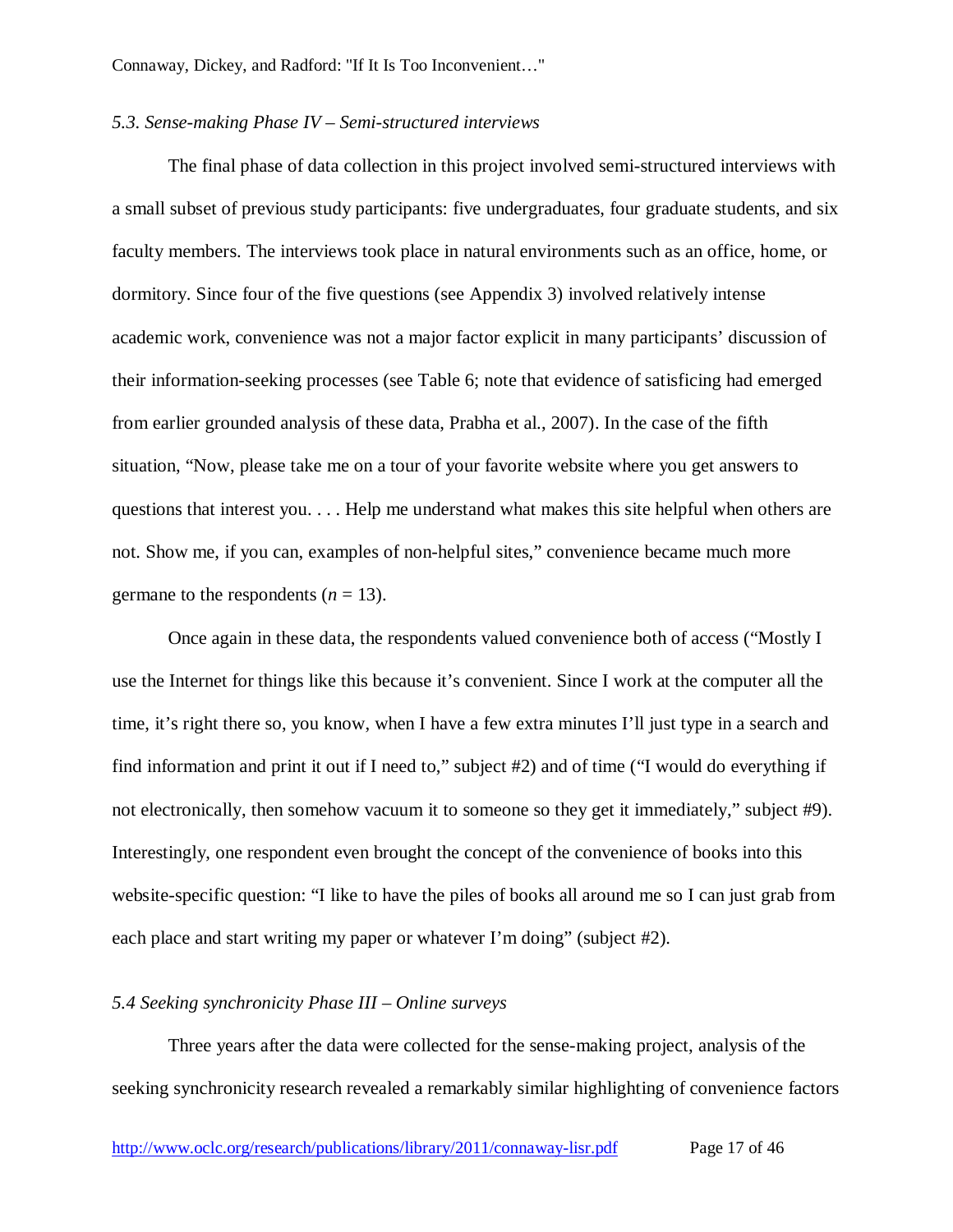in information-seeking behaviors. The data once again revealed evidence of both rational choices being made between information sources based upon their convenience of access, and temporal factors impacting choices in both ELIS and more academic information seeking. The third phase of the seeking synchronicity project (online surveys) had a more narrow focus on librarianprovided reference services. Two of the three populations under study were users of live chat virtual reference services (VRS), and non-users of VRS, who were asked questions regarding their use of other modes of library reference service. Convenience was a major factor in both VRS users' and non-users' individual decisions and choices in their information seeking.

Convenience factors scored uniformly high among both users (*n* =137, see Table 7, below) and non-users (*n* =184, see Table 9 below). In many cases, the "frequent" users of VRS  $(n = 59)$ , defined for this purpose as respondents who reported using virtual reference four to six times or more, rated convenience even higher than less frequent users as a reason for using the service. Users, and especially frequent users, rated the chat medium as the "most efficient" of all reference modes, and rated the "convenience of my access" to VRS as excellent or very good. When asked to rate different factors that affect their decision to use VRS, 95% of users (100% of frequent users) cited convenience directly. Needs for information late at night or on the weekend, at times when the subject could not get to a library, or when there was a "desperate need for quick answers" (the most obvious example of contextual time factors) also rated highly as a factor. "Immediate answers" and "convenience" were among the most highly rated specific features valued in VRS. Finally, time issues play into the users' complaints with the service—a slow Internet connection or slow response time on the part of the library would tend to discourage them from using VRS, and many suggested faster software as a desirable improvement. See Table 7 for an analysis of convenience as a factor for VRS users.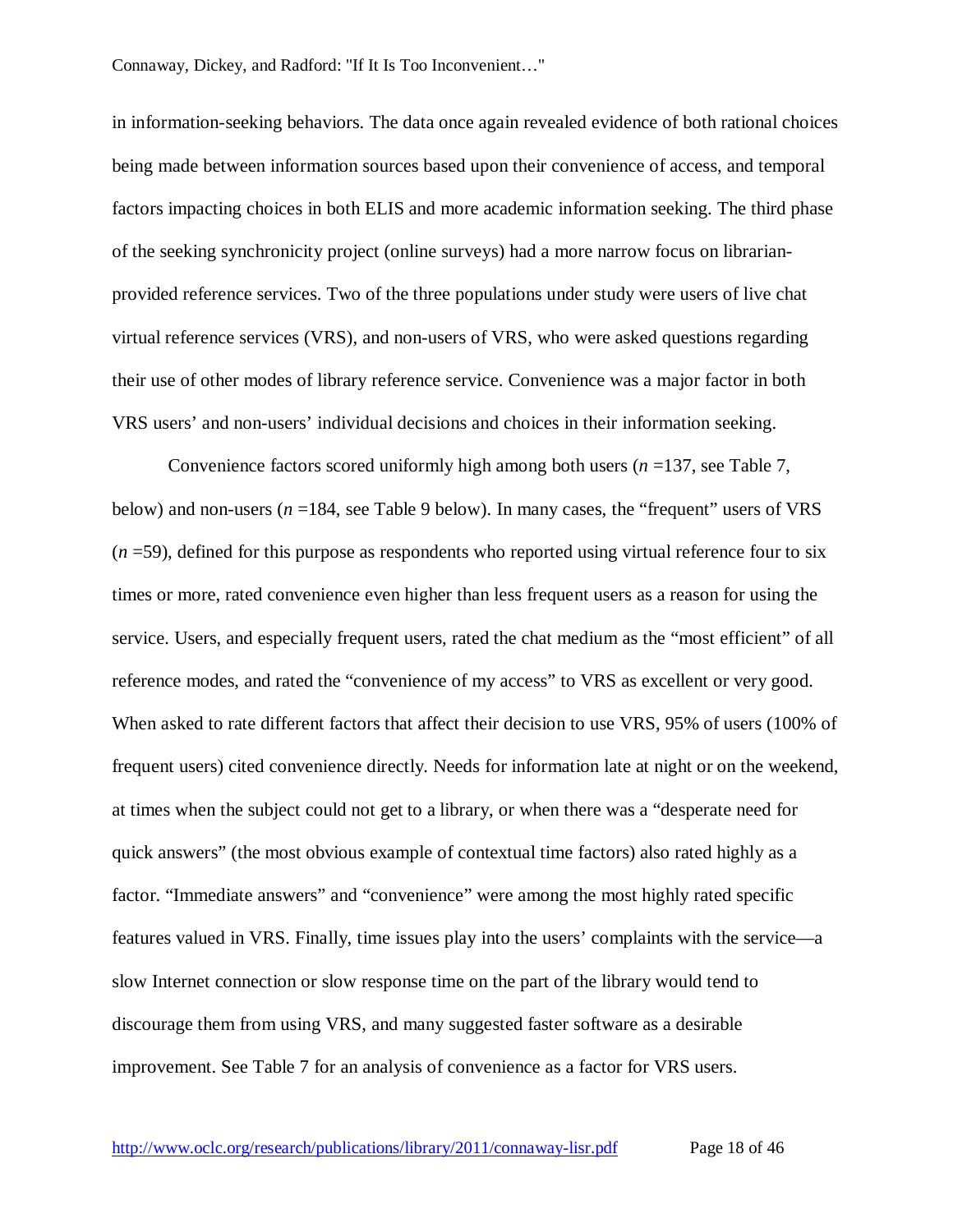The documented centrality of convenience in the information seeking of VRS users was sustained across most demographic categories, though a very small number of significant differences emerged. The data across three age groups—12 to 18, 19 to 28, and 29 and older were subjected to statistical Analysis of Variance (ANOVA) with a confidence level of  $\alpha = .05$ (see Table 8). The youngest cohort of respondents was more likely to express a "desperate need for quick answers" than the oldest, and also more likely to request faster software. The middle cohort was more likely to be discouraged by a slow Internet connection, but these differences by age categories were not statistically significant. Two survey questions elicited significant differences by respondents' location (e.g., rural, suburban, or urban). Suburbanites were much less likely to rate chat as the most efficient format for reference services (47%, with 56% voting for face-to-face) than respondents from urban areas (68% for chat). Similarly, those identifying as suburban were less likely to rate the convenience of their access to reference help (78% calling their access excellent or very good) as highly as urbanites (97% excellent or very good). In each case, the number of rural respondents was too low for significant results.

Likewise, among the non-users of VRS (these individuals did use libraries, they just did not use live chat VRS) surveyed, convenience emerged as a factor in choices in their library information seeking. When responding to a question about the convenience of their access to face-to-face (FtF) reference services, almost half rated it excellent or very good (a much less enthusiastic endorsement than the 95% of VRS users who rated the convenience of VRS excellent or very good). When asked about the convenience of their preferred mode of obtaining reference assistance, however, a large majority cited its convenience. Most of these choices apparently involve satisficing, in that the users were making convenient choices to maximize their personal benefit. For those who preferred reference services by telephone or e-mail, both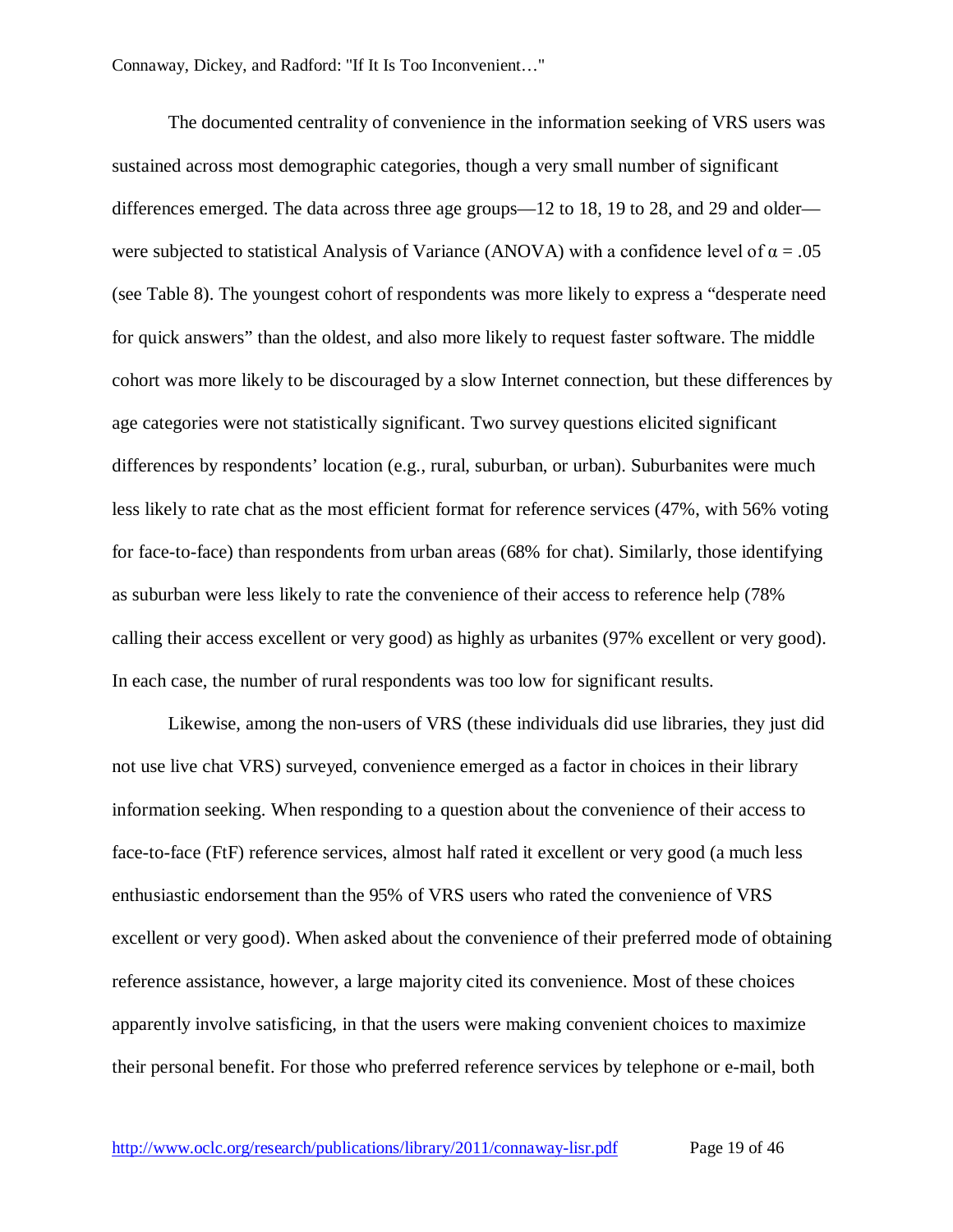physical and temporal convenience played a negative role in their choice not to use a library, and the fear that "Chat reference might not be offered at times I need the service" was a significant deterrent expressed as a reason these non-users had not tried VRS. See Table 9 for an analysis of convenience as a factor for non-users of VRS. Demographic differences among these data were negligible.

#### *5.5 Seeking synchronicity Phase IV - Telephone interviews*

The majority of the transcript data from the Phase IV telephone interviews (see Appendix 4 for the interview questions) were individually coded according to the principles of *grounded theory* (Glaser & Strauss, 1967; Strauss & Corbin, 1998), allowing the codes to emerge from the respondents' language. Thus, the overall percentages for the occurrence of any single data point would be smaller than survey responses, when subjects were prompted by the question language. Nevertheless, codes related to convenience, including physical convenience (choice of source and access) and temporal factors, emerged in response to several different interview questions for both the VRS users and non-users. In the following discussion and tables, code names are as assigned by researchers to each set of transcripts as they emerged from the data.

Convenience-related codes emerged from four questions in the telephone interviews with VRS users (see Table 10). The most important question for users' thoughts about convenience was the question of whether the users would recommend VRS to others (they overwhelmingly would—89%) and why. See Appendix 4 for telephone interview questions. One-third (32%) of those interviewed made positive comments on the speed and efficiency of VRS, and 32% made some reference to its convenience, including availability after hours, and getting answers in the online workflow. The same two aspects of their experience with VRS also emerged in their responses to a question probing for the kind of situation when chat was their first choice of mode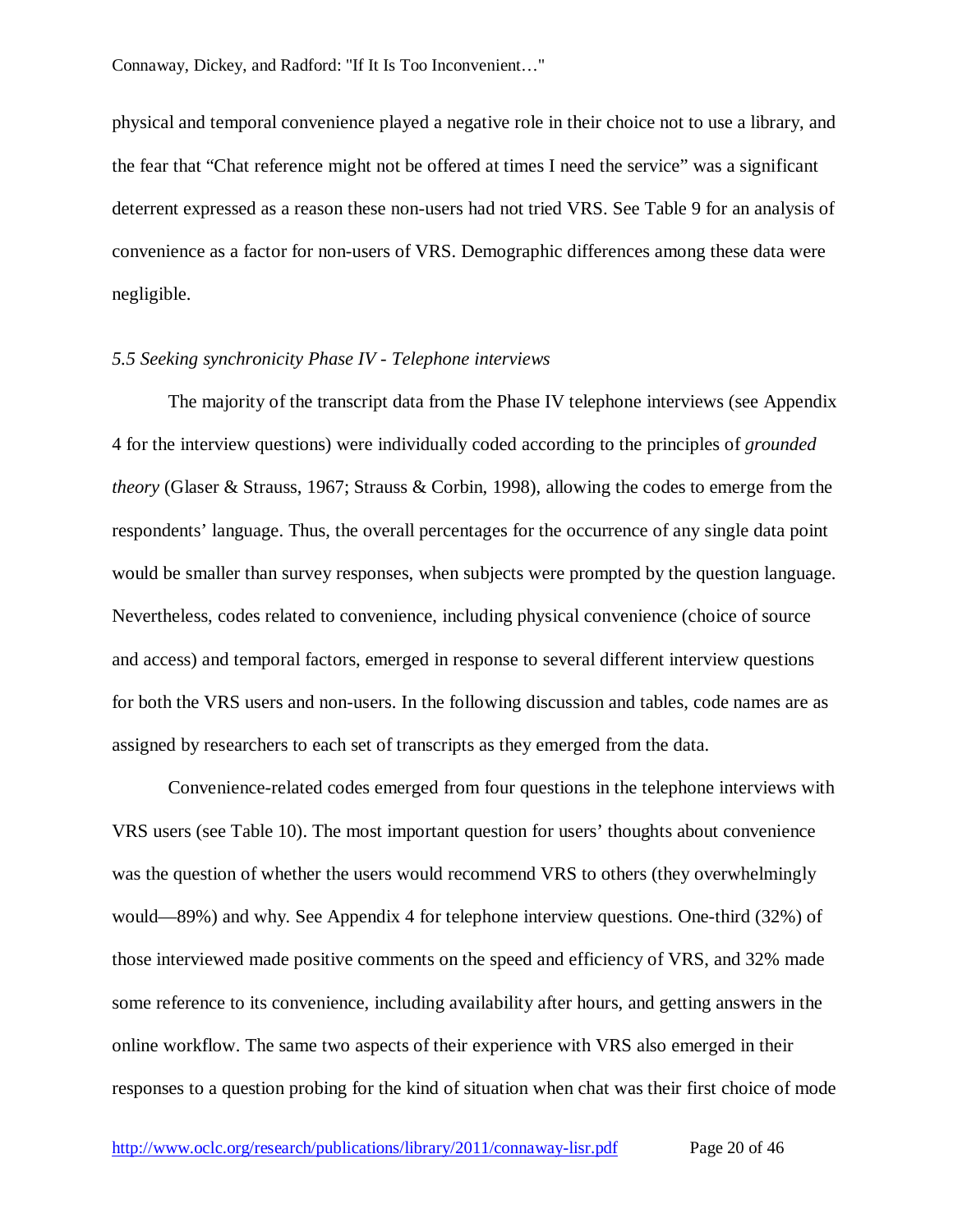for obtaining reference services (question 3). In this case, specific aspects of convenience included after-hours need, online workflow, and being at a home or office.

One negative type of data emerged from a question asking VRS users how much time they might wait to get virtual answers from a subject specialist. Despite a majority of respondents indicating that subject expertise was very important to them, only 42% would be willing to wait for that expertise, and very few of them could quantify a specific amount of time to wait. Finally, near the end of each interview. VRS users were asked to compare their experiences of working with a librarian FtF and in the virtual space, with justification for their response. Many did not indicate a clear preference, though among those respondents, several again mentioned the convenience and immediacy of the chat medium, and a few expressed a negative opinion of FtF reference (". . . the convenience is still better online than in person, you don't have to make trips to the library," User Telephone Interview #24). Among the respondents who indicated a preference for VRS, even more (41%) expressed the convenience of VRS in a positive light, and the lack of convenience in FtF as negative (15%). Demographic differences in these data were negligible.

Responses by VRS non-users to four questions in their telephone interviews also provided data related to convenience as a major factor in their information seeking choices (see Table 11 for results, and Appendix 4 for the complete interview questions). When asked in the most general sense to "Think about a time you needed to know something", a large majority (62%) responded that they would find the information themselves, making the potentially timesaving choice to avoid any mediation in their information seeking. Almost all of the remaining interviewees (with some overlap to the "find it myself" answer) responded with some form of electronic resource (33% cite the Internet, 15% Google, 5% Wikipedia). Although the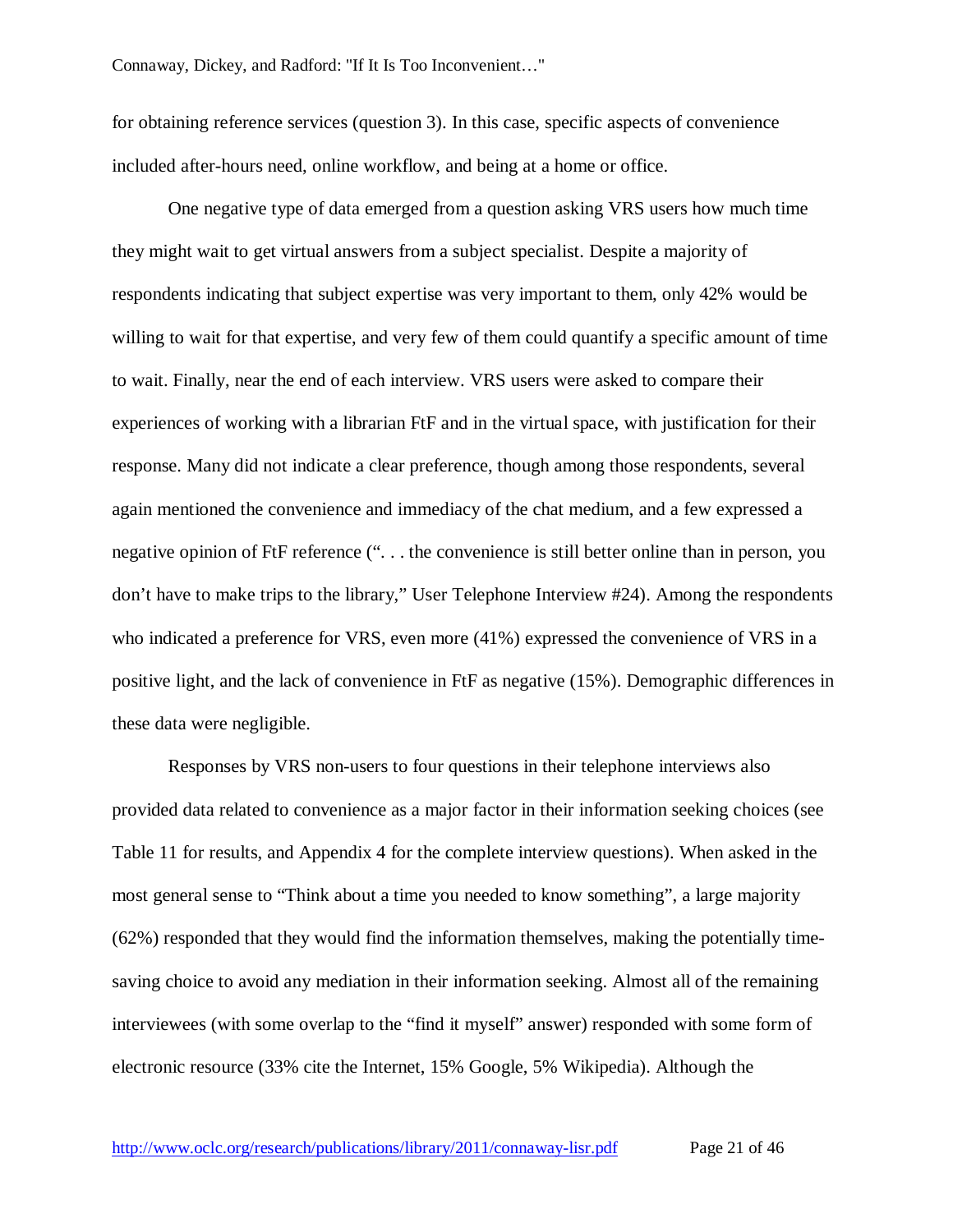respondents did not explicitly cite convenience as a criterion in their choice, it was implicitly included in their responses. Similarly, when asked to consider times when they chose an alternative to the library (question 3), the largest number of respondents mentioned the Internet as a resource, with numerous references to specific online (and implicitly more convenient) resources.

When asked to hypothesize about what might convince them to try asking a librarian for help using a chat reference service, the single greatest factor was some form of convenience ("It would be convenient, because if I was sitting at a computer and I could ask a question and they would answer immediately . . . that would be good. . . . Convenience is why I do something as opposed to something else" N-131). This result included a large number of respondents who could foresee an immediate need for answers, those who would value using VRS from home in a variety of circumstances, and those who would use the service at a time that was after library hours. Finally, in the follow-up to a question about the non-users' experience using electronic formats for personal and academic or professional purposes, the VRS non-users were asked to give some reasons for their use. Although they could answer about any topic or aspect of information seeking, convenience emerged in a few cases. As with the VRS users in the telephone interviews, significant demographic differences were not present.

#### **6. Discussion**

Between the two studies, empirical data identifies convenience as central to informationseeking behaviors. The centrality of convenience is especially prevalent among the millennial subjects in both studies, but is true across all demographic categories—age, gender, academic role, and user or non-user of VRS.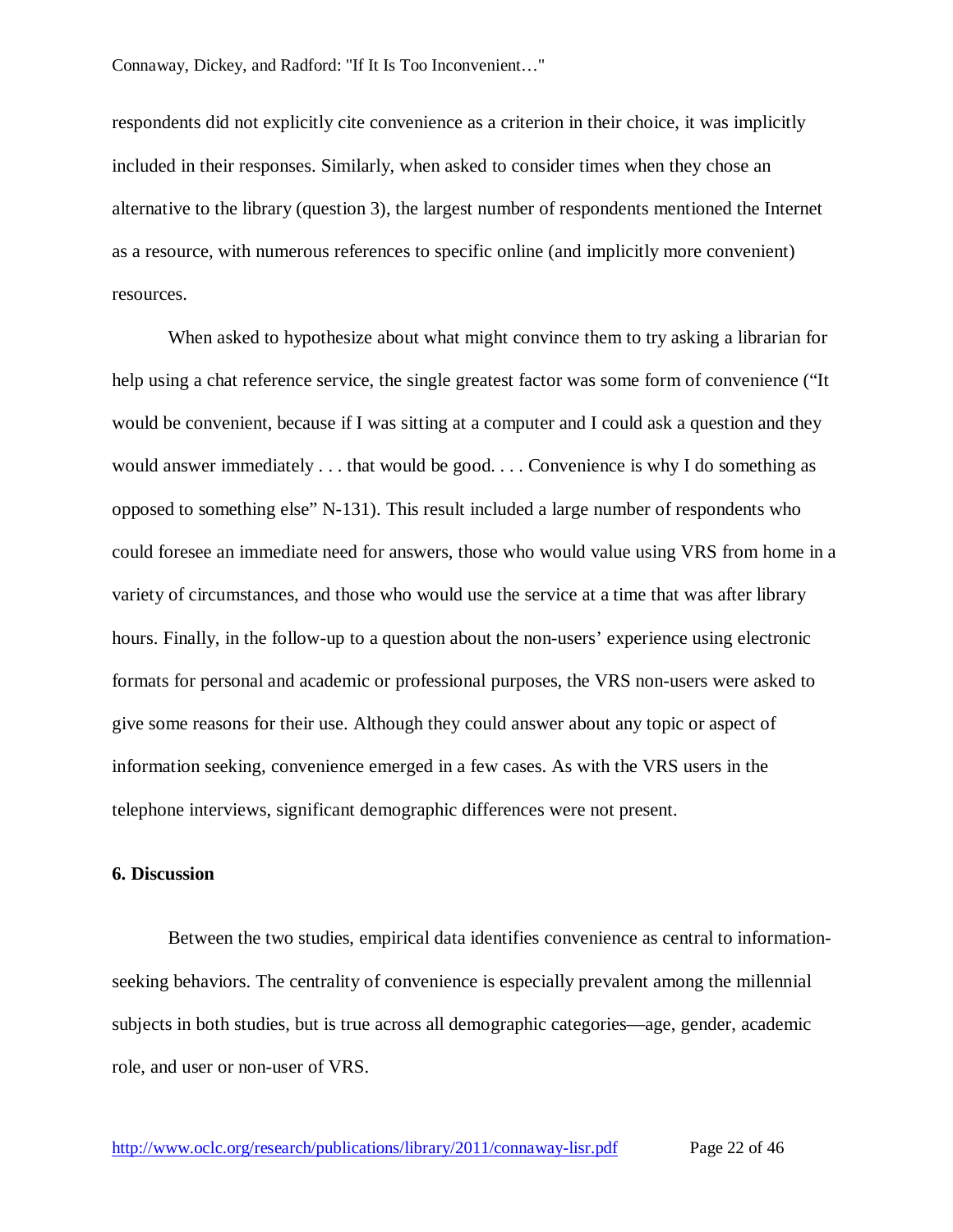These two studies indicate that convenience is a factor for making choices in all situations, both academic information seeking and in ELIS (though it plays different roles in different situations). The subjects' consideration of the convenience of their sources exemplifies the theory of rational choice. The study data on convenience come from both prompted survey response language, and from free-response data in interviews and critical incident data (responses regarding subjects' memories of a single successful or unsuccessful incident; see Flanagan, 1954). Most importantly, the data on convenience are consistent across the longitudinal period between the two studies, indicating that the need for convenience is not new.

Convenience emerges from the data around three particular aspects of the concept. First, the subjects were observed to make choices among various information sources according to rational choice theory, and specifically satisficing their information needs to quickly select sources whose convenience made them "good enough." Different contexts and situations for information needs did not detract from the centrality of convenience in making choices between specific resources, though the convenience factor operated differently depending on context. Students faced with lengthy imposed academic tasks, as well as professional scholars, valued the most convenient access to the library's resources, but acknowledged that their more detailed academic tasks would be more involved. In the sense-making study, convenience emerged as even more important to the subjects' discussion of academic tasks than to their discussion of ELIS. Convenience, in this case more often associated with speed of electronic search engines, remained important, however, in the more immediate everyday-life situations, which also was reported in the seeking synchronicity study. Convenience was a leading feature every time VRS users were asked in surveys and interviews to evaluate reasons for choosing one service over another kind of information resource, and for recommending it to others.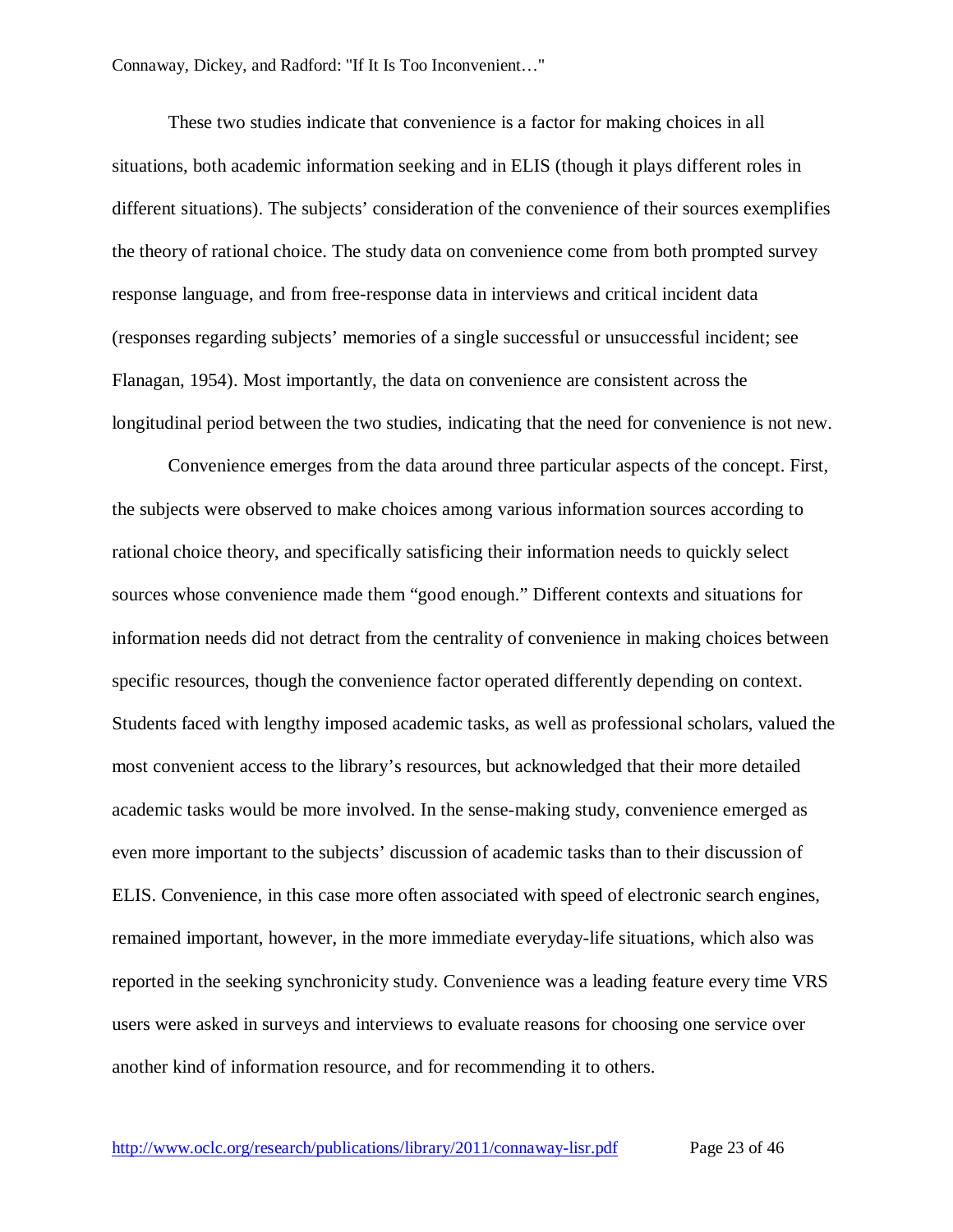Ease of access to resources is a second measure of convenience when making rational choices in information seeking, and when demonstrating satisficing behaviors, which are somewhat more expedient than purely rational choices. The most convenient sources of information might be Internet search engines, electronic databases, virtual reference, or online ereserves, e-books, and online booksellers; findings indicate that Google is especially important to the younger generations. In addition to electronic resources that carry the convenience of desktop or home access, however, data emerged about the convenience of human resources as information sources, as well as the convenience of having a personal library on hand. Convenience is a factor when making choices to use or not to use the physical library or when determining how to access library resources after hours or on the weekend. Convenience as expressed in ease of access was a repeated complaint made about library OPACs in sensemaking. This finding was reiterated in the seeking synchronicity study of VRS. The magic wand enhancements to library systems in the sense-making study differed depending on the academic role of the participant, but they tended to relate to convenience of access to resources.

Finally, the data in both studies explored time as an important situational factor in convenience choices. This aspect of convenience was predicted by Savolainen's (1995) ELIS and by gratification theory, although in gratification theory, convenience had been limited to the information behaviors of poor people. The time-span of longer academic tasks featured in the satisficing behavior of the sense-making study's academic users, as well as the responses from the seeking synchronicity respondents describing their use of VRS for academic tasks, established temporal factors as active beyond ELIS. In both studies, the temporal context of an information need might also relate to library hours, for example in experiencing an information need late at night, or on weekends. The seeking synchronicity study particularly illuminated the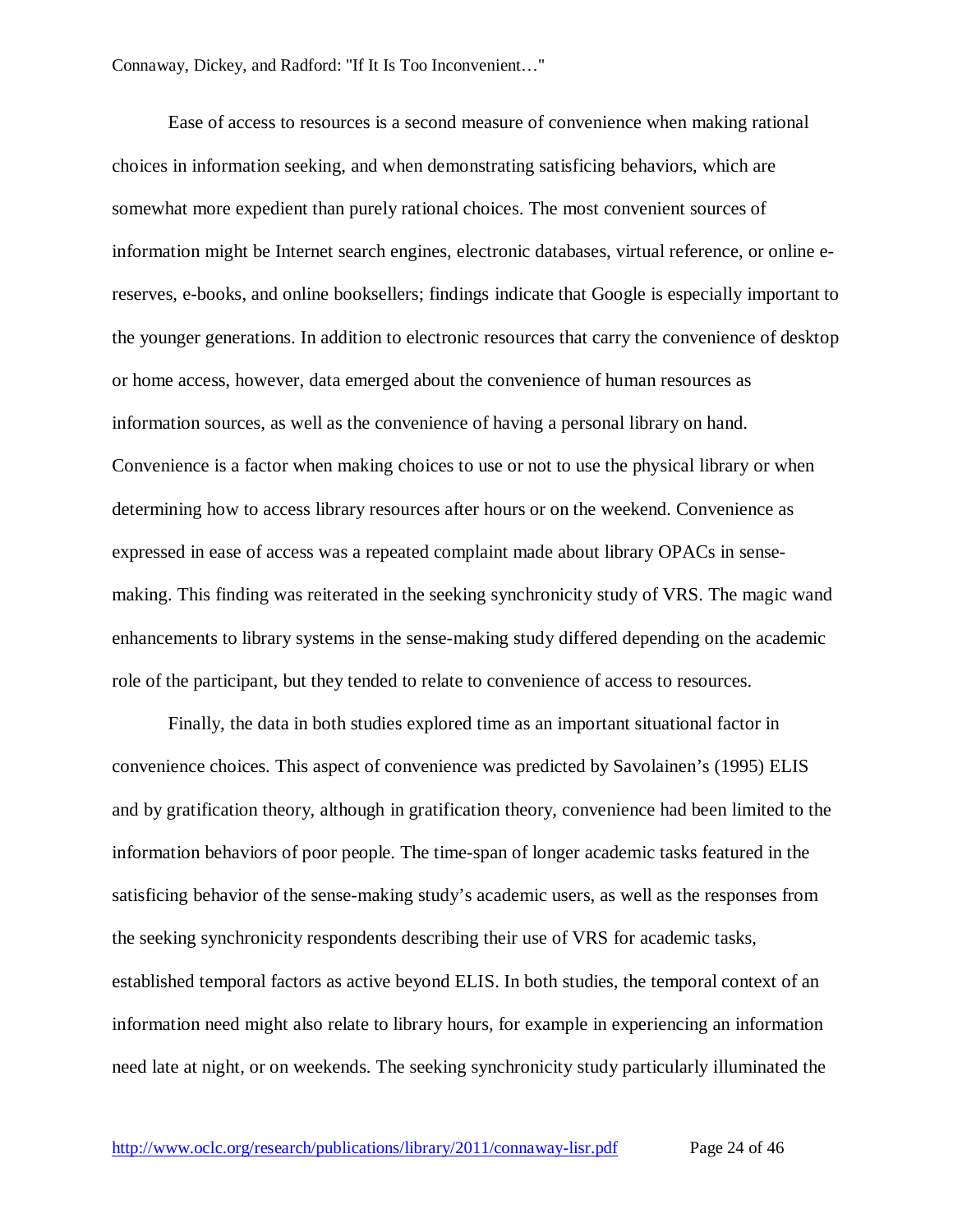kind of information need expressed as a "desperate need for immediate answers." Such highly time-oriented information needs were most often expressed by younger subjects, but featured in all demographic categories.

These strong empirical findings regarding convenience achieve further support in a wider synthesis of the state of user studies research published as a Joint Information Systems Committee report (Connaway & Dickey, 2010). Convenience in the present theoretical framework permeates the data from 12 recent, publically-funded, and large-scale user studies as synthesized in that report. Two broad-based surveys of the information landscape conducted by OCLC (De Rosa, 2005, 2006) found that 84% of all users made the rational choice to begin their information search with a search engine, and 90% found search engines a "perfect" or "good" fit for their lifestyle (De Rosa, 2005); the younger college students were found to choose the library less frequently since they began using the Internet (De Rosa, 2006).

Several studies conducted in Great Britain further reinforce the centrality of convenient information resources, ease of access, and time constraints on information seeking. One study of professional, postdoctoral researchers specifically highlighted the finding that researchers have become "accustomed to getting resources directly on their desktop from anywhere in the world" (Research Information Network, 2006, p. 11), the personal computer being the most convenient point of access for them. A further study of more than 2,250 researchers and 300 librarians reiterated the importance of desktop access, and added the finding that the researchers use a kind of satisficing behavior in not wanting to spend a lot of time locating a resource (Consortium of University Research Libraries, 2007). One study of the "Researcher of the Future" concluded that the younger generations especially demand "24/7 access, instant gratification at a click, and . . . 'the answer'" (Centre for Information Behaviour and Evaluation of Research, 2008, p. 11).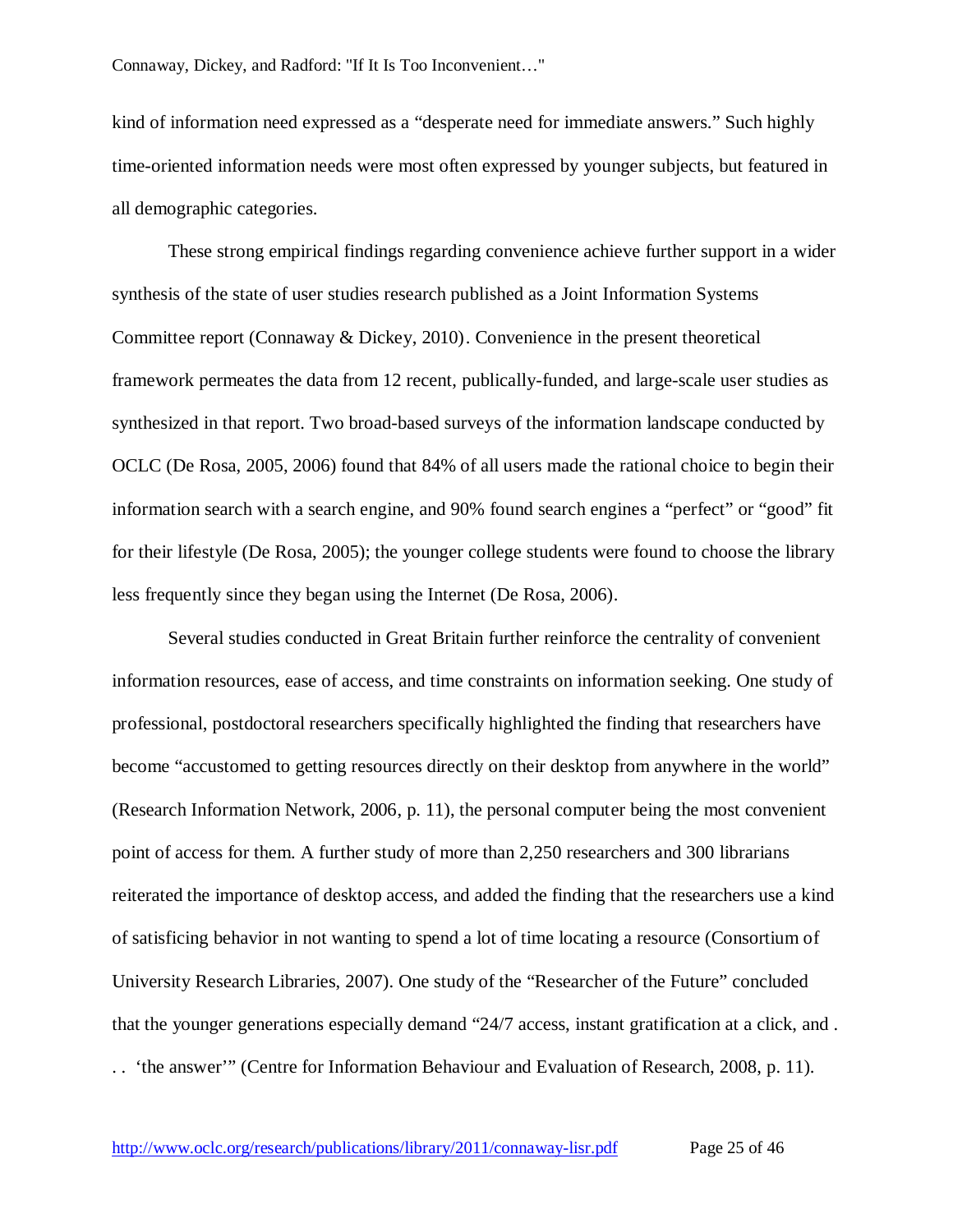Finally, two explorations of e-resource usage also contained key findings regarding the short amount of time users spend viewing downloaded e-journals (Research Information Network, 2009), and the importance of 24/7 access for all types of electronic resources ( Research Information Network , 2009; JISC and University College London, 2009).

#### **7. Implications for practice**

The image of libraries as a quiet place to access books, rather than electronic sources, is still prevalent today (Connaway & Dickey, 2010). In order to entice people to use libraries and to change their perceptions of libraries, the library experience needs to become more like that available on the Web (e.g., Google, Amazon.com, iTunes) and to be embedded in individual workflows. The Web environment is familiar to users, therefore, they are comfortable and confident in making the choice to search for information there. One recommendation that can be seen to follow from these results is that librarians need to adapt or seek to purchase services and systems that are designed to replicate the Web environment so that the systems are perceived as convenient and easy to use.

Information-seekers frequently defined convenience as complete access to resources, beyond merely discovering and identifying them. People lack the patience and the time to wade through separate lists and groupings of library content and different indexing and abstracting databases. They expect seamless access to resources such as full text e-journals, online foreignlanguage materials, e-books, a variety of electronic publishers' platforms, and virtual reference desk services (Connaway & Dickey, 2010). To meet these expectations, it is recommended that librarians provide more digital sources that are authoritative and reliable through the library systems and services, from e-journals to curated data sets, as well as emerging services such as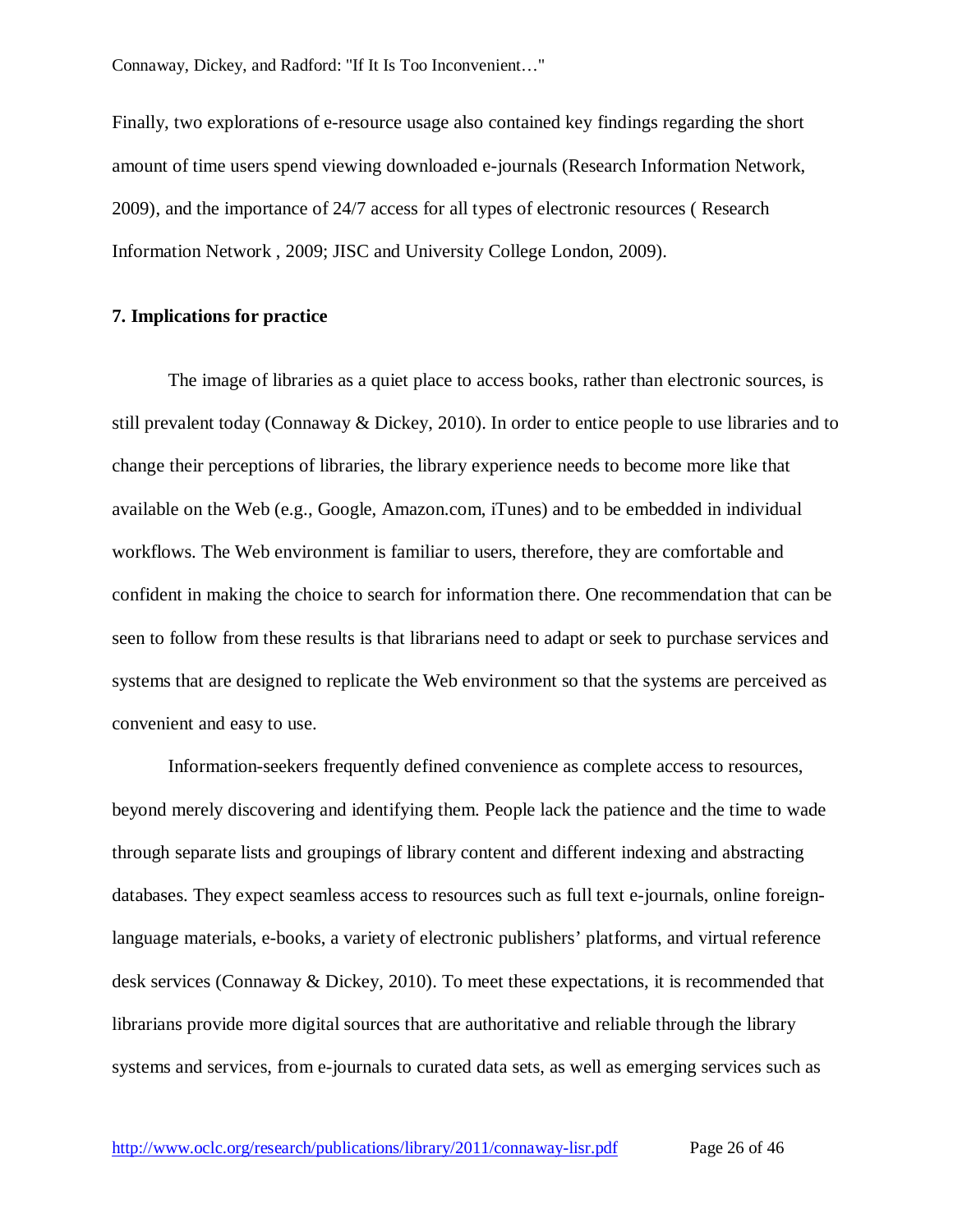virtual research environments (VREs), open-source materials, non-text-based and multimedia objects, and blogs.

Librarians also should advertise the library brand and its resources better to academics, researchers, students, and the general public. Demonstrating the library's value can be accomplished by identifying and promoting collections and services. One size does not fit all for library services, which need to be offered in multiple delivery modes to meet the different information needs of users in different situations. This versatility and flexibility is difficult in the current economic environment, but warrants further investigation.

The development of an economic model for the allocation of resources for the different delivery modes for library services would benefit all types of libraries. This model would not only enable optimal scheduling of human resources for services, but also the allocation of funds for both electronic and print resources, based on user preferences.

#### **8. Conclusion**

There is a need for further study of user behaviors to address how library users find information in different contexts and situations. Vakkari (1997) calls for "studies which will concentrate more on contextual factors, and then combine the results with those of studies using more individual factors" (p. 463). An approach like this would provide theoretical research that combines both the individual and social factors that influence information-seeking behaviors (Connaway & Dickey, 2010), and that further investigates how convenience influences information seekers' rational choices in both ELIS and other situations.

As seen above, in some situations information seekers will readily sacrifice content for convenience. Convenience is thus one of the primary criteria used for making choices during the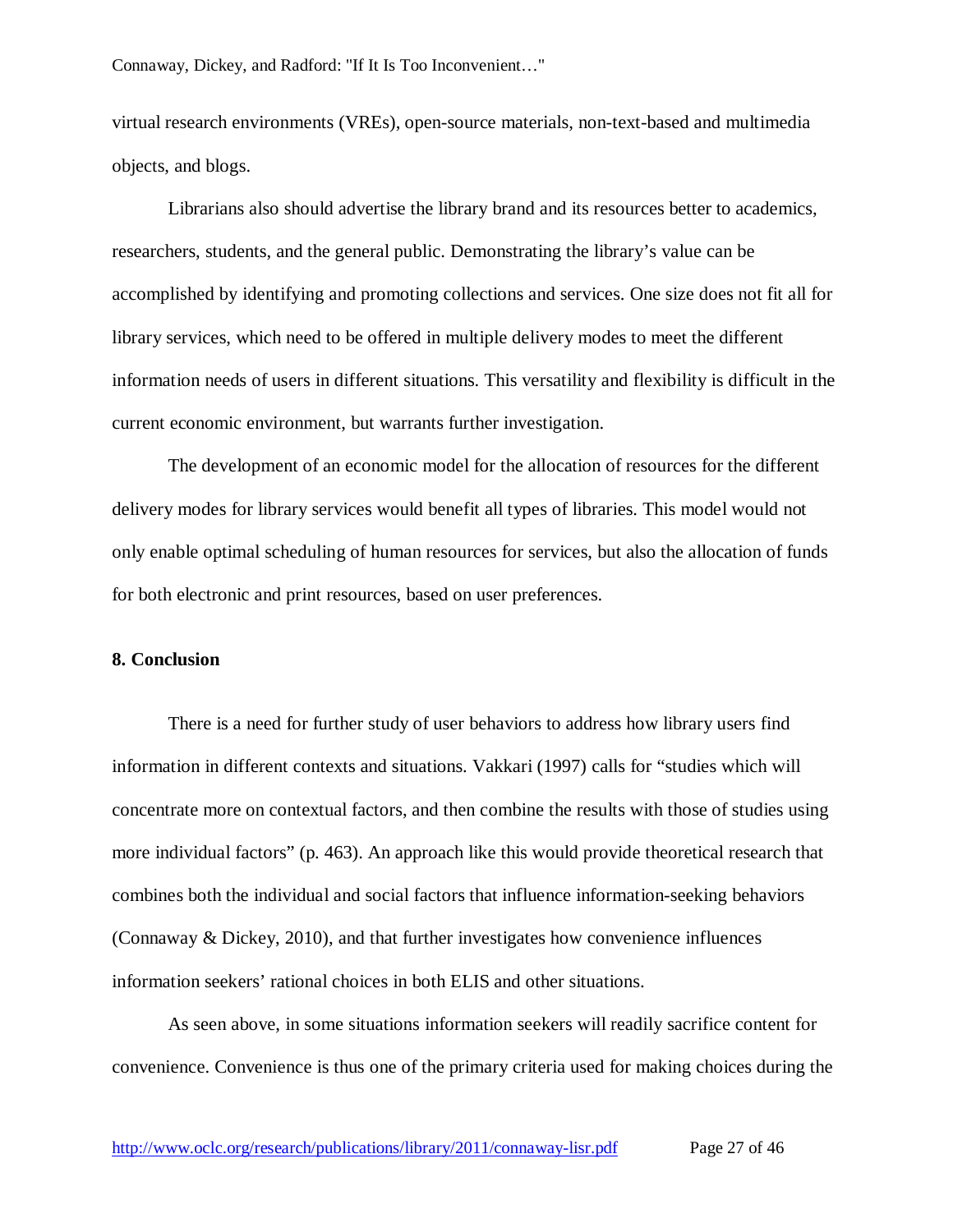information-seeking process. Convenience includes the choice of the information source (is it readily accessible online or in print), the satisfaction with the source (does it contain the needed information and is it easy to use), and the time it will take to access and use the information source. In the current environment, most people do not have time to spend searching for information or learning how to use a new information source or access method. In order to be one of the first choices for information, library systems and interfaces need to look familiar to people by resembling popular Web interfaces, and library services need to be easily accessible and require little or no training to use. Convenience is a critical factor for users across all demographic categories, and is liable to remain so going forward.

#### **Acknowledgements**

The authors wish to thank Heather Lea Moulaison (former Research Assistant OCLC Research) and Erin Hood (Research Assistant OCLC Research) for their assistance in the preparation of this manuscript. Support for the two research studies was provided by OCLC, the Ohio State University, and the Institute of Museum and Library Services (IMLS) in the case of Sense-Making, and by OCLC, Rutgers University, and the IMLS in the case of Seeking Synchronicity. The funding sources themselves had no direct involvement in study design, collection, analysis and interpretation of data, in the writing of the report, or in the decision to submit this article for publication.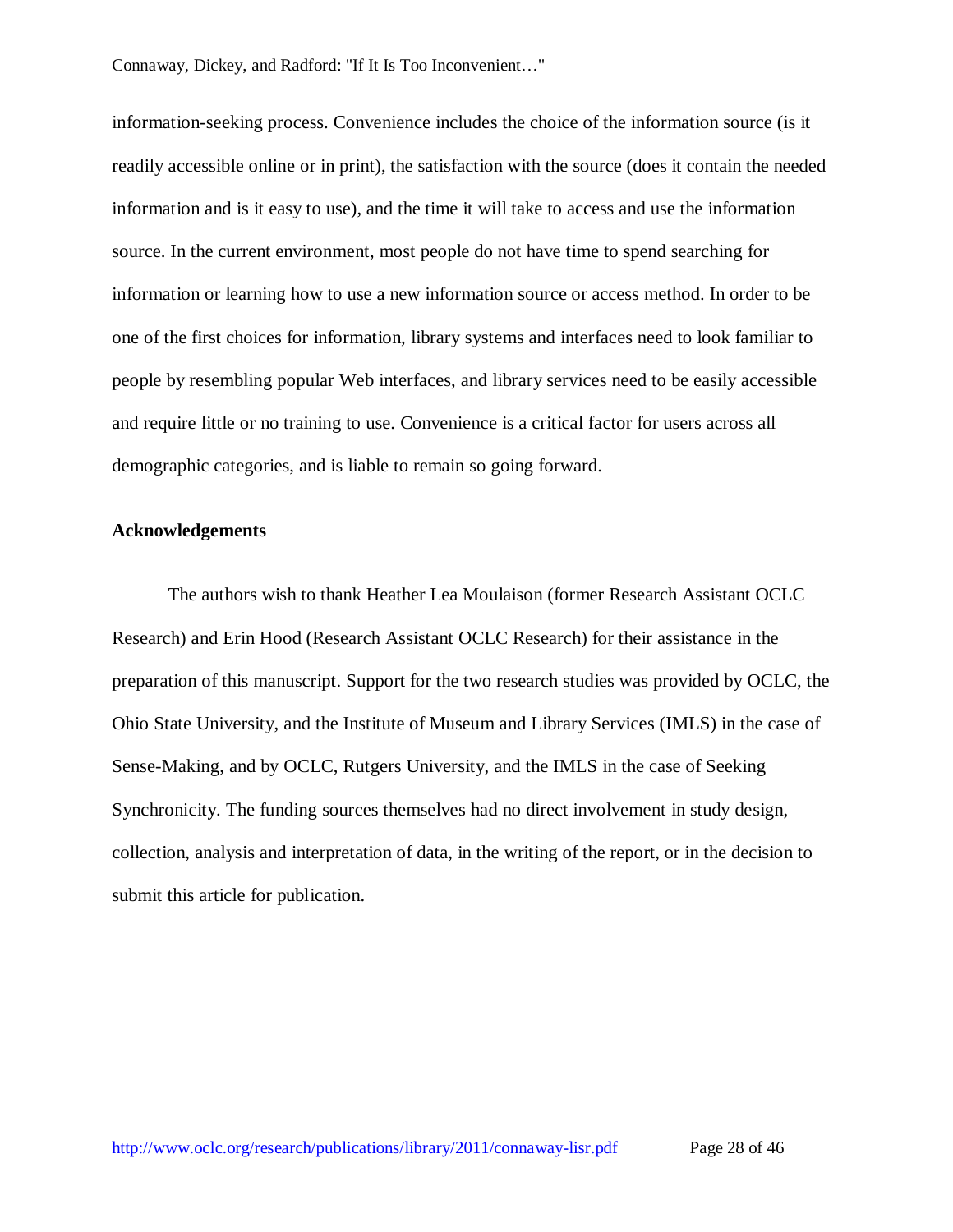### **TABLES**

Table 1: Seeking Synchronicity Phase III – Online Surveys and Phase IV – Telephone Interviews, Demographics of VRS users and non-users

| <b>Data Collection Phases</b>               | Demographic Breakdown                                                        |
|---------------------------------------------|------------------------------------------------------------------------------|
| VRS users' online survey (N=137)            | 62% female<br>78% Caucasian<br>63% suburban<br>64% age 29+                   |
| VRS non-users' online survey (N=184)        | 68% female<br>72% Caucasian<br>58% suburban<br>33% 12-18; 33% 19-28; 33% 29+ |
| VRS users' telephone interviews (N=76)      | 74% female<br>80% Caucasian<br>63% suburban<br>71% age 29+                   |
| VRS non-users' telephone interviews (N=107) | 66% female<br>70% Caucasian<br>55% suburban<br>48% age 19-28                 |

Table 2: Sense-Making Phase II – Online Survey respondents using convenience phrases

| Rank                  | # responding with convenience phrases |
|-----------------------|---------------------------------------|
| Faculty               | 36                                    |
| Graduate student      | 76                                    |
| Undergraduate student | 59                                    |
| TOTAL:                | 171                                   |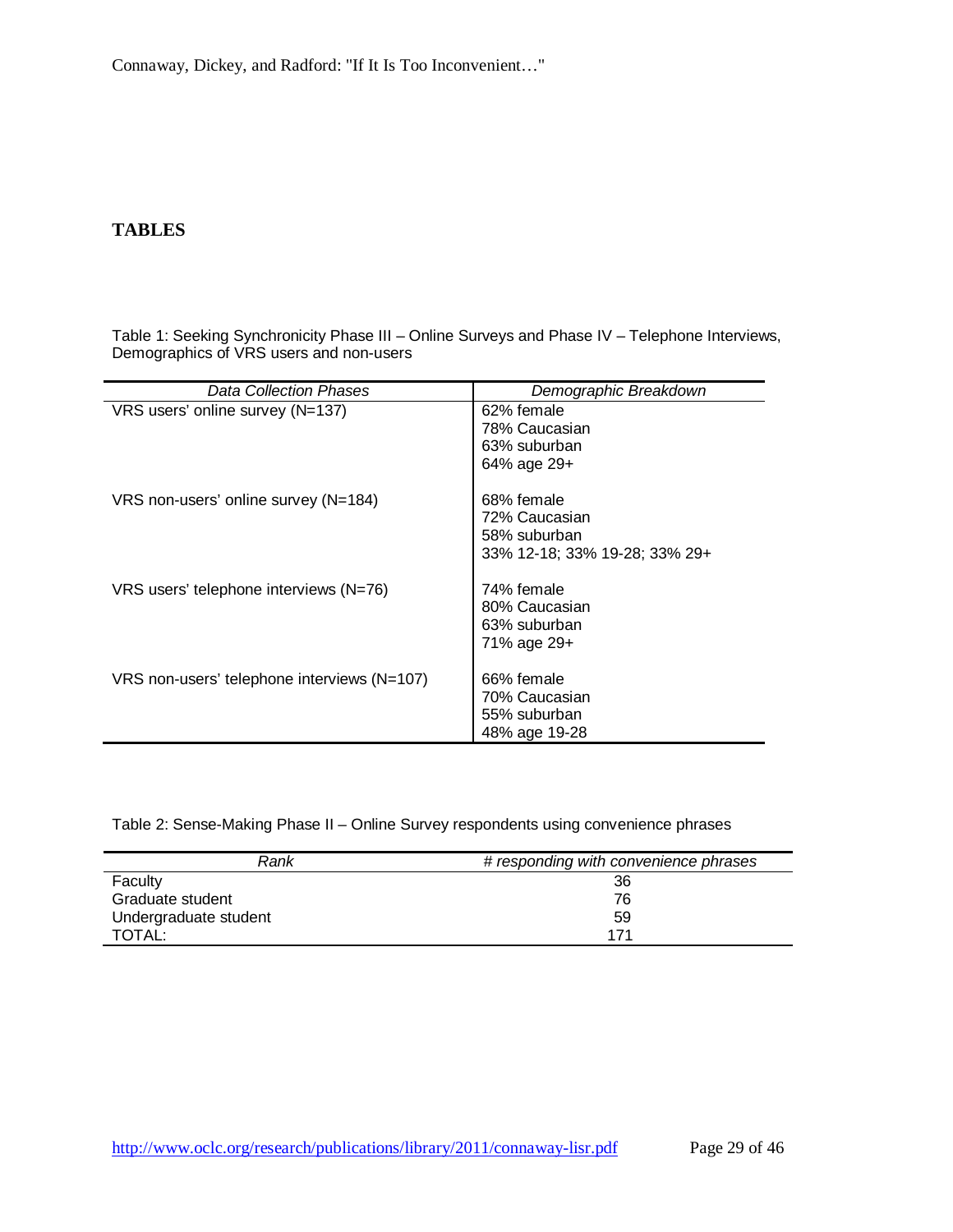| <b>Survey Question</b>                                                          | # of convenience phrases |
|---------------------------------------------------------------------------------|--------------------------|
| Q1: Troublesome situation in university life                                    | 39                       |
| Q2: Situation specifically involving research                                   | 83                       |
| Q3: Troublesome situation in life outside university                            | 11                       |
| Q4: Situation in university life where you used electronic<br>resources         | 88                       |
| Q5: Situation in life outside university where you used electronic<br>resources | 64                       |
| TOTAL:                                                                          | 285                      |

Table 3: Sense-Making Phase II – Online Survey situations eliciting convenience phrases

Table 4: Sense-Making Phase II – Online Survey convenient information sources

| Information sources used (from a list provided<br>in the survey) | Convenience<br>phrases | Convenience<br>phrases<br>where source<br>helped | Convenience<br>phrases<br>where source<br>did not help |
|------------------------------------------------------------------|------------------------|--------------------------------------------------|--------------------------------------------------------|
| Internet search engine                                           | 56                     | 52                                               |                                                        |
| Electronic databases                                             | 48                     | 44                                               |                                                        |
| College or university libraries                                  | 17                     | 12                                               | 5                                                      |
| Library catalogs                                                 | 8                      | 6                                                |                                                        |
| Own observations                                                 | 6                      | 5                                                |                                                        |
| Journal articles                                                 | 6                      |                                                  |                                                        |
| Students, classmates                                             | 5                      | 5                                                | 0                                                      |
| <b>Public libraries</b>                                          | 5                      |                                                  | 3                                                      |
| Newspapers                                                       | 5                      | 2                                                | 3                                                      |
| Government agencies                                              |                        | 3                                                |                                                        |
| Personal web pages                                               | 3                      | 3                                                |                                                        |
| Web diaries, blogs                                               | 3                      |                                                  |                                                        |
| Reference books                                                  | 3                      |                                                  | 2                                                      |
| Professors, teachers                                             | 2                      |                                                  | Ω                                                      |
| Family, friends                                                  | 3                      |                                                  |                                                        |
| <b>Museums</b>                                                   | 2                      |                                                  |                                                        |
| Internet chat rooms                                              | 3                      |                                                  |                                                        |
| Other non-fiction books                                          |                        |                                                  |                                                        |
| Co-workers, colleagues                                           |                        |                                                  |                                                        |
| Other professionals                                              |                        |                                                  |                                                        |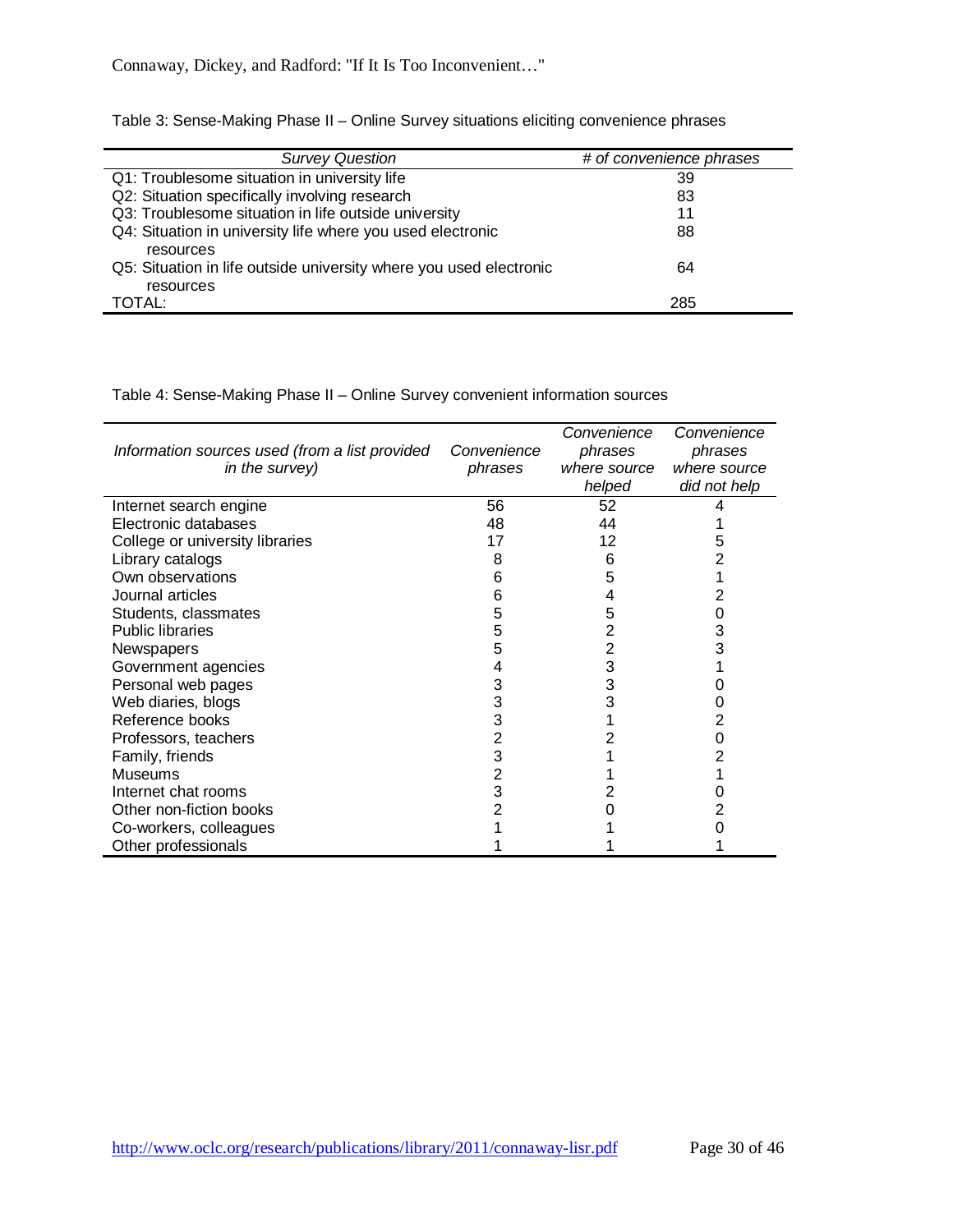*Information sources used (from a list provided in the survey) Convenience phrases Convenience phrases where source helped Convenience phrases where source did not help* **Faculty** Electronic databases and the control of the control of the control of the control of the control of the control of the control of the control of the control of the control of the control of the control of the control of th Search engines and the search engines of the search engines of the search of the search of the search of the search of the search of the search of the search of the search of the search of the search of the search of the s Library catalogs College, university libraries 0 0 0 **Graduate students** Search engines<br>
Electronic databases<br>
16 31 31 0<br>
12 1 Electronic databases and the set of the 16 12 12 15 12 College, university libraries 1<br>
Library catalogs 1<br>
2<br>
2 Library catalogs **Undergraduates** Search engines<br>
Electronic databases<br>
Clectronic databases<br>
Clectronic databases<br>
Clectronic databases<br>
Clectronic databases<br>
Clectronic databases<br>
Clectronic databases<br>
Clectronic databases<br>
Clectronic databases<br>
Clectron Electronic databases 11 9 0 College, university libraries 8 5 3 Library catalogs 1 1 0 0

Connaway, Dickey, and Radford: "If It Is Too Inconvenient…"

Table 5: Sense-Making Phase II – Online Survey top convenient information sources by population.

Table 6: Sense-Making: Phase IV - Semi-structured Interview respondents citing convenience

| Situation                                                       | Respondents<br>citing<br>convenience<br>$(N=15)$ | <b>Times</b><br>convenience<br>is cited |
|-----------------------------------------------------------------|--------------------------------------------------|-----------------------------------------|
| Q1: Writing an academic paper, proposal, or class assignment    | 2                                                | 2                                       |
| Q2: Work on a current paper, assignment, or scholarly task      |                                                  | 5                                       |
| Q3: Work on a current paper, assignment, or scholarly task      | 5                                                |                                         |
| using electronic resources                                      |                                                  |                                         |
| Q4: Repetitive situation in life requiring repeating seeking of | 5                                                | 6                                       |
| electronic inputs                                               |                                                  |                                         |
| Q5: Tour of favorite website                                    | 9                                                | 15                                      |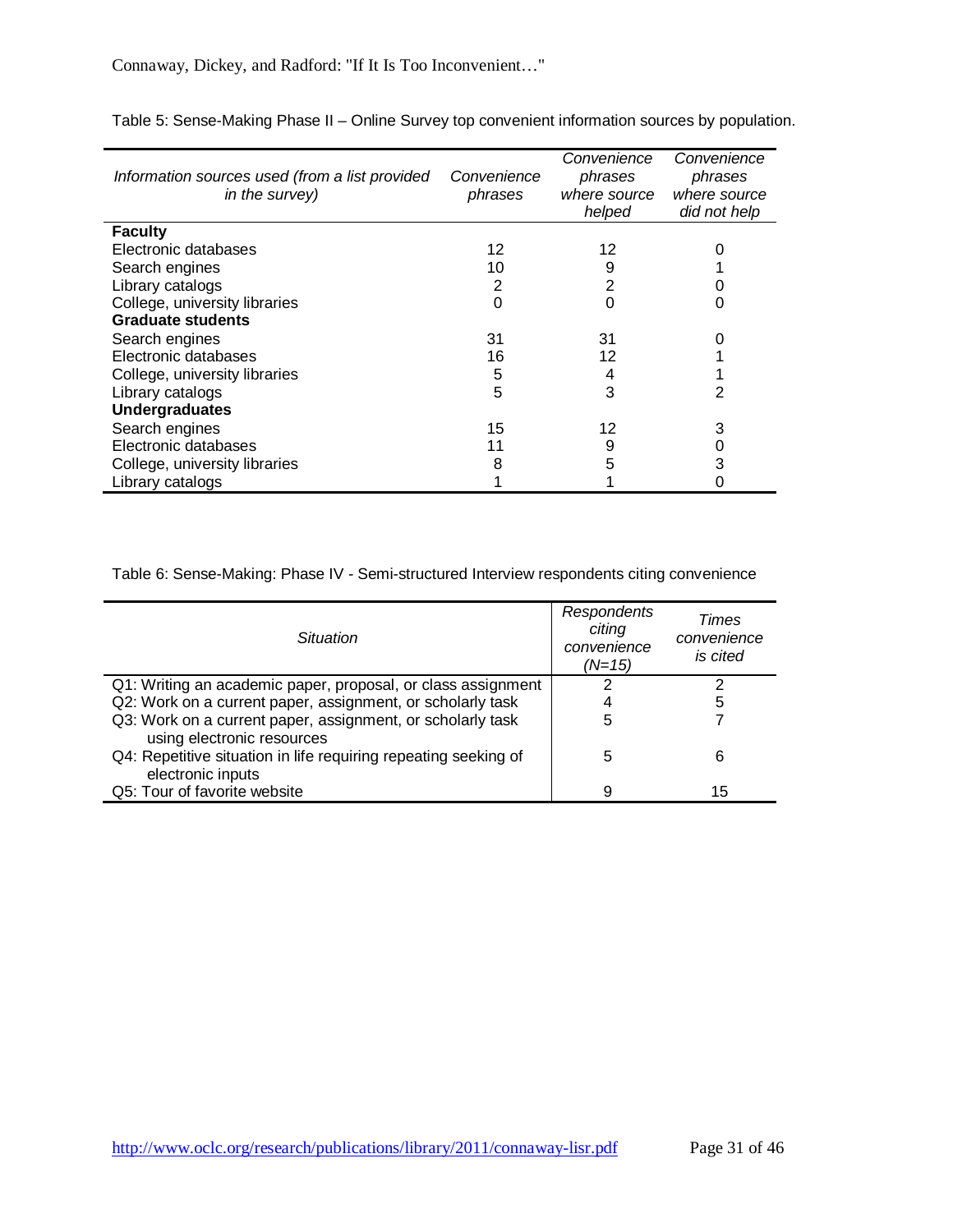Table 7: Seeking Synchronicity Phase III – Online Survey VRS user respondents citing convenience as a factor in information seeking

| <b>VRS</b> users:                                                | All survey respondents             | <b>Frequent VRS users</b>          |
|------------------------------------------------------------------|------------------------------------|------------------------------------|
|                                                                  | $N = 137$                          | $N = 59$                           |
|                                                                  |                                    |                                    |
| Comparing users' experience among formats,                       |                                    |                                    |
| 2.2 The format that is most efficient is:                        | 55% chat                           | 66% chat                           |
| Comparing specific aspects of chat,                              |                                    |                                    |
| 3.5 The convenience of my access to                              | 85% excellent or very              | 86% excellent or very              |
| reference help is:                                               | good                               | good                               |
| What factors are important to you when<br>choosing VRS?          |                                    |                                    |
| 4.2 Chat reference is convenient:                                | 95% very important or              | 100% very important or             |
|                                                                  | important                          | important                          |
| 4.15 I needed reference help late at night or on<br>the weekend: | 74% very important or<br>important | 78% very important or<br>important |
|                                                                  | 72% very important or              | 78% very important or              |
| 4.16 I had a desperate need for quick answers:                   | important                          | important                          |
|                                                                  | 73% very important or              | 78% very important or              |
| 4.17 I could not get to the library:                             | important                          | important                          |
| What factors are important to you when                           |                                    |                                    |
| choosing other formats?                                          |                                    |                                    |
| 5.1 The library is convenient:                                   | 76% very important or              | 81% very important or              |
|                                                                  | important<br>78% very important or | important<br>80% very important or |
| 5.2 Other formats are convenient:                                | important                          | important                          |
| What specific features are important to you in                   |                                    |                                    |
| VRS?                                                             |                                    |                                    |
| 6.1 Immediate answers:                                           | 89% very important or              | 92% very important or              |
|                                                                  | important                          | important                          |
| 6.2 Convenience:                                                 | 97% very important or              | 98% very important or              |
|                                                                  | important                          | important                          |
| What items might discourage you from using<br>VRS?               |                                    |                                    |
| 7.2 Slow Internet connection:                                    | 69% strongly agree or<br>agree     | 64% strongly agree or<br>agree     |
| 7.15 Slow response time:                                         | 57% strongly agree or              | 58% strongly agree or              |
|                                                                  | agree                              | agree                              |
| What might improve your experience?                              |                                    |                                    |
| 8.4 Faster software:                                             | 87% very important or              | 75% very important or              |
|                                                                  | important                          | important                          |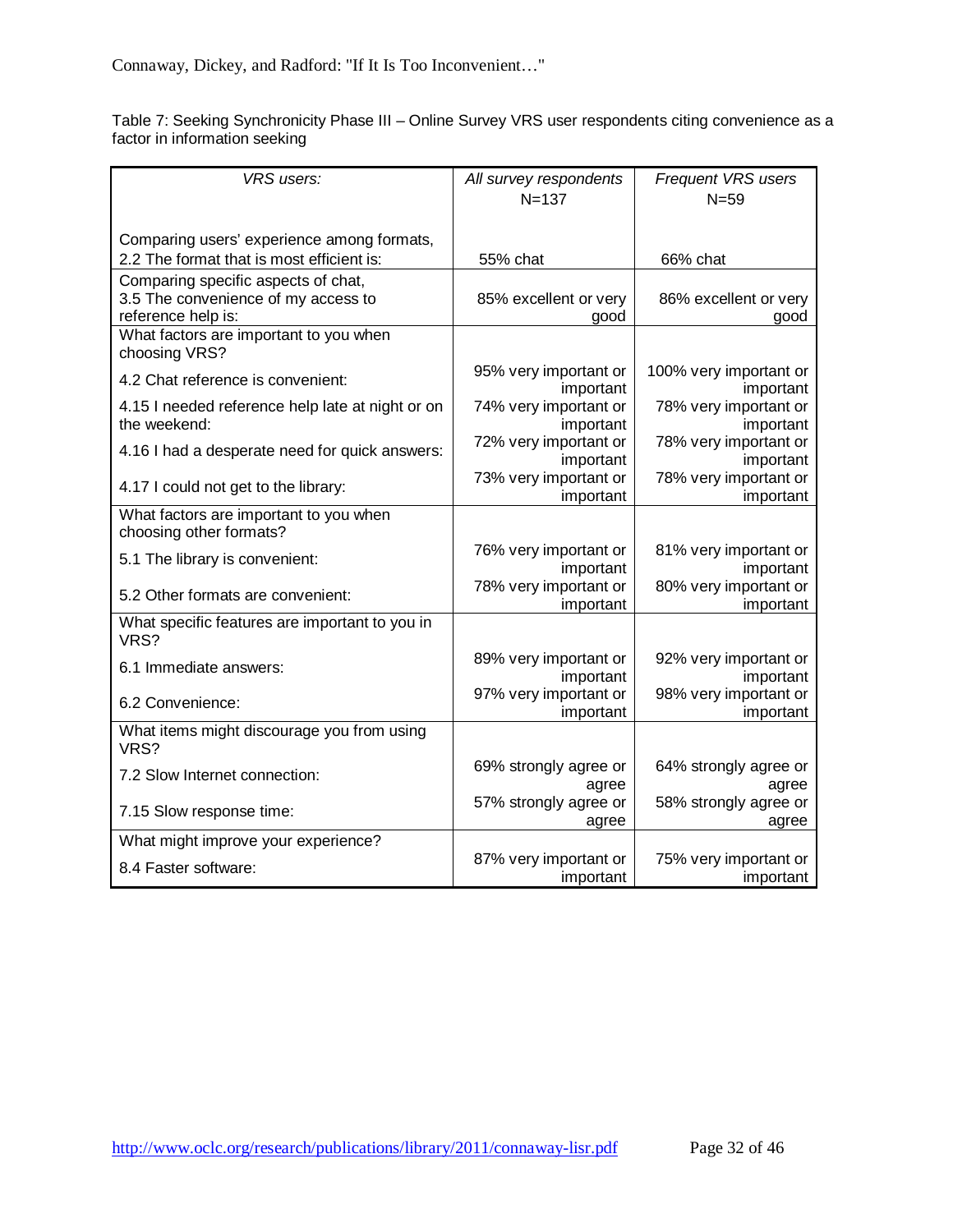Table 8: Seeking Synchronicity Phase III – Online Survey VRS users, age differences.

| Question                                                   | $12 - 18$                          | 19-28                              | $29+$                              |  |
|------------------------------------------------------------|------------------------------------|------------------------------------|------------------------------------|--|
| <b>VRS Users</b><br>Comparing experience among<br>formats, | $N=26$                             | $N=23$                             | $N = 88$                           |  |
| 2.2 The format that is most<br>efficient is:               | 58% chat                           | 56% chat                           | 55% FtF; 24% chat                  |  |
| What factors are important to<br>you when choosing VRS?    |                                    |                                    |                                    |  |
| 4.16 I had a desperate need for<br>quick answers:          | 92% very important<br>or important | 70% very important<br>or important | 66% very important<br>or important |  |
| What items might discourage<br>you from using VRS?         |                                    |                                    |                                    |  |
| 7.2 Slow Internet connection:                              | 52% strongly agree<br>or agree     | 96% very important<br>or important | 64% very important<br>or important |  |
| What might improve your<br>experience?                     |                                    |                                    |                                    |  |
| 8.4 Faster software:                                       | 96% very important<br>or important | 70% very important<br>or important | 74% very important<br>or important |  |

No statistically significant differences  $\alpha$ =.05

Table 9: Seeking Synchronicity Phase III – Online Survey VRS users, geographical differences

| Question                                                   | Rural                         | Suburban                      | Urban                         |
|------------------------------------------------------------|-------------------------------|-------------------------------|-------------------------------|
| <b>VRS Users</b><br>Comparing experience among<br>formats, | $N=13$                        | $N = 85$                      | $N = 38$                      |
| 2.2 The format that is most<br>efficient is:               | 69% chat                      | 47% chat<br>(56% FtF)         | 68% chat                      |
| Comparing specific aspects of<br>chat,                     |                               |                               |                               |
| 3.5 The convenience of my<br>access to reference help is:  | 92% excellent or<br>very good | 78% excellent or<br>very good | 97% excellent or<br>very good |

Significant differences α=.05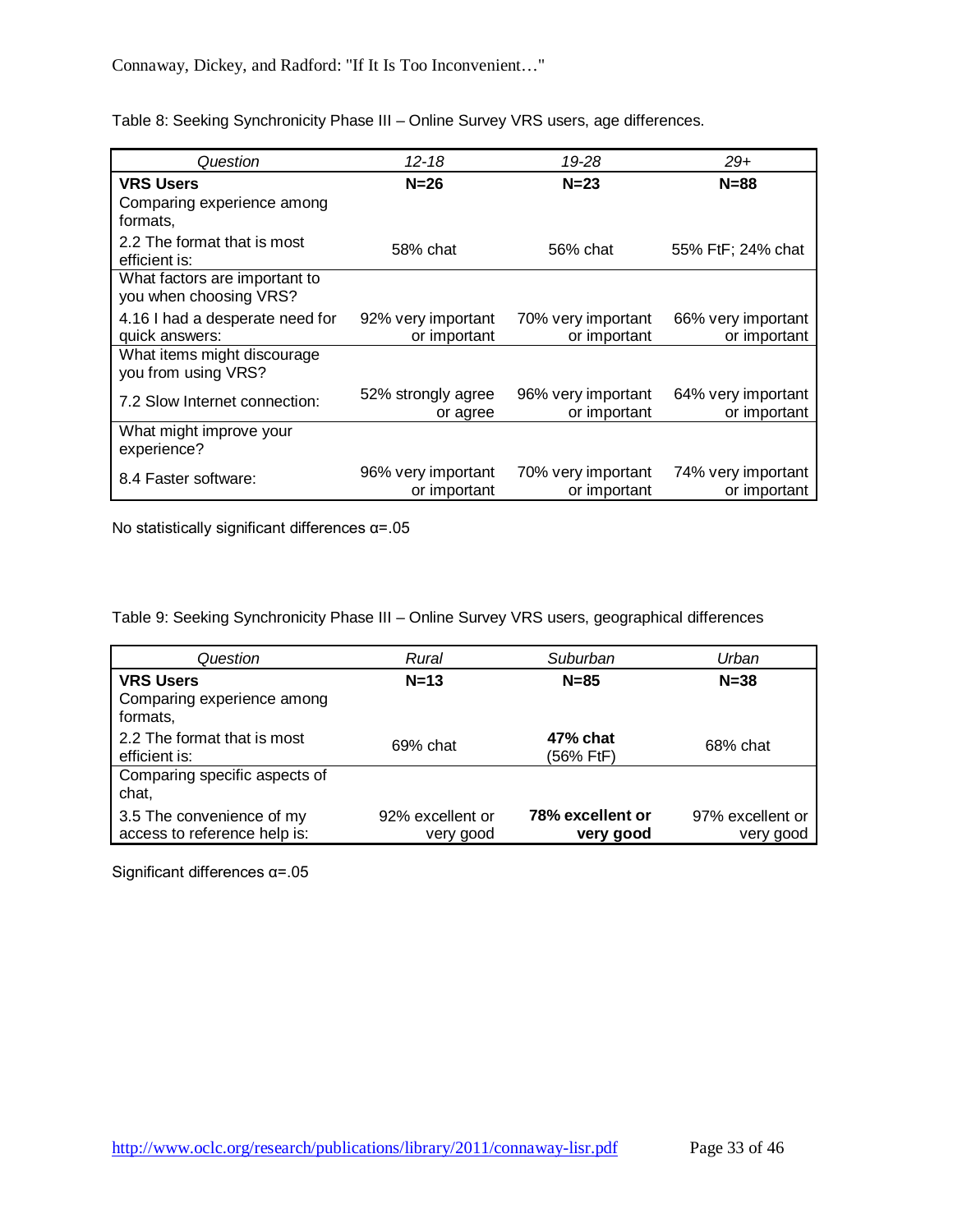Table 10: Seeking Synchronicity Phase III – Online Survey VRS non-users respondents citing convenience as a factor in information seeking

| VRS non-users:                                                            | $N = 184$                             |
|---------------------------------------------------------------------------|---------------------------------------|
| Comparing specific aspects of FtF,                                        |                                       |
| 3.5 The convenience of my access to reference help is:                    | 45% excellent or very good            |
| Reasons for not choosing chat:                                            |                                       |
| 5.5 Chat reference might not be offered at times I need the<br>service:   | 60% strongly agree or agree           |
| Comparing specific features of other formats,                             |                                       |
| (NB respondent pool then is divided by their preferred mode)              | 137 FtF/                              |
| I prefer: A. FtF B. telephone C. electronic formats                       | 9 telephone/<br>38 electronic formats |
| 4.A1 The library is convenient (those preferring library):                | 84% very important or<br>important    |
| 4.B1 The telephone is convenient (prefer telephone):                      | 73% very important or<br>important    |
| 4.C1 Electronic formats are convenient (prefer electronic):               | 91% very important or<br>important    |
| What might discourage you from using other formats?                       |                                       |
| 4.B9 The library is not convenient (prefer telephone):                    | 57% strongly agree or agree           |
| 4.B10 The library is not open at convenient hours (prefer<br>telephone):  | 59% strongly agree or agree           |
| 4.C16 The library is not convenient (prefer electronic):                  | 67% strongly agree or agree           |
| 4.C17 The library is not open at convenient hours (prefer<br>electronic): | 70% strongly agree or agree           |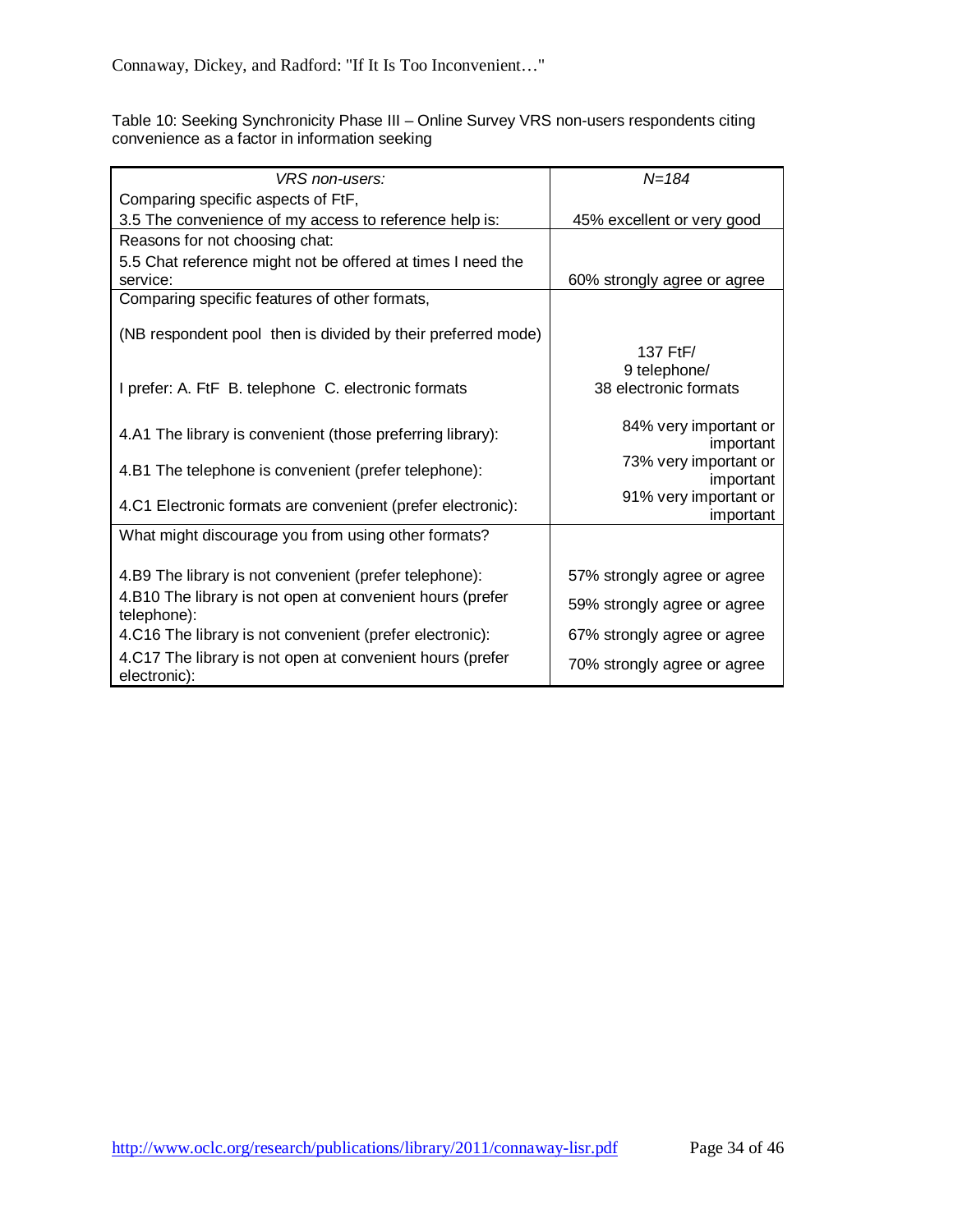Table 11: Seeking Synchronicity Phase IV – Telephone Interviews VRS user comments about convenience

| VRS users:                                                                | $N = 76$ |
|---------------------------------------------------------------------------|----------|
| When recommending chat reference (question 10), they                      |          |
| recommend based on:                                                       |          |
| Speed and efficiency                                                      | 32%      |
| Convenience                                                               | 32%      |
| After-hours availability                                                  | 7%       |
| Getting answers in the online workflow                                    | 3%       |
| When chat is first choice for information (question 3), they describe     |          |
| their reasons:                                                            |          |
| Convenient                                                                | 29%      |
| Quick help-speedy answers                                                 | 18%      |
| After-hours, can't get to library                                         | 12%      |
| Already at-in use of a computer                                           | 9%       |
| Don't have to leave home-office                                           | 7%       |
| Reliable information-sources                                              | 7%       |
| Easier to go on-line                                                      | 4%       |
| How much time might you wait for a specialist (question 9)?               |          |
| Waiting only a specific amount of time                                    | 11%      |
| Ten to fifteen minutes                                                    | 4%       |
| Half hour                                                                 | 3%       |
| One to two hours                                                          | 3%       |
| Half a day                                                                | 1%       |
| In comparing chat to other formats (question 11),                         |          |
| Positive immediacy-convenience-efficiency of VRS (prefer VRS)             | 14%      |
|                                                                           |          |
| Positive Immediacy-convenience-efficiency of VRS (no clear<br>preference) | 11%      |
|                                                                           |          |
| Negative immediacy-convenience-efficiency of FtF (prefer VRS)             | 5%       |
| Negative immediacy-convenience-efficiency of FtF (no clear<br>preference) | 3%       |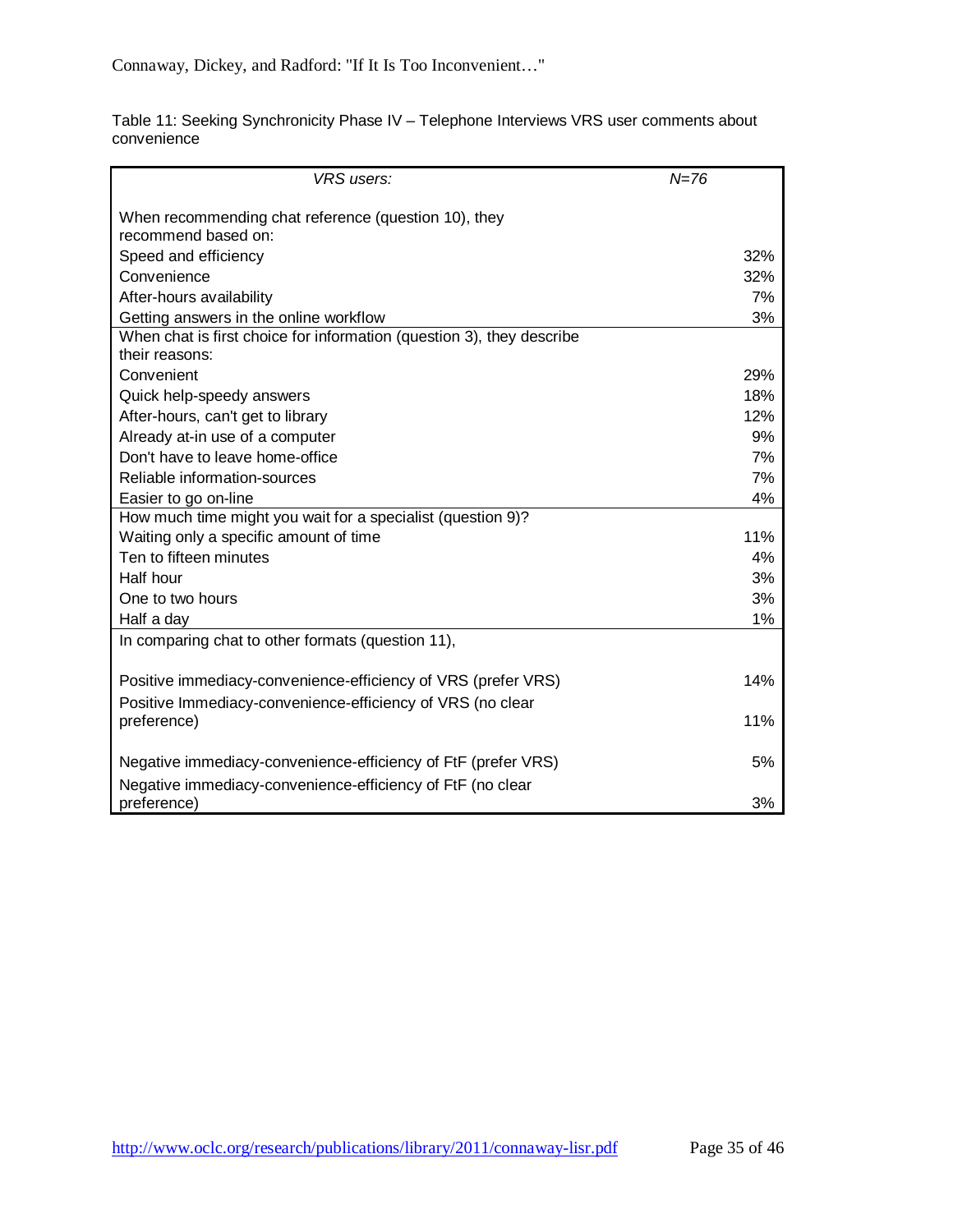Table 12: Seeking Synchronicity Phase IV – Telephone Interviews VRS non-user comments about convenience

| VRS non-users:                                                   | $N = 107$ |
|------------------------------------------------------------------|-----------|
|                                                                  |           |
| Choices in an information source (question 2):                   |           |
| Start with Internet (Internet first)                             | 30%       |
| Start with Google (Google first)                                 | 15%       |
| Google                                                           | 12%       |
| Wikipedia                                                        | 5%        |
| Google Scholar                                                   | 4%        |
| Start with Wikipedia (Wikipedia first)                           | 3%        |
| Concerning alternatives to the library, and why (question 3),    |           |
| Alternative source is the Internet:                              | 47%       |
| Reason: personal convenience                                     | 38%       |
| Reason: Inconvenience of the library                             | 25%       |
| Google                                                           | 11%       |
| Databases associated with Internet (EBSCO, LexisNexis, etc.)     | 6%        |
| Google Scholar                                                   | 3%        |
| Wikipedia                                                        | 3%        |
| Expert web sites                                                 | 3%        |
| Yahoo!                                                           | 2%        |
| Reason: Internet as starting point                               | 2%        |
| Journals associated with Internet                                | 1%        |
| Online book sellers                                              | 1%        |
| Possible reasons for trying chat include (question 6):           |           |
| <b>Convenience</b>                                               | 61%       |
| Needing immediate answers                                        | 26%       |
| Unable to get to the library                                     | 7%        |
| Using the service after hours                                    | 7%        |
| Perceiving chat reference as faster than email                   | 4%        |
| Valuing using chat reference from home                           | 4%        |
| Unable to telephone the library                                  | 4%        |
| Citing general ease of use                                       | 2%        |
| Experiencing bad weather                                         | 2%        |
| Avoiding a long distance call                                    | 1%        |
| Preferring chat to holding on the phone                          | 1%        |
| Reasons for using electronic communication formats (question 5): |           |
| Convenience or speed                                             | 7%        |
| Expectation of electronic formats' immediacy                     | 6%        |
| More convenient than in person                                   | 1%        |
| Expecting electronic formats convenient to access                | 1%        |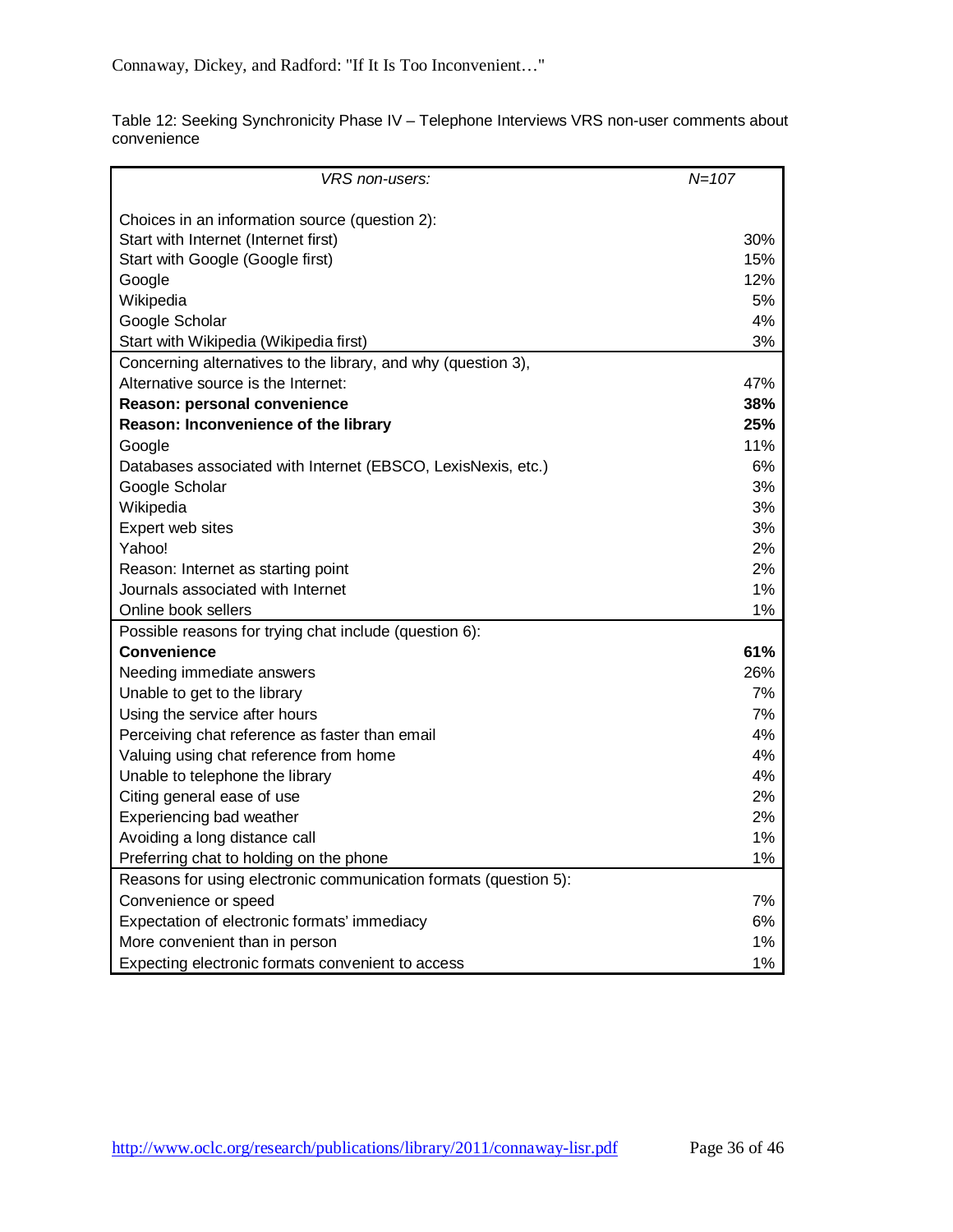## **APPENDICES**

|  |  | Appendix 1: Sense-Making Phase II - Online Survey questions for academic information seekers |  |
|--|--|----------------------------------------------------------------------------------------------|--|
|  |  |                                                                                              |  |

| <b>Survey Question</b>      | Definition                                                                                                                                                                                                   |
|-----------------------------|--------------------------------------------------------------------------------------------------------------------------------------------------------------------------------------------------------------|
| Q1: Troublesome academic    | A troublesome situation you faced in the past 6 months that<br>involved university/college life in some way.                                                                                                 |
| Q2: Scholarship, research   | A situation that specifically involved research or scholarship<br>such as writing a paper, preparing for a class, writing a<br>proposal, developing an understanding, or executing something<br>you created. |
| Q3: Troublesome personal    | A troublesome situation you faced in the past 6 months that<br>involved your life outside the university/college in some way.                                                                                |
| Q4: Electronic use academic | A situation in your university/college life where you turned for<br>most of your input to electronic resources, such as the web or<br>email.                                                                 |
| Q5: Electronic use personal | A situation in your life outside the university/college where you<br>turned for most of your input to electronic sources, such as the<br>web or email.                                                       |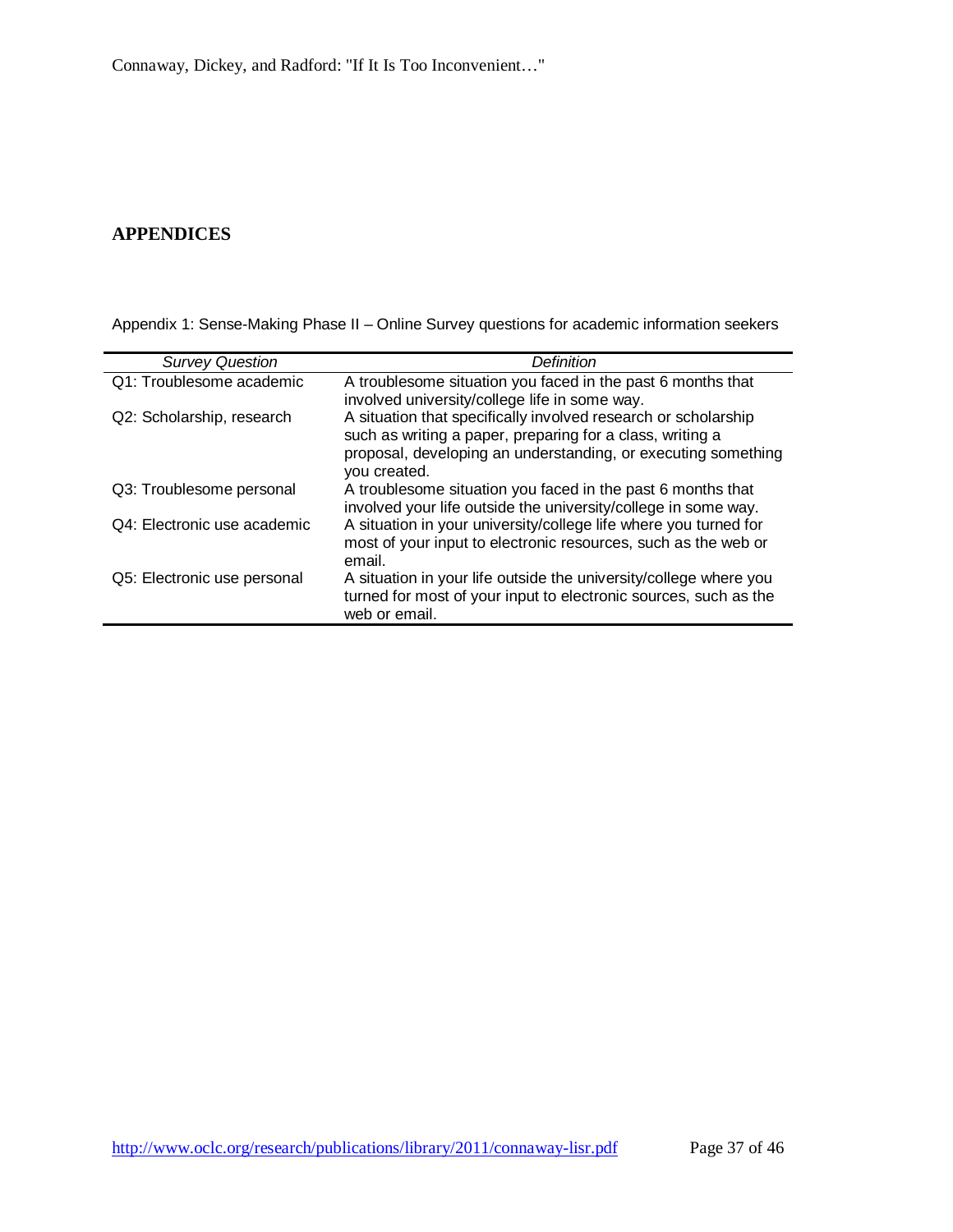Appendix 2: Sense-Making Phase III - Focus Group Interview questions for academic information-seekers

1. Think of a time when you had a situation where you needed answers or solutions and you did a quick search and made do with it. You knew there were other sources but you decided not to use them. Please include sources such as friends, family, professors, colleagues, etc.

[PROBES: Did you simply take the first answer/solution you were able to find? What was the situation? What sources did you use? What led you to use them...and not others? Did they help? How? What sources did you decide not to use? What led to this/these decisions? What did source A give you that you thought source B could not? Have there been situations where source B was a better choice for you?]

2. Have there been times when you did not use a library (university/college, public, etc.) and used other source(s) instead?

[PROBES: How come? What led you to this use? Were there other alternative sources? Did you also use them? How come? Why not? Try to get participants to discuss experiences searching catalogs and abstracting and indexing databases. Ask questions: What did source A give you that the catalog and abstracting and indexing databases could not? Were there situations where the catalog or abstracting and indexing databases was a better choice for you? If the library was not used, explain what led you to use these sources instead of the library? [Try to find out who participants think provides the proprietary electronic sources and databases. Ask question: What affiliation/organization makes it possible for you to consult these sources?]

3. Think of an academic situation where you needed answers or solutions and you did a thorough search (you did not take the first answer that you found). Describe the situation.

[PROBES: What was the situation? What explains in your mind why this search had to be thorough? What did you do? What sources did you use? What lead you to consult these sources (a source can be a person, a document, a catalog, etc.)? Did the source(s) help? How? If more than one source: What did source A give you that source B did not and vice versa?]

4. If you had a magic wand, what would your ideal information system and services provide? How would you go about using the systems and services? When? Where? How?

[PROBES: Try to find out if it is the library systems, inconvenience of going to the library, etc. Ask: What changes would you make to the current library environment to make it better meet your needs?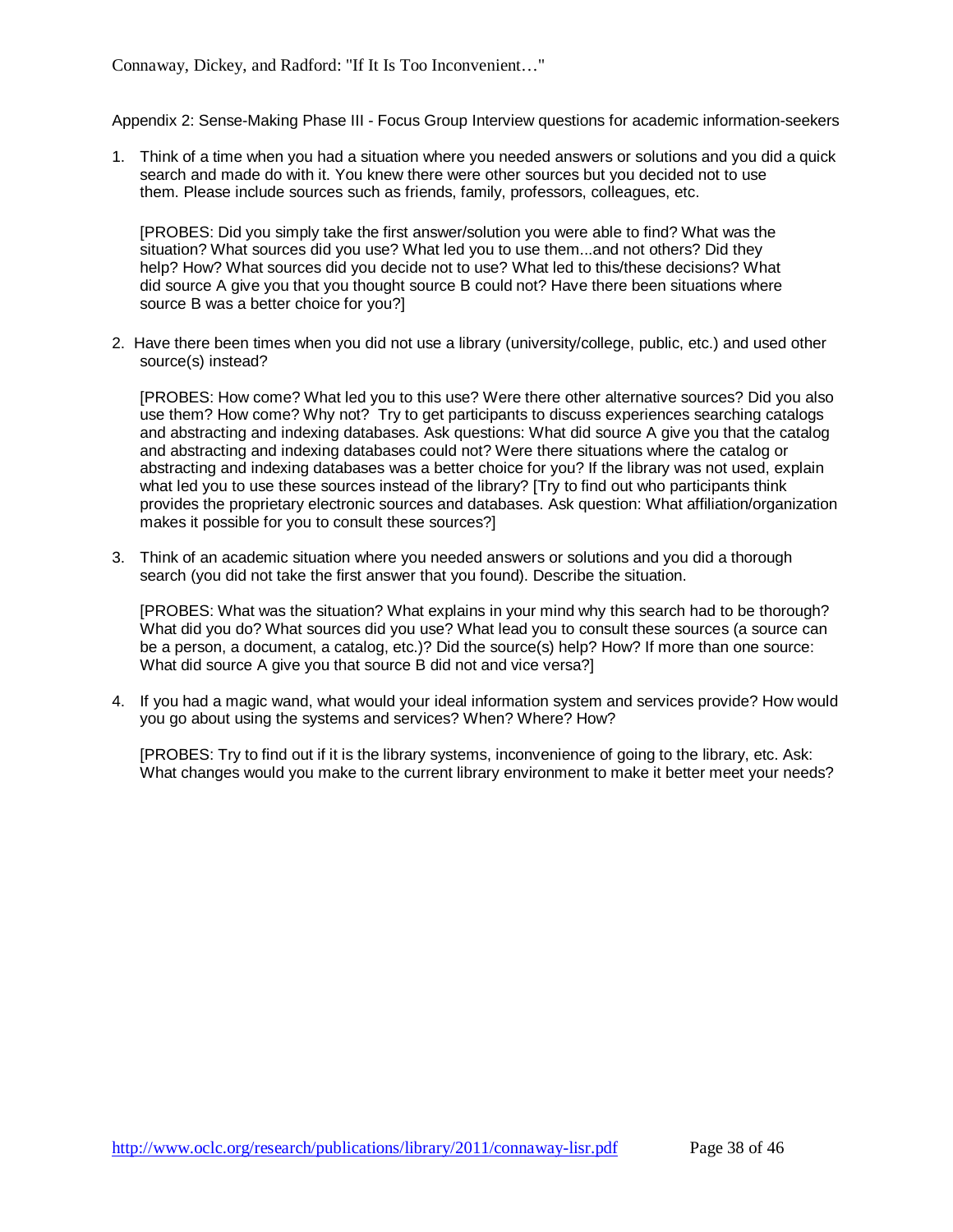Appendix 3: Sense-Making Phase IV - Semi-structured Interview questions for academic information seekers

Q1. Please recall for me step by step how you went about preparing to write your most recent academic paper, proposal, or class assignment. Tell me what you did first, second and so on. Include all the sources you consulted, if any -- family, friends, professors, colleagues (classmates) and any other sources of input such as books and journals and databases if you used them. If possible, list the sources on your steps in the order you consulted them.

Now looking back at all your decisions and the sources of input you consulted, help me understand what led you to choose certain sources and not others. ASK COMPARATIVE QUESTIONS: What was source able to help you with that source equiled not?

Q2. Please select a repetitive situation in your life when you have had to find electronic inputs each time the repetitive situation arose? What happened and what explains the need to search each time? Please show me the web sites you have gone to and when and how you used them -- Why here first? What did you hope to find? Did you find it? Did it help? How? ASK COMPARATIVE QUESTIONS: What was source able to help you with that source could not?

Q3. Now, please take me on a tour of your favorite website where you get answers to questions that interest you. These questions can be of any kind -- your hobbies, for example; or your future plans; or your major interest. Once again, teach me how you use this website and how it helps you. Help me understand what makes this site helpful when others are not. Show me, if you can, examples of nonhelpful sites.

Q4. Please select a paper, assignment, or scholarly task that is currently on your "to do" list. Walk me through, step by step, how you plan to undertake the task. As you walk me through your plans, help me understand what leads you to plan to consult certain sources and not others. ASK COMPARATIVE QUESTIONS: What was source \_\_\_\_\_ able to help you with that source \_\_\_\_\_ could not?

Q5. Please select, once again, a paper, assignment, or scholarly task that is on your "to do" list that you think will require consulting mainly electronic sources. Walk me through, step by step, how you plan to undertake the task. Again, help me understand what leads you to plan to consult certain sources and not others. ASK COMPARATIVE QUESTIONS: What was source \_\_\_\_\_ able to help you with that source \_\_\_\_\_ could not?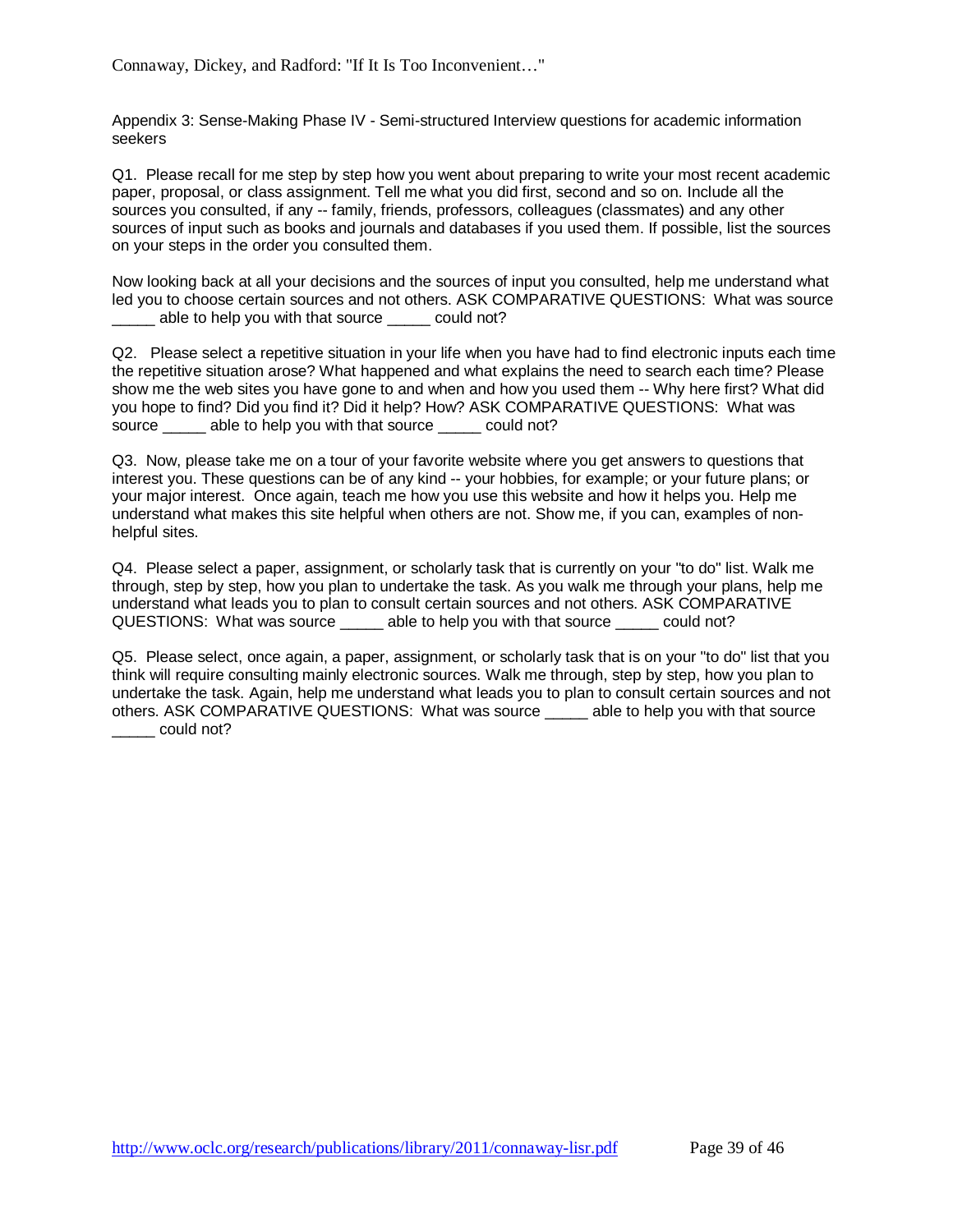Appendix 4: Seeking Synchronicity Phase IV - Telephone Interview questions for VRS non-users

- 1. Have you ever interacted with a librarian in person, by phone, by e-mail, or by any other means?
	- a. If yes, how would you characterize the experience(s)?
		- i. If successful, what made the experience(s) successful?
			- 1. [If not mentioned, ask: were you comfortable interacting with the librarian?]
				- a. Please tell me a little about the librarian whom you meet most often, i.e. demeanor, knowledge/ subject specialist, approachability, trust.
				- b. Do you think the mode of communication (FtF, telephone, electronic, etc.) contributed to the success?
					- i. Why or why not?
		- ii. If unsuccessful, what made the experience(s) unsuccessful?
			- 1. [If not mentioned, ask: were you uncomfortable interacting with the librarian?]
				- a. Please tell me a little about the librarian whom you meet most often, i.e. demeanor, knowledge/ subject specialist, approachability, trust.
				- b. Do you think the mode of communication (FtF, telephone, electronic) contributed to the unsuccessful experience?
					- i. Why or why not?
	- b. If no, why haven't you interacted with a librarian?
		- i. What might convince you to ask a librarian for help in the future?
- 2. Think about a time when you needed to know something. How did you go about getting what you needed?
	- a. Probe: Did you use sources such as friends, family, professors, colleagues, librarians, etc.
	- b. What led you to use these sources?
- 3. Have there been times when you made the choice not to use a library (university/ college, public, etc.) and used other source(s) instead?
	- a. What led you to this choice?
	- b. Where there other alternative sources? Did you also use them? How come? Why not?
- 4. Have there been times that you did choose to use a library (university/ college, public, etc.)?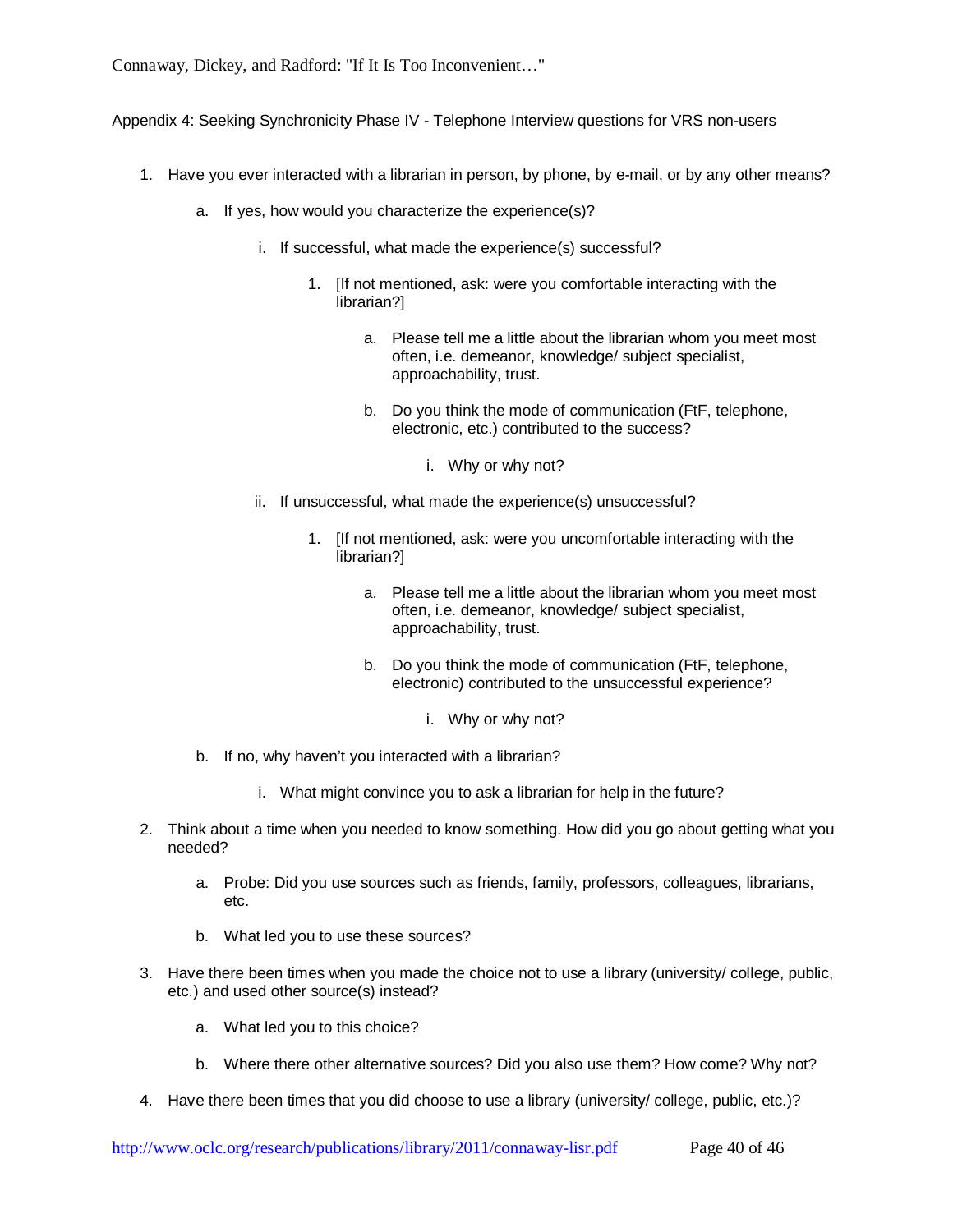- a. What led you to this choice?
- b. Where there other alternative sources? Did you also use them? How come? Why not?
- 5. Tell me about your experience using electronic formats (e-mail, text messaging, chat) for business, school, or personal communication.
	- a. Have you ever used any of these formats to communicate with a librarian?
	- b. If yes, what led you to this choice?
		- i. [Probe for awareness of the chat reference service, i.e. marketing, promotion, visibility on the library web site, free, and technology issues, i.e. security, need to download software, etc.]
	- c. If no, can you tell me why you did not choose to use them?
		- i. [Probe for awareness of the chat reference service, i.e. marketing, promotion, visibility on the library web site, free, and technology issues, i.e. security, need to download software, etc.]
	- d. How can you envision using these formats to communicate with a librarian?
	- e. How might it be different to use one of more of these forms of communication with a librarian than with colleagues, family, and friends?
- 6. What might convince you to ask a librarian for help using a chat reference service? (Note: if they are unfamiliar with the idea of a chat reference service explain that this is when you use IM to ask a librarian a question).
- 7. What questions or comments about chat reference would you like to add before we end our conversation?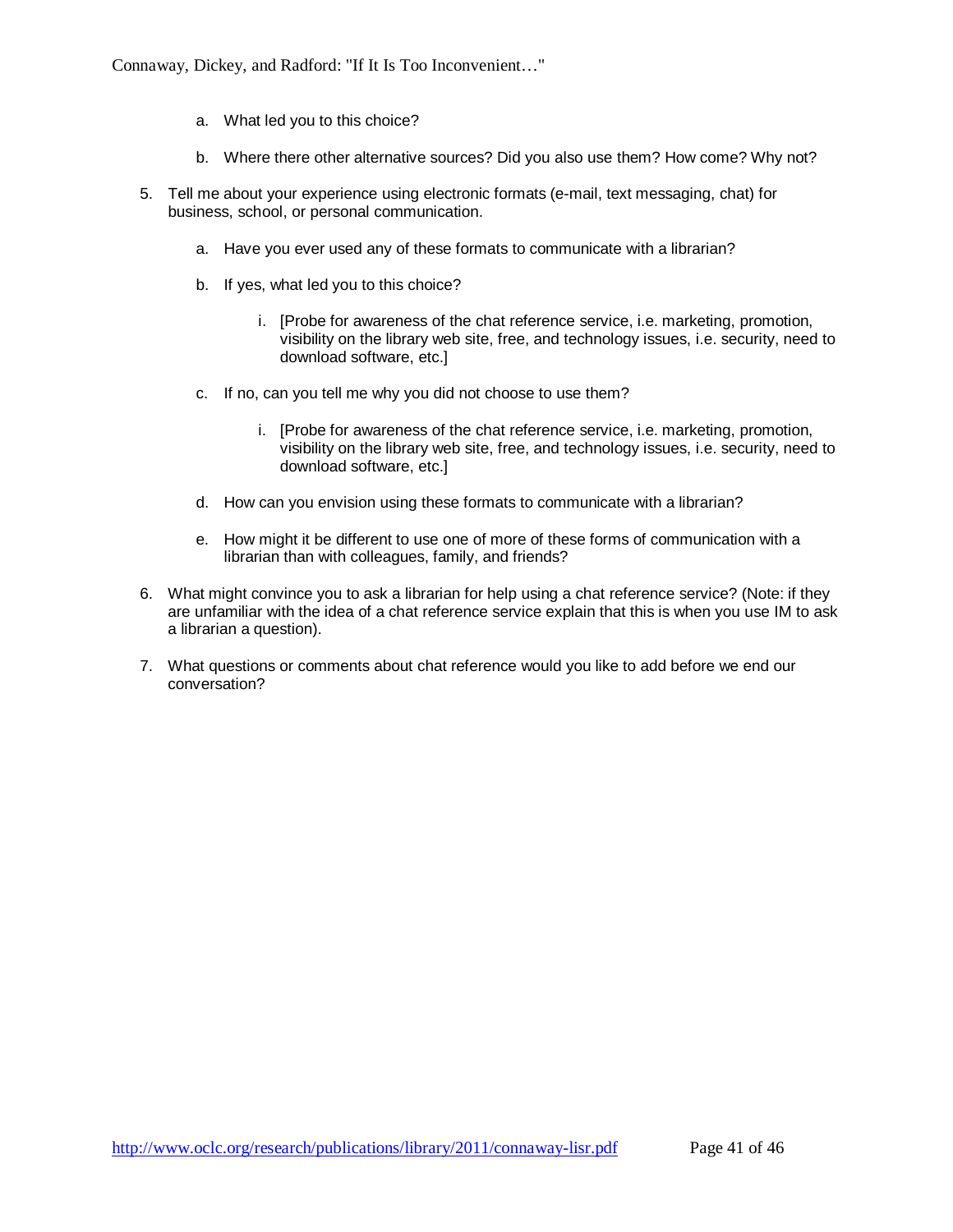### **REFERENCES**

- Agosto, D. (2002). Bounded rationality and satisficing in young people's Web-based decision making. *Journal of the American Society for Information Science & Technology*, *53*, 18-27.
- *American Heritage dictionary of the English language*. (2000). Boston: Houghton Mifflin.
- Antell, K., & Engel, D. (2006). Conduciveness to scholarship: The essence of academic library as place. *College & Research Libraries*, *67*, 536-560.
- Bawden, D., & Vilar, P. (2006). Digital libraries: To meet or manage user expectations. *Aslib Proceedings: New Information Perspectives*, *58*, 346-354.
- Centre for Information Behaviour and the Evaluation of Research. (2008). *Information behaviour of the researcher of the future: A CIBER briefing paper*. London: CIBER. Retrieved from http://www.ucl.ac.uk/infostudies/research/ciber/downloads/ggexecutive.pdf.
- Chatman, E. (1991). Life in a small world: Applicability of gratification theory to informationseeking behavior. *Journal of the American Society for Information Science & Technology*, *42*, 438-449.
- Connaway, L. S. (2007). Mountains, valleys, and pathways: Serials users' needs and steps to meet them. Part I: Preliminary analysis of focus group and semi-structured interviews at colleges and universities. *Serials Librarian*, *52*, 223-236.
- Connaway, L. S., & Dickey, T. J. (2010). *The digital information seeker: Report of findings from selected OCLC, RIN and JISC user behaviour projects.* London: HEFCE on behalf of the JISC.
- Connaway, L. S., Prabha, C., & Dickey, T. J. (2006). *Sense-making the information confluence: The whys and hows of college and university user satisficing of information needs. Phase III: Focus group interview study. Report on National Leadership Grant LG-02- 03-0062-03, to Institute of Museum and Library Services, Washington, D.C.* Columbus, OH: School of Communication, The Ohio State University. Retrieved from http://imlsproject.comm.ohio-state.edu/imls\_reports/PHASE\_III/PH\_III\_report.pdf.
- Connaway, L. S., Radford, M. L., & Dickey, T. J. (2008). On the trail of the elusive nonuser: What research in virtual reference environments reveals. *ASIS&T Bulletin*, *34*(2), 25-28. Retrieved from http://www.asis.org/Bulletin/Dec-07/Bulletin\_DecJan08.pdf.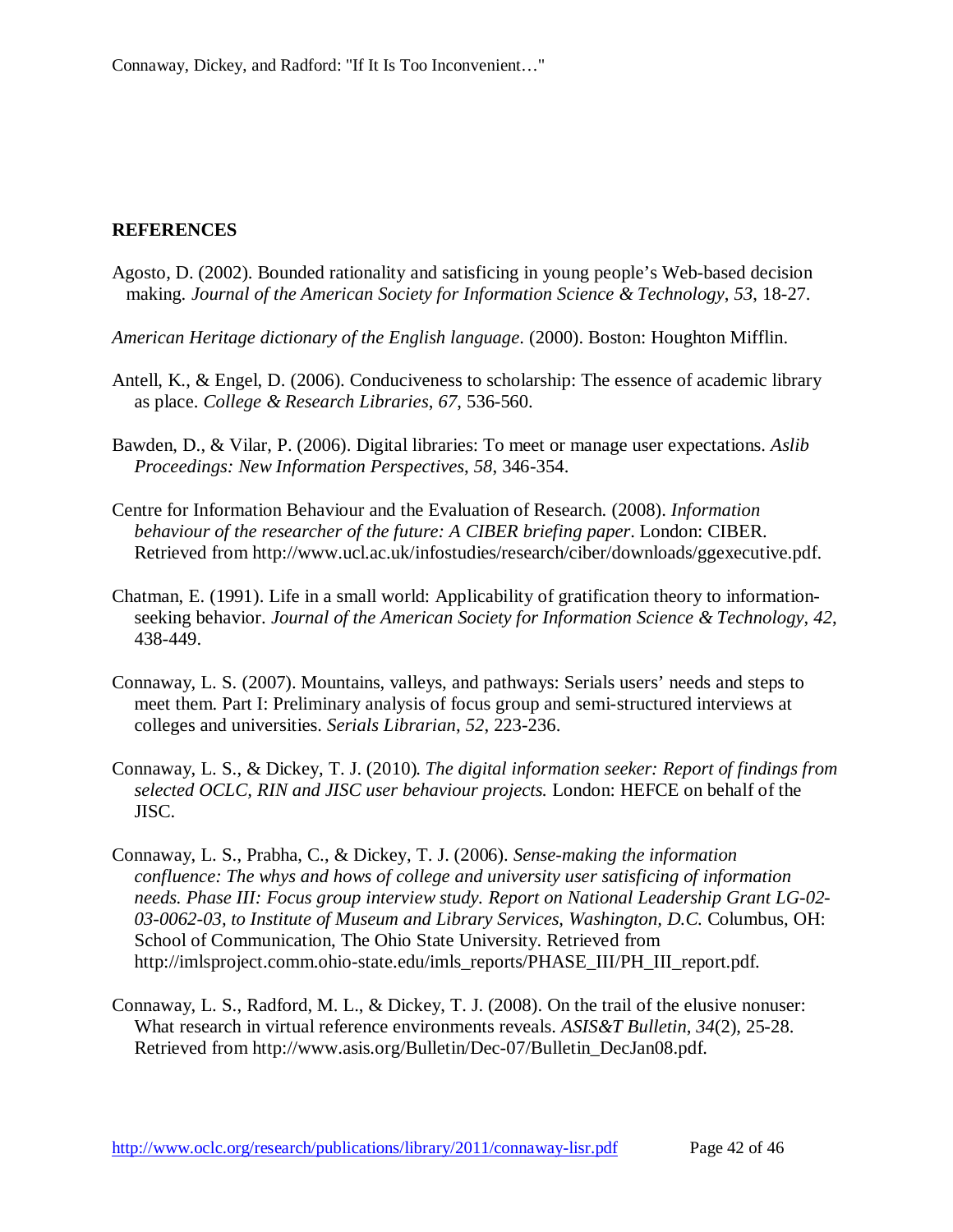- Connaway, L. S., Radford, M. L., Dickey, T. J., Williams, J. D., & Confer, P. (2008). Sensemaking and synchronicity: Information-seeking behaviors of millennials and baby boomers. *Libri*, *58*, 123-135.
- Consortium of University Research Libraries, and Research Information Network. (2007). *Researchers' use of academic libraries and their services: A report*. London: Research Information Network and Consortium of University Research Libraries. Retrieved from http://www.rin.ac.uk/our-work/using-and-accessing-information-resources/researchers-useacademic-libraries-and-their-serv.
- Cool, C. (2001). The concept of situation in information science. In M. E. Williams (Ed.), *Annual Review of Information Science and Technology Vol. 35* (pp. 5-42). Medford, NJ: Information Today.
- De Rosa, C. (2005). *Perceptions of libraries and information resources: A report to the OCLC membership*. Dublin, OH: OCLC Online Computer Library Center. Retrieved from http://www.oclc.org/us/en/reports/2005perceptions.htm.
- De Rosa, C. (2006). *College students' perceptions of libraries and information resources: A report to the OCLC membership*. Dublin, OH: OCLC Online Computer Library Center. Retrieved from http://www.oclc.org/us/en/reports/perceptionscollege.htm.
- Dervin, B. (1977). Useful theory for librarianship: Communication, not information. *Drexel Library Quarterly*, *13*, 16-32.
- Dervin, B., & Reinhard, C. D. (2006). Executive summary. In B. Dervin, C.D. Reinhard, Z.Y. Kerr, M. Song, & F.C. Shen (Eds.), *Sense-making the information confluence: The whys and hows of college and university user satisficing of information needs. Phase II: Sense-making online survey and phone interview study. Report on National Leadership Grant LG-02-03- 0062-03 to Institute of Museum and Library Services, Washington, D.C.* Columbus, OH: School of Communication, Ohio State University. Retrieved from http://imlsproject.comm.ohio-state.edu/imls\_reports/imls\_PH\_II\_report\_list.html.
- Dervin, B., Connaway, L. S., & Prabha, C. (2006). *Sense-making the information confluence: The whys and hows of college and university user satisficing of information needs.* Retrieved from http://imlsosuoclcproject.jcomm.ohio-state.edu.
- Dervin, B., & Nilan, M. (1986). Information needs and uses. *Annual Review of Information Science & Technology*, *21*, 3-33.
- Fast, K. V., & Campbell, D. G. (2004). "I still like Google": University student perceptions of searching OPACs and the Web. *Proceedings of the ASIS&T Annual Meeting*, *41*, 138-146.
- Fisher, K. E., Naumer, C., Durrance, J. C., Stromsk, L., & Christiansen, T. (2006). Something old, something new: Preliminary findings from an exploratory study about people's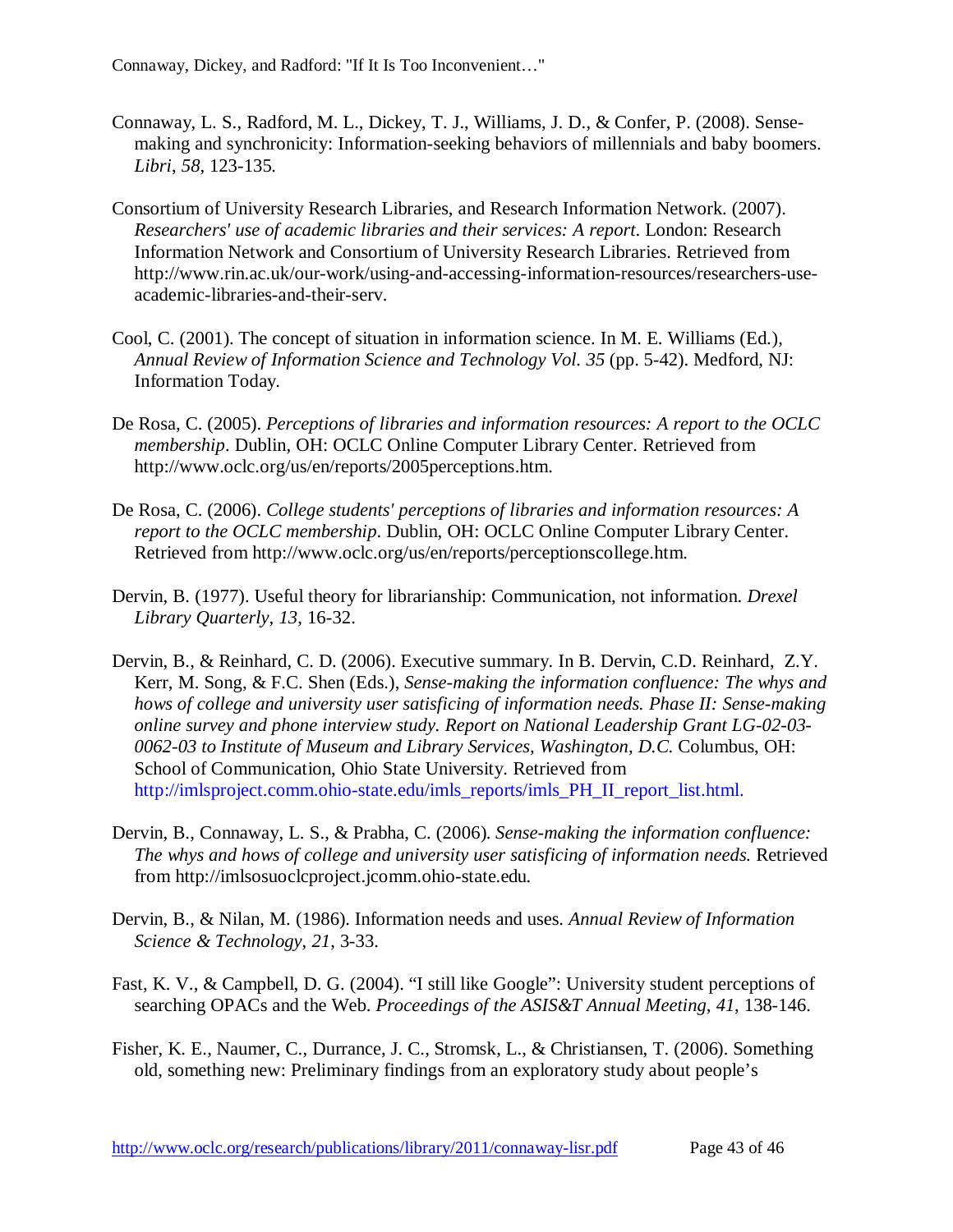information habits and information grounds. *Information Research*, 10(2*).* Retrieved from http://informationr.net/ir/10-2/paper223.html.

Flanagan, J. C. (1954). The critical incident technique. *Psychological Bulletin, 51,* 327-358.

- Friedman, D., & Hechter, M. (1998). The contribution of rational choice theory to macro sociological research. *Sociological Theory*, *6*(2), 201-218.
- Glaser, B. G., & Strauss, A. L. (1967). *The discovery of grounded theory: Strategies for qualitative research*. Chicago, IL: Aldine.
- Green, S. L. (2002). *Rational choice theory: An overview*. Waco, TX: Baylor University. Retrieved from http://business.baylor.edu/steve\_green/green1.doc.
- Griffiths, J. M., & King, D. W. (2008). *InterConnections: The IMLS national study on the use of libraries, museums and the Internet: General information report*. Washington, DC: Institute of Museum and Library Services.
- Gross, M., & Latham, D. (2009). Undergraduate perceptions of information literacy: Defining, attaining, and self-assessing skills. *College & Research Libraries*, *70*, 336-350.
- Head, A. J., & Eisenberg, M. B. (2010). How today's college students use *Wikipedia* for course– related research. *First Monday, 15(3*). Retrieved Oct. 12, 2010, from http://www.uic.edu/htbin/cgiwrap/bin/ojs/index.php/fm/article/viewArticle/2830/2476.
- Idaho Commission for Libraries. (2007). *Perceptions of Idaho's digital natives on public libraries: Statewide focus group findings*. Washington, DC: Institute of Museum and Library Services.
- JISC, & University College London. (2009). *JISC national e-books observatory project: Key findings and recommendations: Final report.* Retrieved from http://www.jiscebooksproject.org/reports/finalreport/.
- Julien, H. E., & Michels, D. (2004). Intra-individual information behavior in daily life. *Information Processing & Management*, *40*, 547-562.
- Lombardo, S. V., & Condic, K. S. (2001). Convenience or content: A study of undergraduate periodical use. *Reference Services Review*, *29*, 327-337.
- Niu, X., Hemminger, B. M., Lown, C., Adams, S., Brown, C., Level, A., McLure, M., Powers, A., Tennant, M. R., & Cataldo, T. (2010). National study of information seeking behavior of academic researchers in the United States. *Journal of the American Society for Information Science & Technology*, *61*, 869-890.
- Prabha, C., Connaway, L. S., & Dickey, T. J. (2006). *Sense-making the information confluence: The whys and hows of college and university user satisficing of information*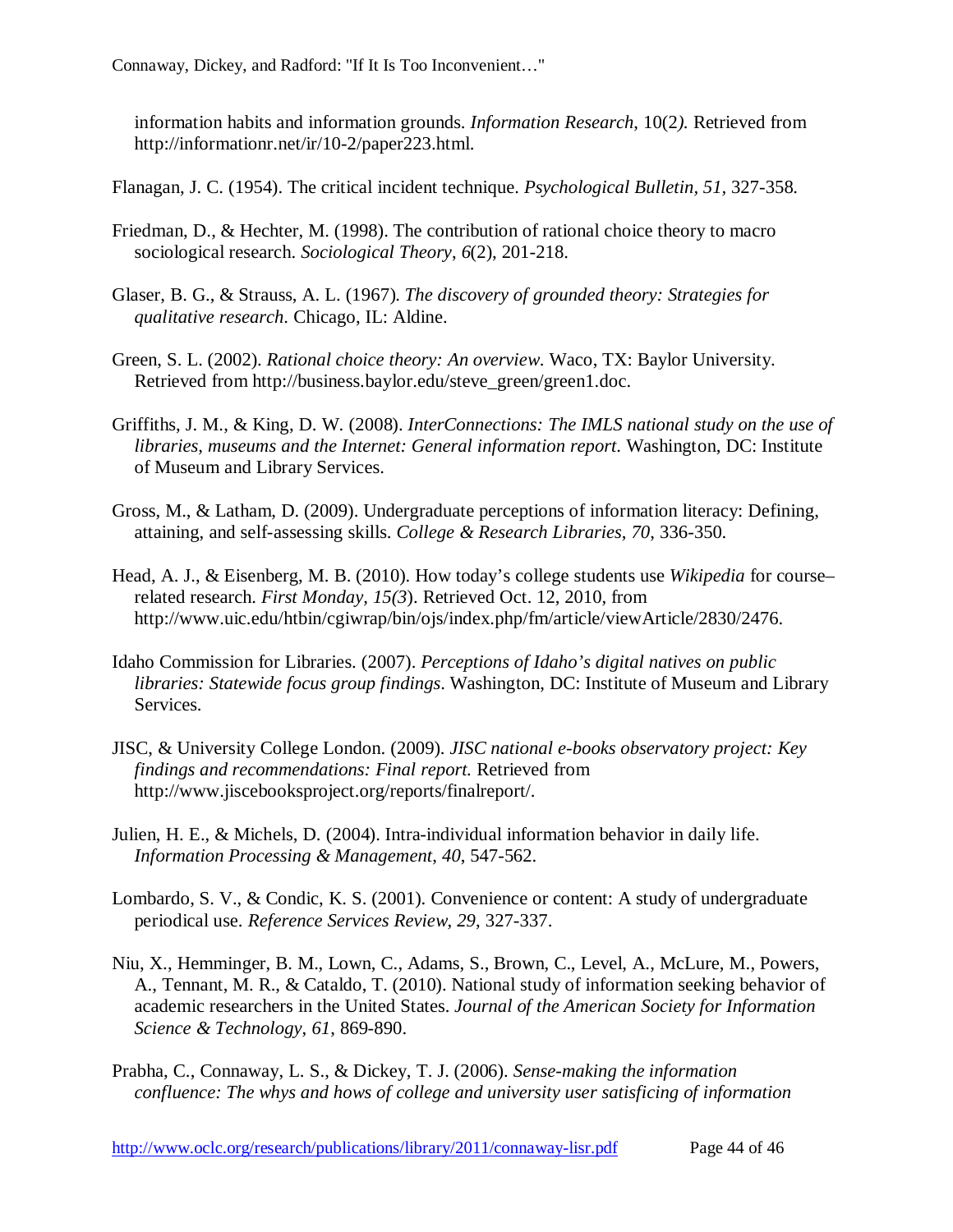*needs. Phase IV: Semi-structured interview study. Report on National Leadership Grant LG-02-03-0062-03, to Institute of Museum and Library Services, Washington, D.C.* Columbus, OH: School of Communication, The Ohio State University. Retrieved from http://imlsproject.comm.ohio-state.edu/imls\_reports/PHASE\_IV/PH\_IV\_report.pdf.

- Prensky, M. (2001) . Digital natives, digital immigrants. *On the Horizon* 9(5*)*. Retrieved from http://www.marcprensky.com/writing.
- Prabha, C., Connaway, L. S., Olszewski, L., & Jenkins, L. (2007). What is enough? Satisficing information needs. *Journal of Documentation*, *63*(1), 74-89.
- Pullinger, D. (1999). Academics and the new information environment: The impact of local factors on use of electronic journals. *Journal of Information Science*, *25*(2), 164-172.
- Radford, M. L., & Connaway, L. S. (2008). *Seeking synchronicity: Evaluating virtual reference services from user, non-user, and librarian perspectives: IMLS final performance report. Report on Grant LG-06-05-0109-05, to Institute of Museum and Library Services, Washington, D.C.* Dublin, OH: OCLC Online Computer Library Center . Retrieved from http://www.oclc.org/research/activities/synchronicity/reports/20080626-final.pdf.
- Research Information Network. (2006). *Researchers and discovery services: Behaviour, perceptions and needs.* London: Research Information Network. Retrieved from http://www.rin.ac.uk/our-work/using-and-accessing-information-resources/researchers-anddiscovery-services-behaviour-perc.
- Research Information Network. (2009). *E-journals: Their use, value and impact*. London: Research Information Network. Retrieved from http://www.rin.ac.uk/ourwork/communicating-and-disseminating-research/e-journals-their-use-value-and-impact.
- Savolainen, R. (1995). Everyday life information seeking: Approaching information seeking in the context of "way of life." *Library & Information Science Research*, *17*, 259-294.
- Savolainen, R. (2006). Time as a context of information seeking. *Library & Information Science Research*, *28*, 110-127.
- Savolainen, R. (2008). *Everyday information practices.* Lanham, MD: Scarecrow.
- Simon, H. A. (1955) . A behavioral model of rational choice. *Quarterly Journal of Economics*, *69*(1), 99-118.
- Simon, H. A. (1979). *Models of thought.* New Haven, CT: Yale University Press.
- Strauss, A., & Corbin, J. (1998). *Basics of qualitative research: Techniques and procedures for developing grounded theory* (1st ed., 1990). Thousand Oaks, CA: Sage.